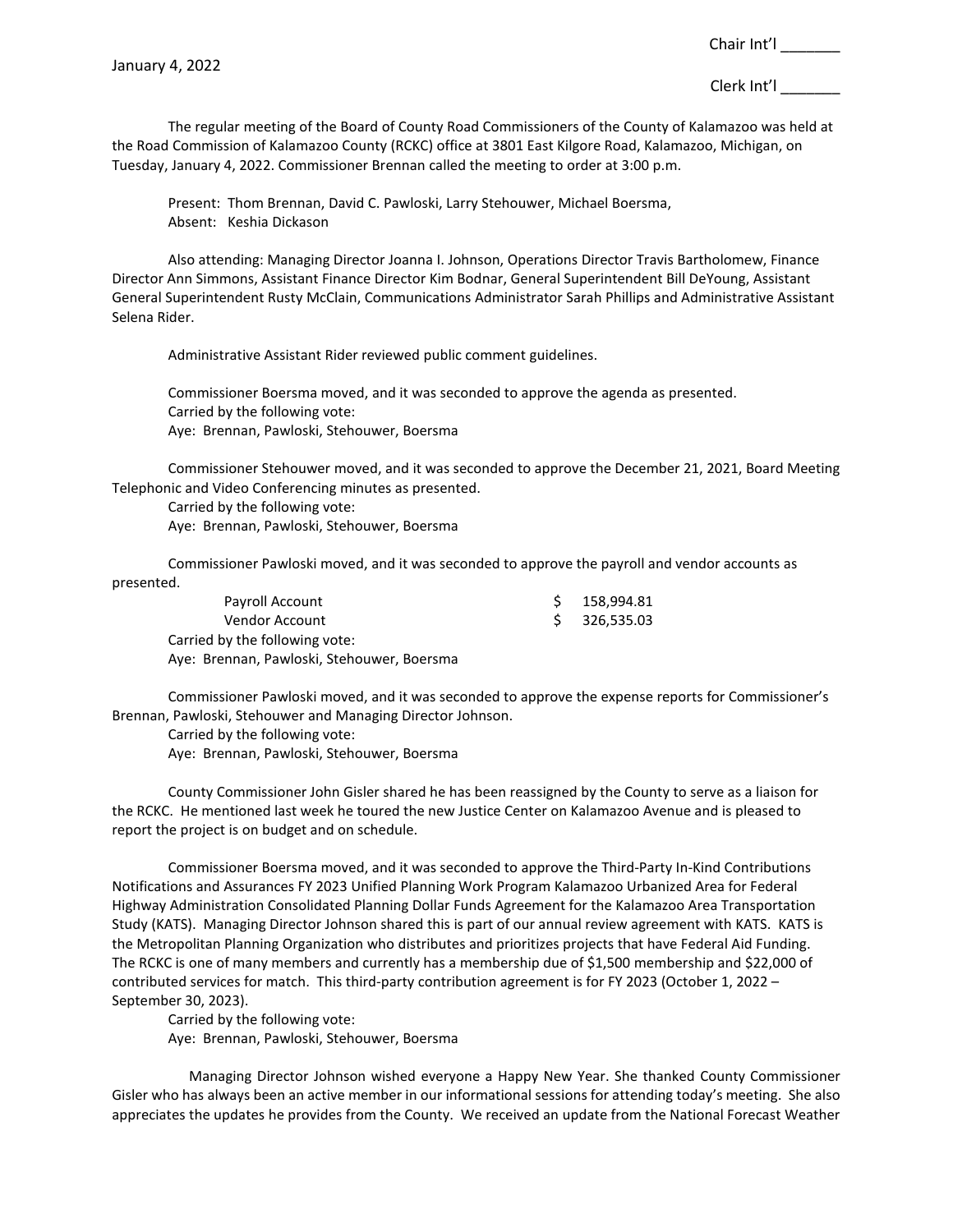Clerk Int'l \_\_\_\_\_\_\_

Service out of Grand Rapids. We are expecting impacts of winter tomorrow into Thursday including snow and blowing snow causing dangerous travel, rapidly changing road conditions with little to no visibility at times, and conditions favorable for numerous accidents and multi-car pile ups. She shared our team is working, we have 3 (three) shifts and have pre-treated roads. She reminded everyone to drive for conditions, take your time, and give our team room to groom the roads.

Commissioner Boersma shared the Environmental Health Advisory Committee (EHAC) has not met. He provided an update on the 26<sup>th</sup> Street project and shared the Steering Committee had a very productive meeting just before Christmas. The committee reviewed the desired "wish list" design items and eliminated \$8-\$10 million worth of items from the project. Further details will be provided at the Board Work Session following the regular January 18<sup>th</sup> Board meeting.

Commissioner Stehouwer wished everyone a Happy New Year. He mentioned County Parks plans to meet in-person on January  $6<sup>th</sup>$ .

Commissioner Pawloski welcomed County Commissioner Gisler to today's meeting. He stated RCKC does a good job working together with KATS and other units of government. He reminded everyone to "Drive Slow on Ice and Snow" and to use their turn signals.

Commissioner Brennan wished everyone a Happy New Year. He thanked County Commissioner Gisler and Wakeshma Township Supervisor Jason Gatlin for attending today's meeting.

Commissioner Boersma moved, and it was seconded to adjourn. Carried by the following vote: Aye: Brennan, Pawloski, Stehouwer, Boersma

The meeting was adjourned at 3:13 p.m.

Attest: Meredith Place, County Clerk

By: \_\_\_\_\_\_\_\_\_\_\_\_\_\_\_\_\_\_\_\_\_\_\_\_\_\_\_\_\_\_\_\_\_\_, Chair \_\_\_\_\_\_\_\_\_\_\_\_\_\_\_\_\_\_\_\_\_\_\_\_\_\_\_\_\_\_\_, Deputy Clerk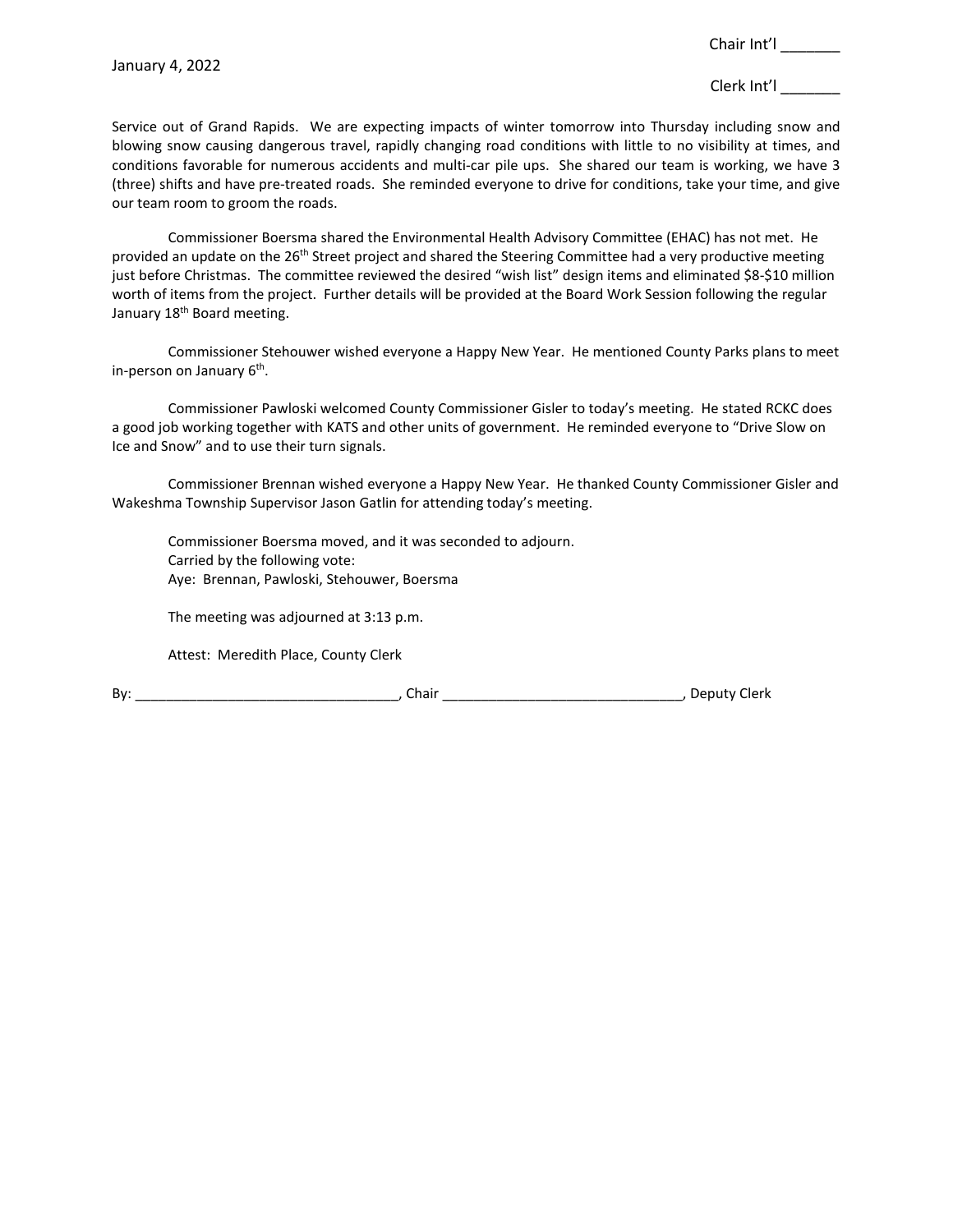The regular meeting of the Board of County Road Commissioners of the County of Kalamazoo was held at the Road Commission of Kalamazoo County (RCKC) office at 3801 East Kilgore Road, Kalamazoo, Michigan, on Tuesday, January 18, 2022. Commissioner Brennan called the meeting to order at 3:00 p.m.

Present: Thom Brennan, David C. Pawloski, Larry Stehouwer, Michael Boersma, Keshia Dickason

Also attending: Managing Director Joanna I. Johnson, Operations Director Travis Bartholomew, Finance Director Ann Simmons, Assistant Finance Director Kim Bodnar, Engineering and Public Relations Director Mark Worden, County Engineer Ryan Minkus, Project Engineer Rebekkah Ausbury, Traffic and Project Engineer Jim Hoekstra, General Superintendent Bill DeYoung, Assistant General Superintendent Rusty McClain, Communications Administrator Sarah Phillips and Administrative Assistant Selena Rider.

Administrative Assistant Rider reviewed public comment guidelines.

Commissioner Boersma moved, and it was seconded to approve the agenda as presented. Carried by the following vote: Aye: Brennan, Pawloski, Stehouwer, Boersma, Dickason

Commissioner Stehouwer moved, and it was seconded to approve the January 4, 2022, Board Meeting Telephonic and Video Conferencing minutes as presented.

Carried by the following vote: Aye: Brennan, Pawloski, Stehouwer, Boersma, Dickason

Commissioner Pawloski moved, and it was seconded to approve the payroll and vendor accounts as presented.

| Payroll Account                                      |    | 187.847.61 |
|------------------------------------------------------|----|------------|
| Vendor Account                                       | S. | 558.034.08 |
| Carried by the following vote:                       |    |            |
| Aye: Brennan, Pawloski, Stehouwer, Boersma, Dickason |    |            |

County Commissioner John Gisler shared the new Justice Center on Kalamazoo Avenue is on schedule and budget. He stated occupancy is scheduled for May of 2023. He shared the County is making headway on finding a new County Administrator. A search team has been selected to screen appropriate candidates. The County Commissioners are expected to interview candidates mid-February. We are still without a Chair and Vice Chair. We will see what happens at tonight's meeting. Commissioner Brennan thanked Commissioner Gisler for the updates.

Commissioner Stehouwer moved, and it was seconded to receive the Michigan Department of Transportation (MDOT) County Act 51 Annual Mileage Certification Report Letter dated January 1, 2022 and refer it to staff. Managing Director Johnson shared annually staff completes the Public Act 51 report of primary and local roads based on the approved certification mileage. The Board approved our Certification and Countywide Maps at our December 21, 2021, Board meeting. The report is due to the State by March 31st. Both she and Project Engineer Ausbury will be presenting on the conversion of the maps to geographic information system (GIS) at the County Engineer's Workshop next month.

Carried by the following vote:

Aye: Brennan, Pawloski, Stehouwer, Boersma, Dickason

Commissioner Pawloski moved, and it was seconded to approve the Non-motorized Facility Sidewalk Agreement for Schoolcraft Community Schools, South 14<sup>th</sup> Street, Village of Schoolcraft for the Managing Director's signature. Managing Director Johnson shared we are working with the Village of Schoolcraft on behalf of Schoolcraft Community Schools who are currently building a new elementary school north of the existing high school. This is an expansion of their campus and information has been provided relative to their application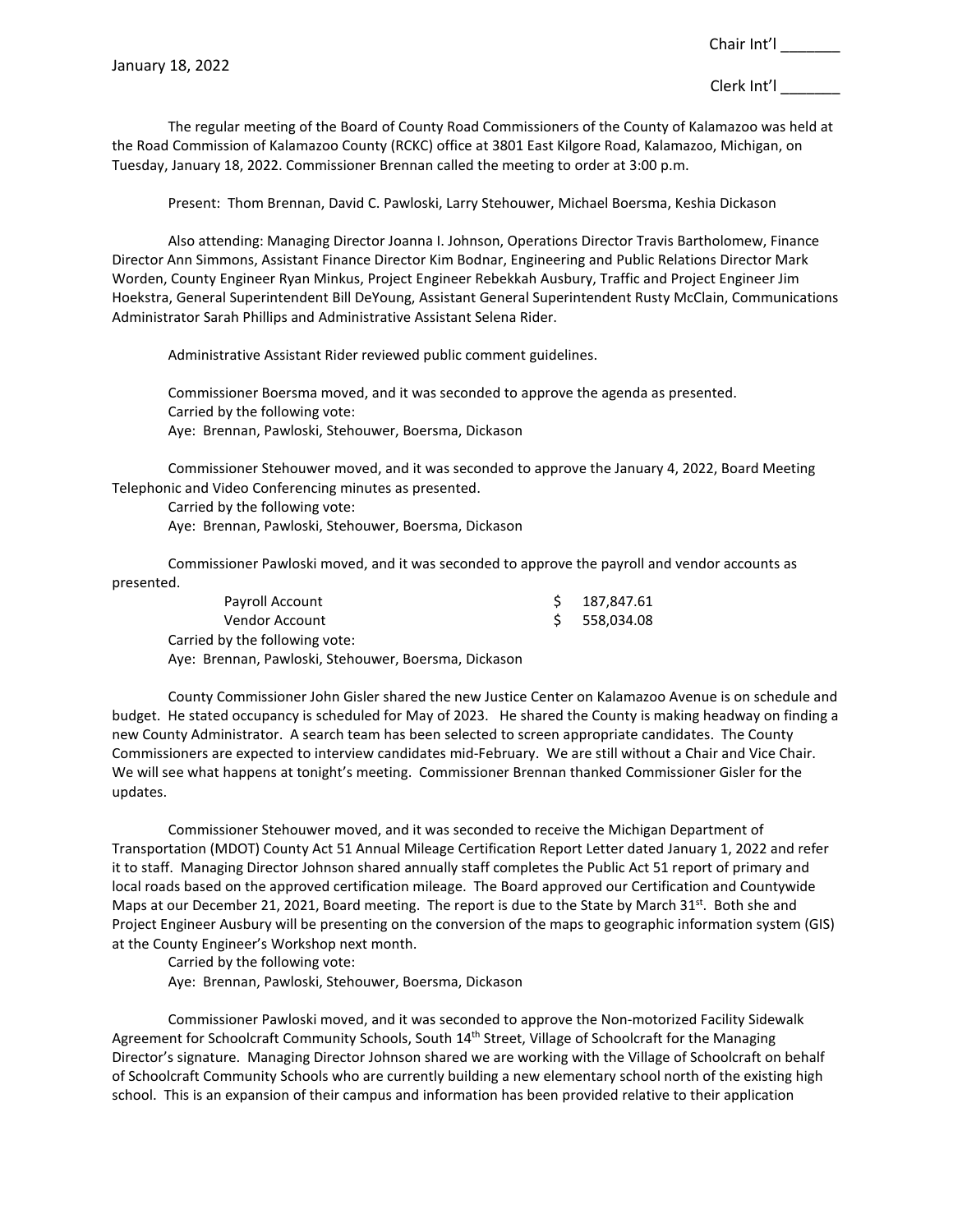including where the non-motorized facility will be located. The proposed development, including the sidewalk, will be funded by Schoolcraft Community Schools. The Village of Schoolcraft has approved this agreement.

Carried by the following vote:

Aye: Brennan, Pawloski, Stehouwer, Boersma, Dickason

Commissioner Dickason moved and it was seconded to approve the Sales Agency agreement for 3801 E. Kilgore Road for the Managing Director's signature. Managing Director Johnson shared we are in the process of building a new facility complex on 26<sup>th</sup> Street. At this point we would not have to utilize our current site once we move into our new facility. We would move all of our operations estimated to be in 2024. This agreement has been reviewed by legal counsel. The agreement sets the terms and condition of the sale giving it enough time for us to potentially have a buyer who may be interested in this site. Any negotiated sales agreement would come back before the Board for consideration. Commissioner Pawloski questioned if there is any interest from other municipal governments. Managing Director Johnson shared based on our proximity, facilities and existing assets we did approach other municipalities and at this time we did not get serious consideration for this being a potential viable site. Commissioner Boersma questioned how the listing will be advertised. Managing Director Johnson shared both she and the Steering Committee will be working with Callander Commercial who are skilled in marketing sites. At this time, we are not recommending a sign in front of this facility primarily because we want the public to know we are in business. Callander Commercial Realtor Brian Schultz shared a sign in front of the facility would cause confusion. He stated Callander Commercial has a very good marketing team. He provided a marketing plan to both Managing Director Johnson and Operations Director Bartholomew that included digital and print marketing which will be very transparent. Commissioner Stehouwer questioned how the value of the property is determined and a range of sales time. Mr. Schultz provided an overview of how property is valued. He stated this is a unique property and it will take some time to find the right buyer. Commissioner Gisler questioned if Southwest Michigan First is involved in anyway. Mr. Schultz responded they will be informed. Discussion continued…

Carried by the following vote: Aye: Brennan, Pawloski, Stehouwer, Boersma, Dickason

Managing Director Johnson shared last week our Lake Street project was postponed. She stated Project Engineer Ausbury will provide an update on why this is and why it is in the best interest for both the public and the Road Commission. Project Engineer Ausbury shared Lake Street from the City limits to Olmstead is a collaborative project with the City of Kalamazoo and Kalamazoo Township to fully reconstruct that section of road. The project includes replacing the water main, sanity sewer, upgrade the storm sewer and install curb and gutters. The bid was posted on December 21<sup>st</sup> and the bid included everything needed for the project. Weeks leading up to the January 18<sup>th</sup> bid opening, we received several calls and emails from contractors and suppliers informing us that the production lead time on butterfly valves for the water main were seven (7) to nine (9) months. In looking at the overall timeline, this would not allow us to complete the project by the December 1st deadline that we had originally posted, and the goal was to finish the project in the same year. We had many discussions with our partners including the City of Kalamazoo, Kalamazoo Township and our consultant Prein & Newhof. We also reached out to other suppliers and contractors who informed us of the same lead time. The City of Kalamazoo brought to our attention that that they were informed that one supplier/manufacturer may be able to provide the specific butterfly valves within the timeframe needed. In further discussion it was considered to be risky to rely on one manufacturer/supplier in obtaining the valves on time. The group unanimously decided to postpone the Lake Street project until 2023. One option is to have the city separately purchase the butterfly valves outside of the contract and to stockpile them on their site so that they are ready in time for the project in 2023. The group will also monitor monthly lead time on other supplies needed for the project and plan to rebid in the fall of this year to ensure good pricing and to get on contractor's schedules for 2023. Commissioner Stehouwer shared he was pleased with the pre-purchase idea and questioned if an alternate valve was considered. Project Engineer Ausbury shared the City specifically requested this type of valve for several reasons including costs. Commissioner Stehouwer inquired about the water main size. Project Engineer Ausbury answered 16". Commissioner Brennan questioned if other projects will be brought forward. Project Engineer Ausbury shared County Engineer Minkus has been working with the team on a plan. Discussion continued…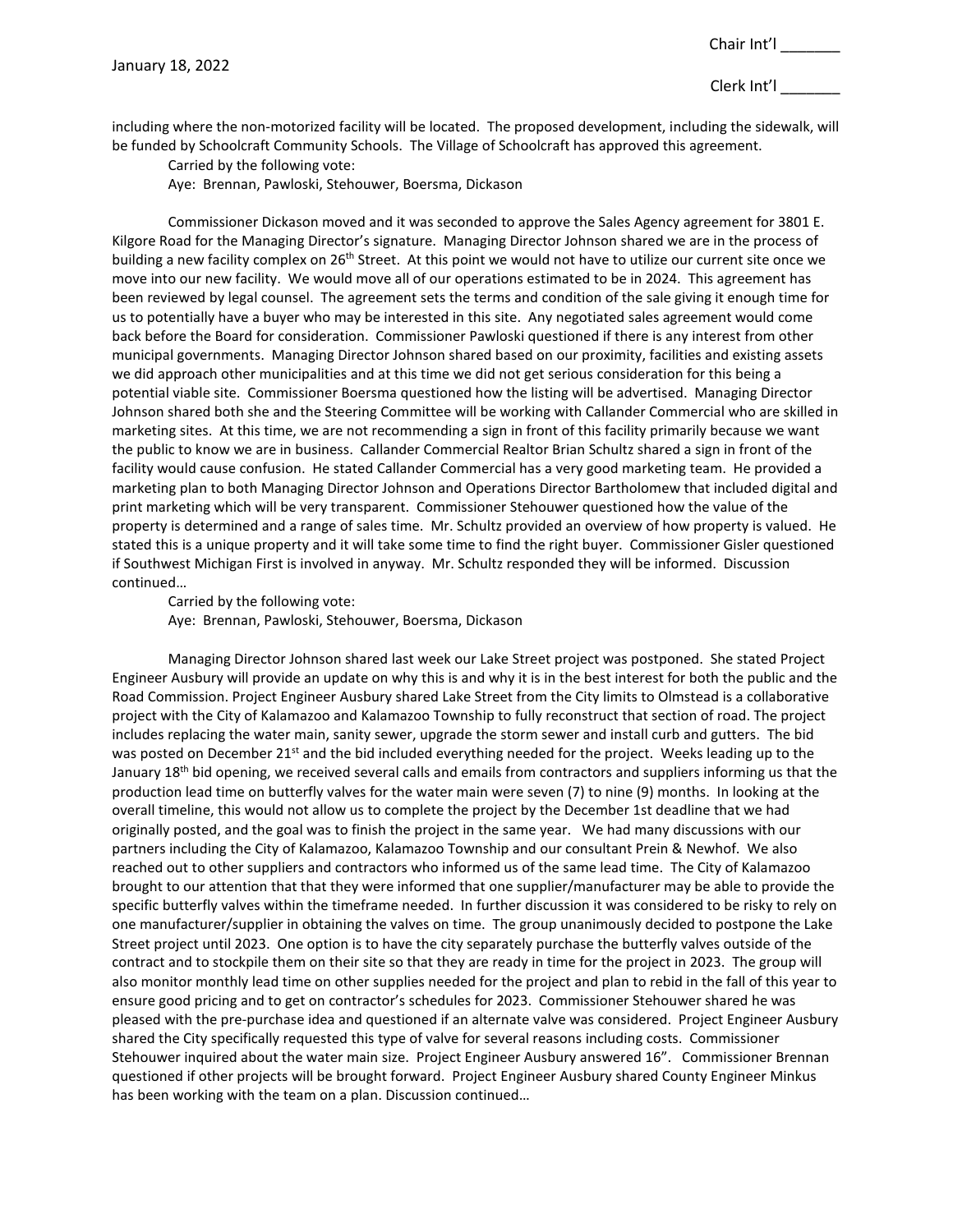Managing Director Johnson shared tomorrow we plan to put out a press release letting the public know that the Lake Street project is postponed. She mentioned we have been updating our website and are trying to make it easier for users. She thanked Administrative Assistant Rider and Communications Administrator Phillips who are diligently working together on the website updates. She shared we did put in for a grant for roughly \$435,000 for scrap tire chip seal projects on local roads. The grant opportunity is through the Michigan Department of Environment, Great Lakes & Energy (EGLE) formerly known as the Department of Environmental Quality (DEQ). She shared this is unique because we would be using this treatment on roads that are rated in poor condition which typically, we would not want to apply chip seal on a poor road. We have traveled around the state, looking at some of the projects that have been done utilizing this, and we will be working with our Township partners where we have projects specifically identified for support.

Commissioner Dickason shared the Charleston Township Board meeting is scheduled for January 25<sup>th</sup>, Brady Township meeting is scheduled for February  $2^{nd}$ , and Climax Township meeting is scheduled for February  $8^{th}$ .

Commissioner Stehouwer shared the Parks Commission canceled their meeting due to weather.

Commissioner Pawloski mentioned it was a very good meeting today and he supports the Lake Street decision. He shared it is a very complex and very tough decision to make but it is the right decision so that we can do it right the first time.

Commissioner Brennan shared he attended the Alamo Township Board meeting on the 10th where there was an open public hearing on a millage for a special assessment for their fire department. He mentioned Alamo is the only Township in Kalamazoo County that does not have a special funding opportunity for their fire. Primarily they are supported through their general fund which is very small. As expected, there was a lot of public comment. If there is no official public pushback it would force a vote at the next meeting. He had the opportunity to attend virtually the Commissioners Conference where they discussed the new Commissioner's manual including updates and new opportunities. There is a Board Work Session following this meeting. Both Richland and Oshtemo Township Board meetings are scheduled for tonight.

Commissioner Boersma moved, and it was seconded to adjourn. Carried by the following vote: Aye: Brennan, Pawloski, Stehouwer, Boersma

The meeting was adjourned at 3:36 p.m.

Attest: Meredith Place, County Clerk

| D,<br>DV |  |  |  |  |  |  |  |
|----------|--|--|--|--|--|--|--|
|----------|--|--|--|--|--|--|--|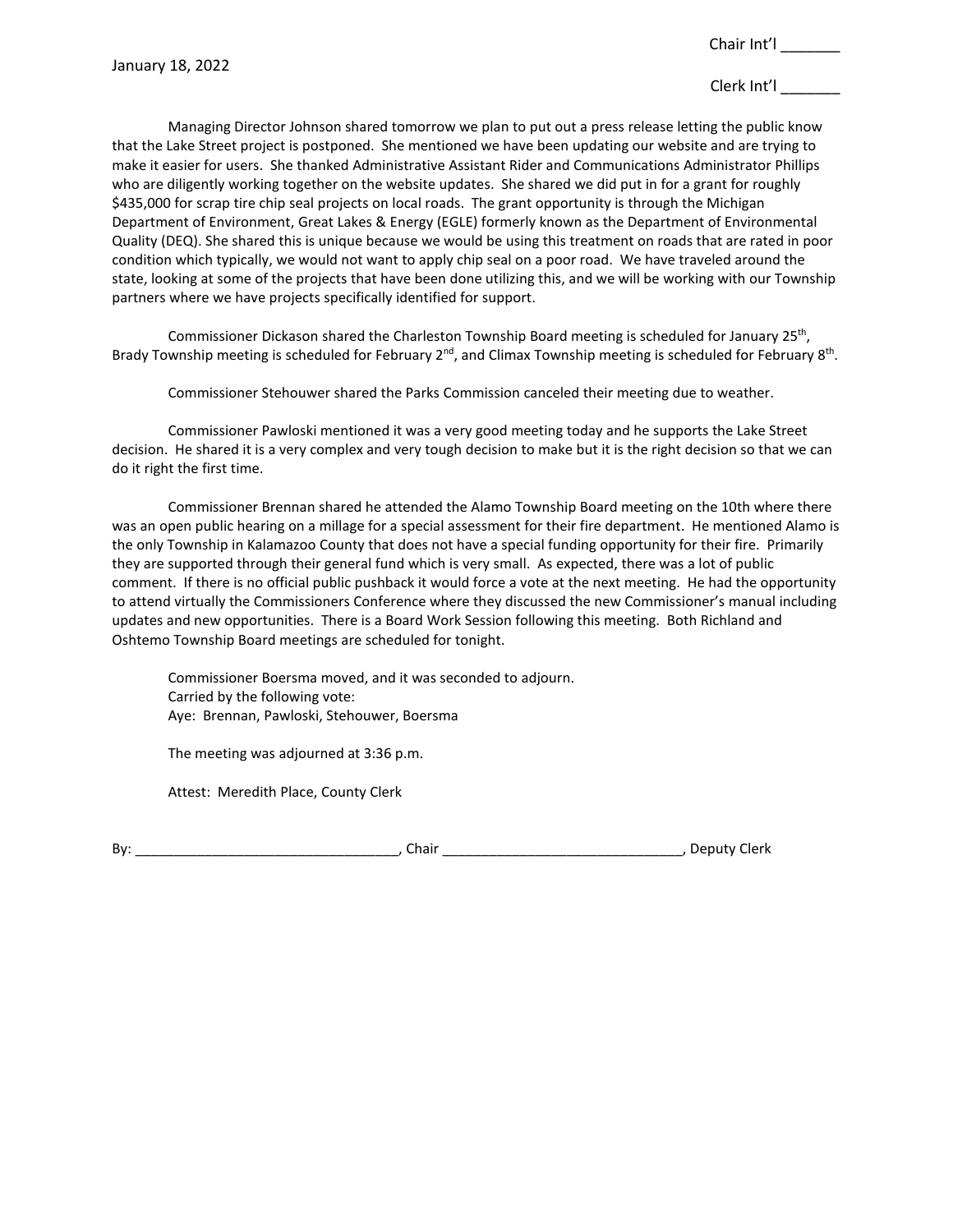January 18, 2022 – Board Work Session

Chair Int'l \_\_\_\_\_\_\_

Clerk Int'l \_\_\_\_\_\_\_

The work session of the Board of County Road Commissioners of the County of Kalamazoo was held at the Road Commission of Kalamazoo County (RCKC) office at 3801 East Kilgore Road, Kalamazoo, Michigan, on Tuesday, January 18, 2022. Commissioner Brennan called the meeting to order at 3:47 p.m.

Present: Thom Brennan, David C. Pawloski, Larry Stehouwer, Michael Boersma, Keshia Dickason

Also attending: Managing Director Joanna I. Johnson, Operations Director Travis Bartholomew, Engineering and Public Relations Director Mark Worden, Finance Director Ann Simmons, Assistant Finance Director Kim Bodnar, Traffic and Project Engineer Jim Hoekstra, General Superintendent Bill DeYoung, Assistant General Superintendent Rusty McClain, Road Maintenance Operator Joe Peck, Fishbeck Senior Project Manager William Zaske, Fishbeck Architectural & Engineering Services Director, Cynthia Janes, Walbridge Vice President and General Manager, Paul McGuire, and Walbridge Project Manager, Lee Fitzgerald

Commissioner Boersma moved, and it was seconded to approve the agenda as presented. Carried by the following vote: Aye: Brennan, Pawloski, Stehouwer, Boersma, Dickason

Following introductions, Mr. Zaske provided a PowerPoint presentation regarding the 26<sup>th</sup> Street facility project. Operations Director Bartholomew described the sand/salt barn in detail including the customized liquid treating system. Commissioner Dickason inquired about the longevity of the investment. Mr. Zaske shared the salt/sand barn roof alone has a 30-year warranty and the other building are intended to have a service life similar to a home roof. Commissioner Brennan questioned the containment of the liquid in the sand/salt barn. Operations Director Bartholomew shared there is containment around the tanks and follows the necessary guidelines from the Department of Environment, Great Lakes and Energy (EGLE).

Managing Director Johnson shared the buildings have considered innovation and what or how we may function as an organization in the future. Commissioner Boersma stated we have been working very hard on ensuring the operational aspects of the facilities are efficient. He also shared this is not an attempt to get all we can get. We are being cautious, fiscally responsible and, considering fifty (50) years from now. He recommended moving forward with the current scope.

Commissioner Brennan questioned how the bond would work for cash flow and support. Managing Director Johnson shared we have reviewed the timelines and cash flow with bond experts. Once we have a bid amount, we could go out to the bond market with that amount. She also shared we are still in the process of working with the County on an agreement for the bond funds. Ms. Janes shared the experience in Kent County.

Commissioner Pawloski questioned when dirt would be turned on the project. Mr. McGuire responded in March. Furthermore, you would not see a substantial difference from Phase 1 and 2 as the site work is being done in Phase 1. Commissioner Pawloski shared this is more expansive than he thought, but it isn't getting cheaper either.

Commissioner Stehouwer questioned if the sanitary sewer and utilities are included in the estimate. Mr. Zaske responded yes. Commissioner Stehouwer commented on the retention basin location and questioned if water was going to be released off site. Mr. Zaske responded yes and explained some water would be released off site and there is a wetland in the northwest corner of the property. Commissioner Stehouwer questioned if there have been cost estimates on maintaining the property. Mr. McGuire explained only preliminary; however, we are also putting in more efficient units.

Traffic and Project Engineer Hoekstra shared he has been pleased to be part of the process and it has gone well.

Assistant General Superintendent McClain shared that we are looking at this for the next 100 years and not just putting in extras.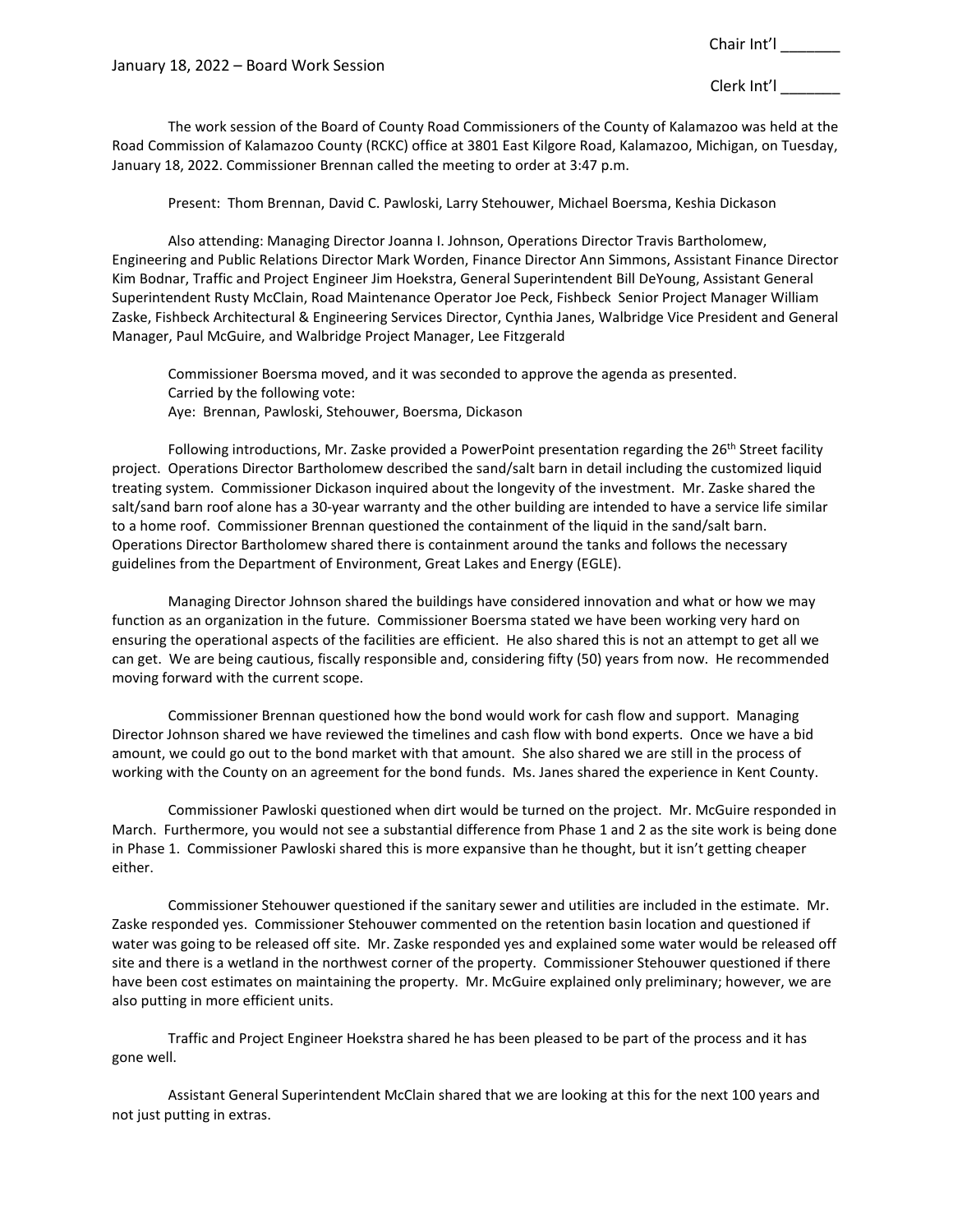January 18, 2022 – Board Work Session

Chair Int'l \_\_\_\_\_\_\_

Clerk Int'l \_\_\_\_\_\_\_

Finance Director Simmons shared it has been an interesting process and we are learning a lot and putting the parts and pieces together. She appreciates the support.

Mr. McGuire shared it has been a pleasure working on the project. Furthermore, it is solid and functional, and this is a great team which work to cut \$8.5 million from the project. Also, we referenced our goals often to evaluate elements of the project as they were considered.

Ms. Janes shared she appreciates the unity approach to the project.

Operations Director Bartholomew shared the process has exceeded his expectations and he appreciates the support of the project for our next 100 years.

Commissioner Pawloski moved, and it was seconded to adjourn. Carried by the following vote: Aye: Brennan, Pawloski, Stehouwer, Boersma, Dickason

The meeting was adjourned at 5:21 p.m.

Attest: Meredith Place, County Clerk

By: \_\_\_\_\_\_\_\_\_\_\_\_\_\_\_\_\_\_\_\_\_\_\_\_\_\_\_\_\_\_\_\_\_\_, Chair \_\_\_\_\_\_\_\_\_\_\_\_\_\_\_\_\_\_\_\_\_\_\_\_\_\_\_\_\_\_\_, Deputy Clerk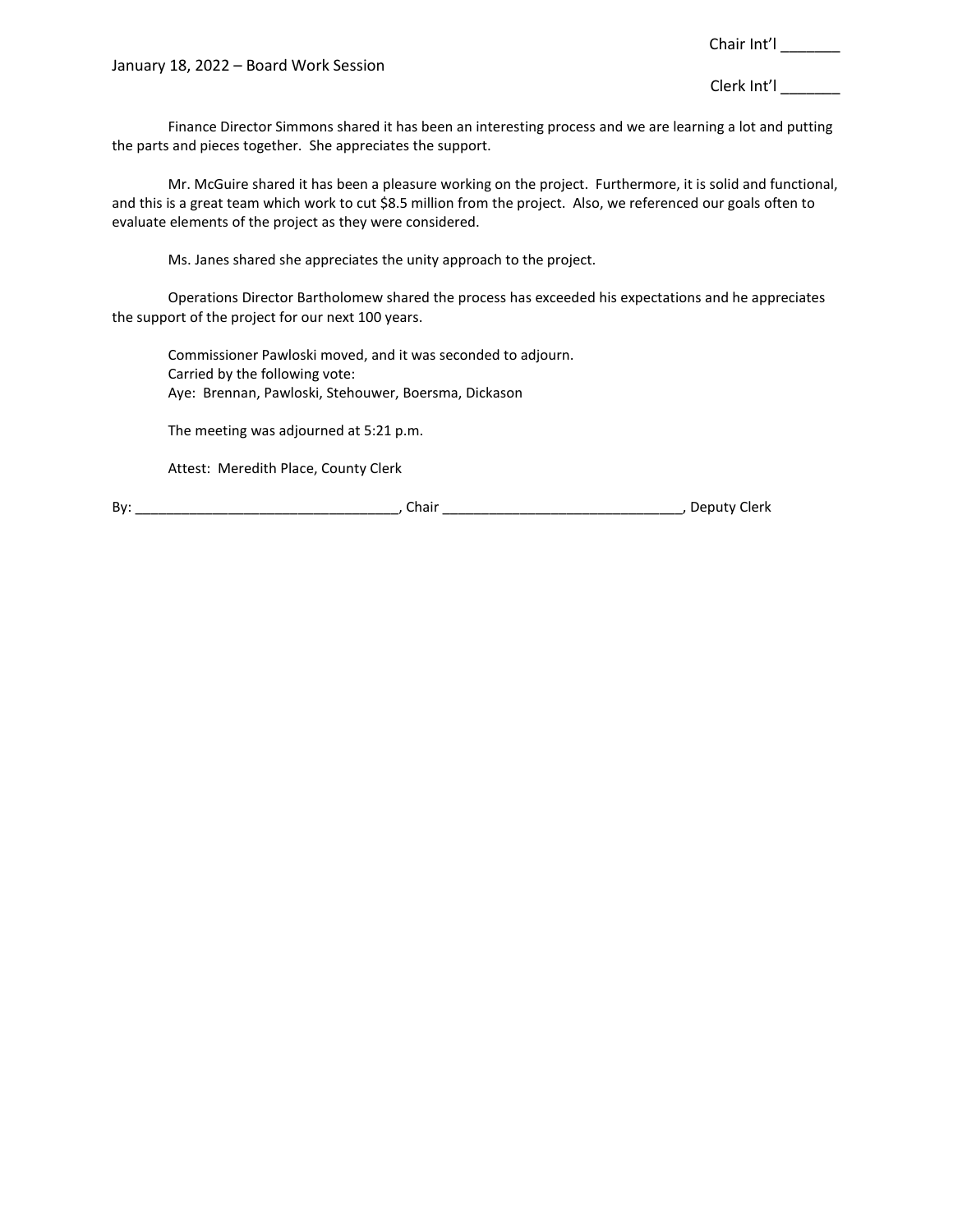The regular meeting of the Board of County Road Commissioners of the County of Kalamazoo was held at the Road Commission of Kalamazoo County (RCKC) office at 3801 East Kilgore Road, Kalamazoo, Michigan, on Tuesday, February 1, 2022. Commissioner Brennan called the meeting to order at 3:00 p.m.

Present: Thom Brennan, David C. Pawloski, Larry Stehouwer, Michael Boersma, Keshia Dickason

Also attending: Managing Director Joanna I. Johnson, Finance Director Ann Simmons, Assistant Finance Director Kim Bodnar, Engineering and Public Relations Director Mark Worden, County Engineer Ryan Minkus, Traffic and Project Engineer Jim Hoekstra, General Superintendent Bill DeYoung, Assistant General Superintendent Rusty McClain, and Communications Administrator Sarah Phillips.

Managing Director Johnson reviewed public comment guidelines.

Commissioner Boersma moved, and it was seconded to approve the agenda as presented. Carried by the following vote: Aye: Brennan, Pawloski, Stehouwer, Boersma, Dickason

Commissioner Stehouwer moved, and it was seconded to approve the minutes from the January 18, 2022, regular Board meeting and January 18, 2022 Board Work Session minutes as presented.

Carried by the following vote: Aye: Brennan, Pawloski, Stehouwer, Boersma, Dickason

Commissioner Dickason moved, and it was seconded to approve the payroll and vendor accounts as presented.

| Payroll Account                                      | 180,224.38 |
|------------------------------------------------------|------------|
| Vendor Account                                       | 663,827.35 |
| Carried by the following vote:                       |            |
| Aye: Brennan, Pawloski, Stehouwer, Boersma, Dickason |            |

Mr. Chuck Culver of 8105 AB Avenue, Alamo Township travels Ravine Road frequently north and south. He understood from a few years ago it has a different rating due to traffic volumes. B Avenue North to Allegan County line isn't maintained as well in the winter because different rating for snow removal, ice and salt. and not getting taking care of. He understood at that time it was based on traffic flow. Now he states it is not getting taking care of hardly at all from B Avenue north to the Allegan County line. Three (3) weeks ago he contacted the Road Commission office and was told to talk to the traffic engineer. He called a second time and then after the 3<sup>rd</sup> time was contacted by someone named Jim. He shared with Jim the conversation from a few years ago related to traffic volumes. Jim told him every block has a traffic assessment done every 3 years. He said the last traffic study done in the area was in 2006. He is more interested from the Allegan County line to B Avenue. He asked the Road Commission to find out why it took 3 weeks to get a return call and that a traffic study be done on Ravine Road from the Allegan County line to 6<sup>th</sup> Street. Commissioner Brennan shared how to provide the Road Commission with service requests.

Commissioner Boersma moved, and it was seconded to award the 22A/23A Gravel, Compact in Place Bid #2022-01 to Southwest Transport Co., respective low bidder for all townships with an option to extend for three (3), one (1) year extensions by the mutual agreement of both parties. Managing Director Johnson shared the total bid price per ton for the Gravel, Compact in Place Bid includes the purchase of the material, trucking to theproject site (by township), spreading of material, grading to a width and percentage ofslope specified by the inspector on the job and compacted to accept traffic. This bid has the same low bidder across the county. Southwest Transport Co. is the low bidder for all townships and has provided service for material and the other requirements of this bid specification in previous years. Our estimated use for gravel compacted in place in 2022 including projects and maintenance is approximately 20,000 tons. Southwest Transport Co. is confident that they can complete this in a timely fashion and within project timelines.

Carried by the following vote: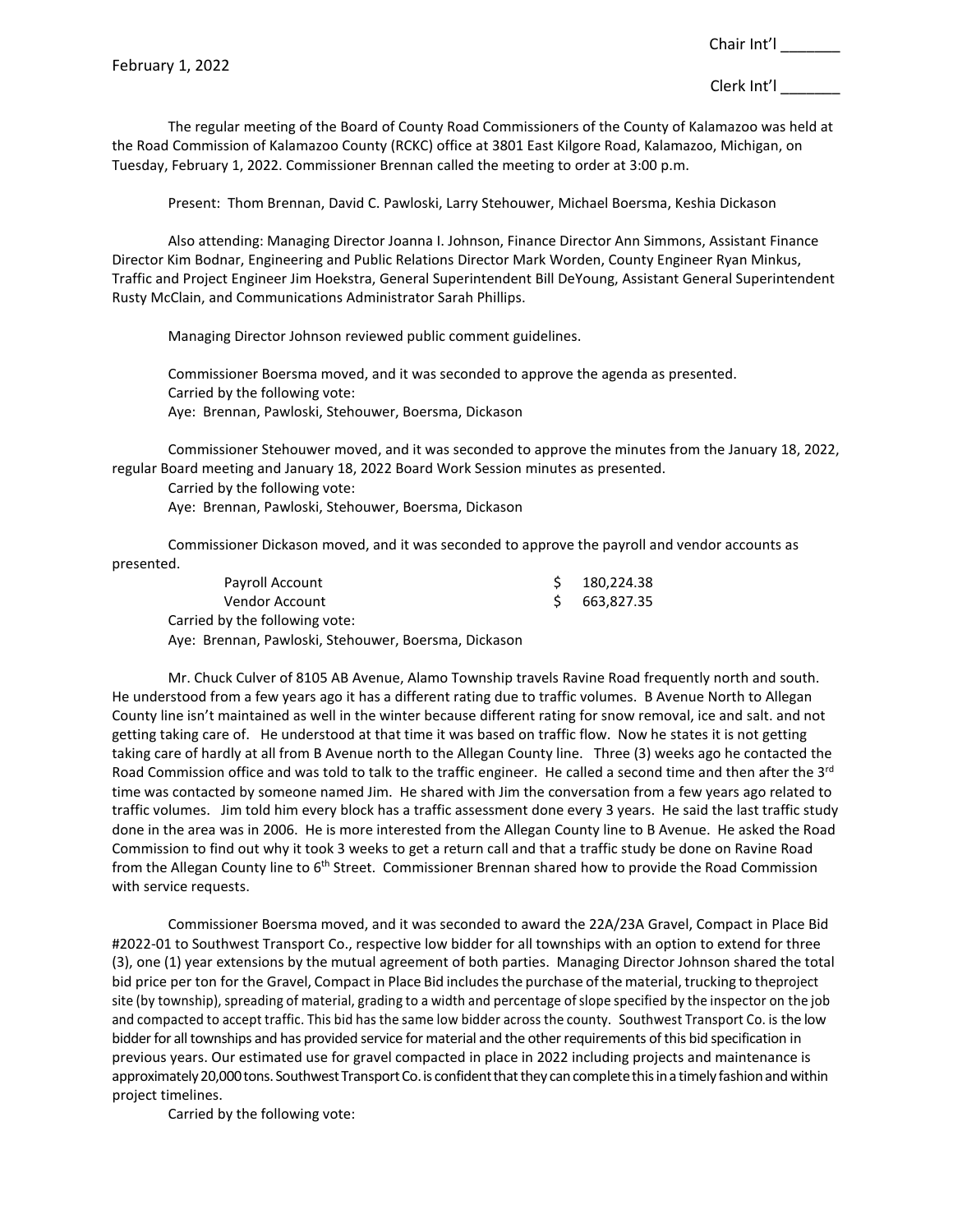Clerk Int'l \_\_\_\_\_\_\_

Aye: Brennan, Pawloski, Stehouwer, Boersma, Dickason

Commissioner Pawloski moved, and it was seconded to award the Pavement Line Striping and Specialty Pavement Marking Bid #2021-26 to JV Contracting Inc. for a total of \$444,025.20, low bidder meeting specifications, with an option to extend for three (3) one (1) year extensions by the mutual agreement of both parties. Managing Director Johnson shared this pavement marking bid covers both the material and application of center line and edge line paint as well as legend and specialty markings. Legend and specialty markings are those such as arrows, only, crosswalks, and stop bars. The bid includes pricing for waterborne and regular dry materials. Regular dry pavement markings are typically used for late season or winter work. Two contractors bid on the work with the low bid being JV Contracting, Inc. The low bid was \$444,025.20. This represents an increase of 20% from the low bid 2021 prices. JV Contracting is a Michigan Department of Transportation (MDOT) prequalified pavement marking contractor. They have performed MDOT work in the Southwest Region for many years. JV Contracting was the low bidder for RCKC in 2019 and staff had positive feedback on their workmanship and responsiveness. JV Contracting is considered a qualified and responsive bidder.

Carried by the following vote:

Aye: Brennan, Pawloski, Stehouwer, Boersma, Dickason

Commissioner Stehouwer moved, and it was seconded to approve the purchase of the hand tools and toolboxes through the MIDeal Extended Purchasing for a total of \$63,778.07. Managing Director Johnson shared Outlined in the Capital Outlay section of our approved amended 2022 Budget is the purchase of hand tools and toolboxes for \$65,000. These tools would be utilized by our Mechanics and Road Maintenance Operator (RMO) team for repairs and maintenance of vehicles, equipment, and facilities. Our recommendation is to purchase:

Carried by the following vote:

Aye: Brennan, Pawloski, Stehouwer, Boersma, Dickason

Commissioner Boersma moved, and it was seconded to approve the revised 2022 Year of the 2022-2026 Primary Road Capital Improvement Plan (CIP) for the 35<sup>th</sup> Street at Shadowlane Avenue Project. Managing Director Johnson shared the 2022-2026 Primary Road CIP has a project specified for the 35th Street at Shadowlane Avenue intersection in 2023. We are seeking to move this project to 2022 as part of the Primary Road CIP revisions to fill the void of the Lake Street project. We intend to submit additional requests to revise the 2022-2026 Primary Road CIP at a future Board meeting and request additional projects for 2022. This project is being requested now due to the significant lead times we expect on this project. In order to complete construction of this project in 2022, RCKC will need to bid the work in February 2022. The 35th Street at Shadowlane Avenue Project features the replacement of the traffic signal at this intersection. As part of this work, the existing traffic signal will be removed and replaced with a new traffic signal, including mast arm mounted traffic signals, updated pedestrian ramps and pushbuttons, video detection, and electronics. RCKC and our design consultant, Moore & Bruggink, have developed plans and bid documents for this project. As previously noted, there are significant lead times for this project and manufacturers are estimating lead times of 6 months for poles. With this in mind, we expect construction in the fall of 2022 when materials arrive. There are no easements or grading permits required for this project. Having projects such as this "shovel ready" allows us flexibility, when necessary, as in this instance.

Carried by the following vote:

Aye: Brennan, Pawloski, Stehouwer, Boersma, Dickason

Commissioner Stehouwer moved, and it was seconded to approve Brad Lamberg, Barry County Road Commission for the County Road Association (CRA) official ballot. Managing Director Johnson shared as members of the Association of Southern Michigan Road Agencies (ASMCRA) we vote for our representative on the CRA. At this time Mr. Lamberg is the sole candidate who has served the CRA well over the years, including past CRA President.

Carried by the following vote:

Aye: Brennan, Pawloski, Stehouwer, Boersma, Dickason

Managing Director Johnson shared we are ready for the winter weather forecasted for tomorrow. We continue to work on estimates and township local road contracts. Our team has been meeting with township road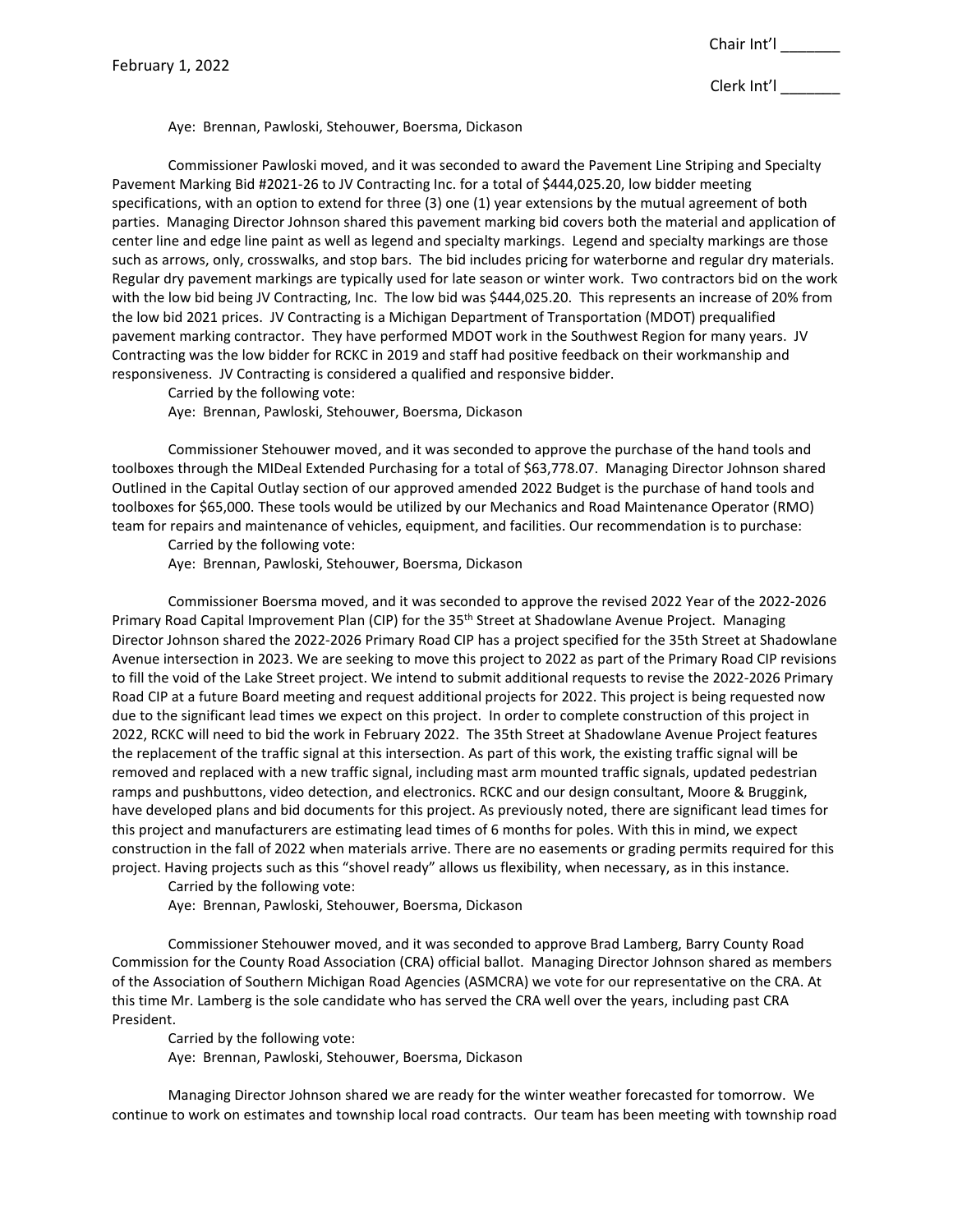committees as we prepare for construction season. She shared we do have an offer on this property which will be discussed with the Board in a future closed session. She shared her condolences to the family of Pat White previous long term Pavilion Township Supervisor. She appreciated his many years in public service here in Kalamazoo County and with the Michigan Township Association (MTA) including the local chapter.

Commissioner Boersma shared there is no Environmental Health Advisory Council (EHAC) meeting. The 26<sup>th</sup> Street project meetings continue. We will be providing more information on the bond soon.

Commissioner Stehouwer shared Kalamazoo County Parks meets tomorrow. He attended the Comstock Township Board meeting and provided updates from the Road Commission. He received feedback on winter maintenance which were answered by staff. He shared the importance of service requests. He understands our contractors are called by us and have the ability to use material. He remembers Pat White fondly.

Commissioner Pawloski shared the County Road Association (CRA) Highway Conference is coming up and he appreciates the work CRA does for us in Lansing.

Commissioner Brennan shared he appreciated the invitation for him and the Managing Director to meet with Congressman Upton. He also appreciates the efforts of our staff to meet with all fifteen (15) townships.

Commissioner Pawloski moved, and it was seconded to go into closed session. Carried by the following roll call vote: Aye: Brennan, Pawloski, Stehouwer, Boersma, Dickason

Commissioner Stehouwer moved, and it was seconded to adjourn. Carried by the following vote: Aye: Brennan, Pawloski, Stehouwer, Boersma, Dickason

The meeting was adjourned at 3:59 p.m.

Attest: Meredith Place, County Clerk

By: \_\_\_\_\_\_\_\_\_\_\_\_\_\_\_\_\_\_\_\_\_\_\_\_\_\_\_\_\_\_\_\_\_\_, Chair \_\_\_\_\_\_\_\_\_\_\_\_\_\_\_\_\_\_\_\_\_\_\_\_\_\_\_\_\_\_\_, Deputy Clerk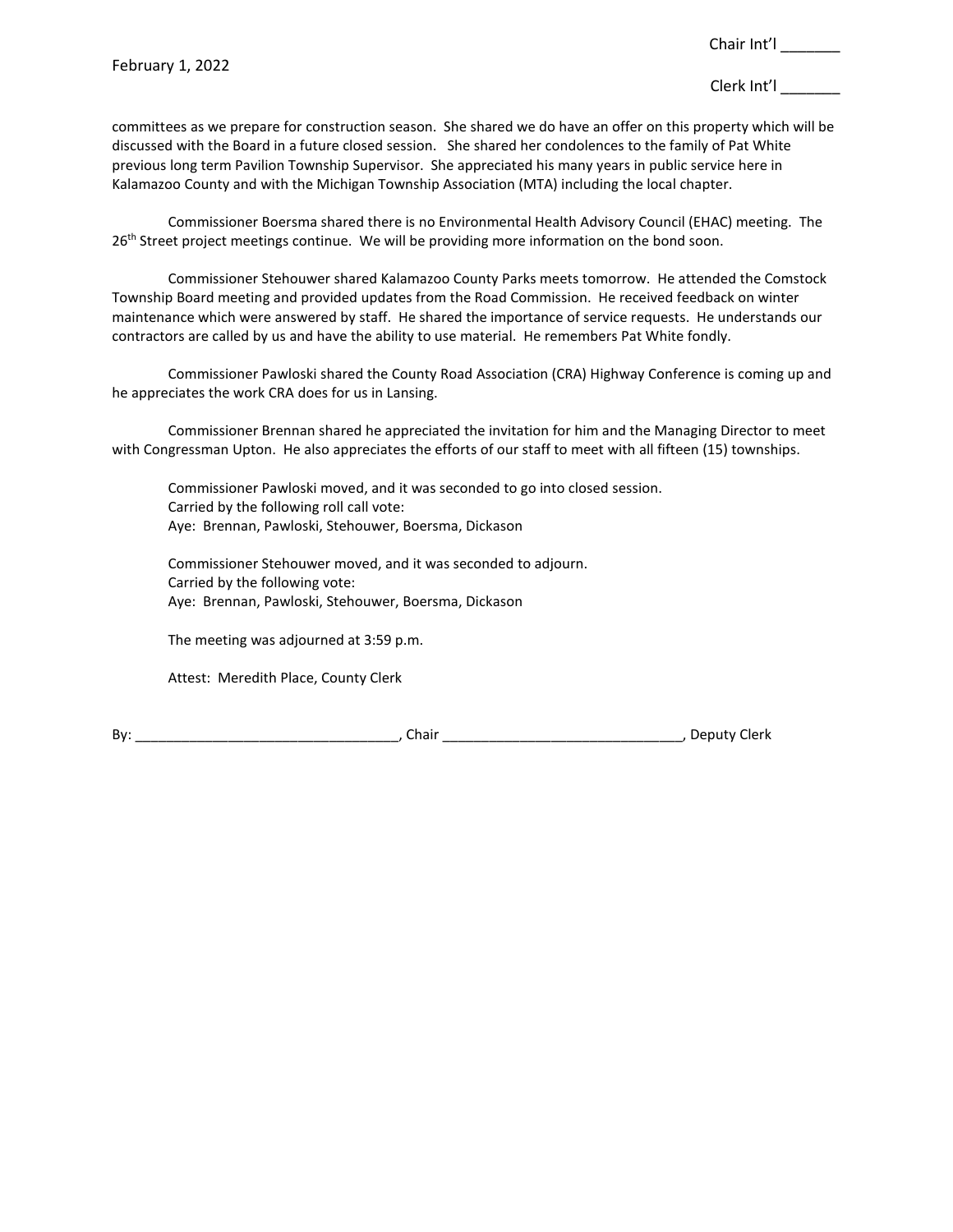Clerk Int'l \_\_\_\_\_\_\_

The Board of County Road Commissioners of the County of Kalamazoo attended a Southwestern District Council meeting held at the Cass County Road Commission, 340 O'Keefe Road, Cassopolis, Michigan on Monday, February 14, 2022. The meeting began at 10:00 a.m.

Present: Thom Brennan, Larry Stehouwer, Michael Boersma Absent: David C. Pawloski, Keshia Dickason

Also attending: Managing Director Joanna I. Johnson

Cass County Road Commission hosted the Southwestern District Council meeting with representatives from Allegan, Barry, Berrien, Cass, Kalamazoo, Muskegon, Ottawa, St. Joseph and Van Buren County Road agencies. Updates were provided from the County Road Association (CRA) committees and various organizations including the Michigan County Road Commission Self Insurance Pool (MCRCSIP), and the County Road Association Self Insurance Fund (CRASIF). A presentation was given on the Role of a Commissioner by Wendy Hardt of MCRCSIP.

The meeting was adjourned at 2:00 p.m.

Attest: Meredith Place, County Clerk

By: \_\_\_\_\_\_\_\_\_\_\_\_\_\_\_\_\_\_\_\_\_\_\_\_\_\_\_\_\_\_\_\_\_\_\_\_\_, Chair \_\_\_\_\_\_\_\_\_\_\_\_\_\_\_\_\_\_\_\_\_\_\_\_\_\_\_\_\_\_\_\_, Deputy Clerk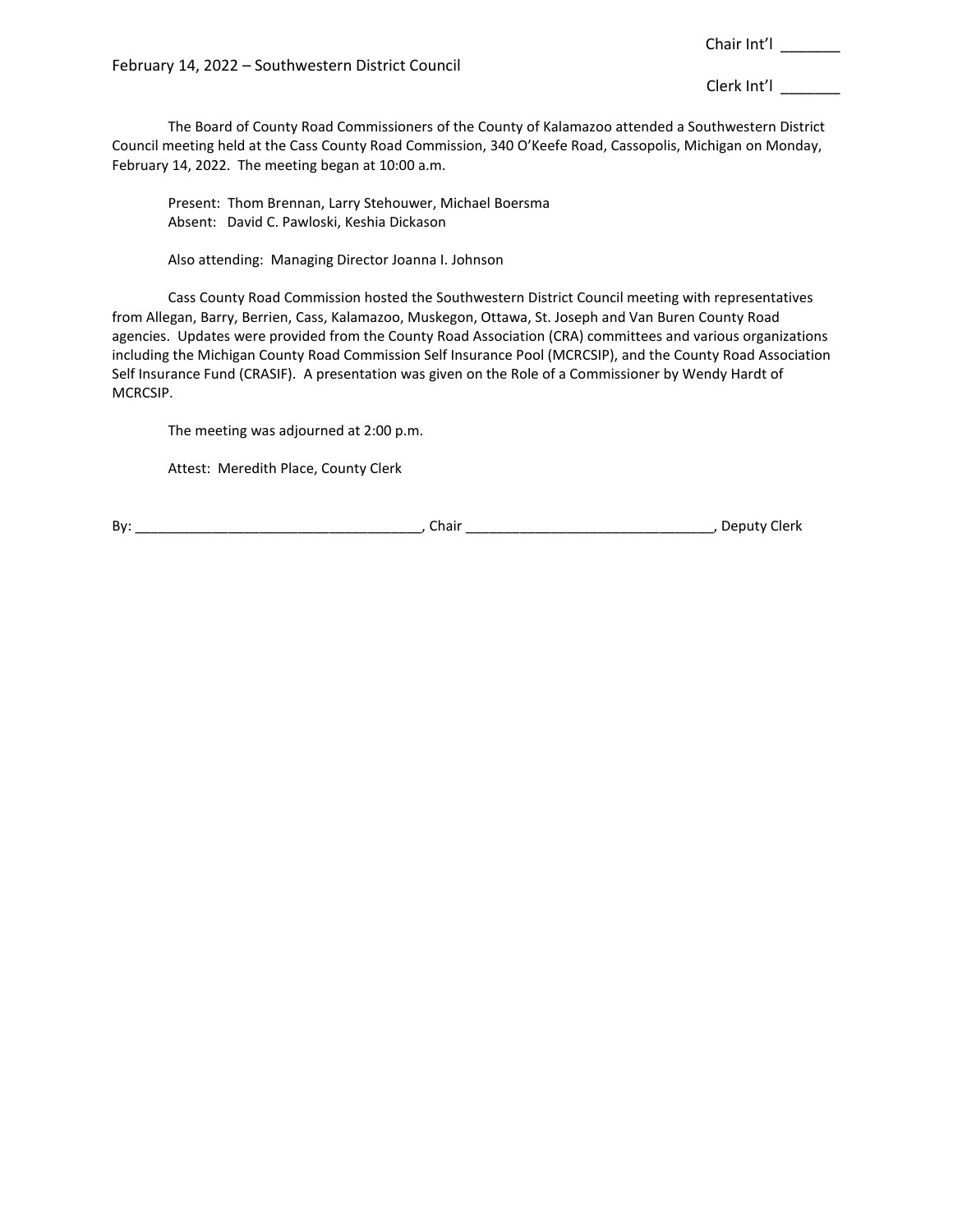The regular meeting of the Board of County Road Commissioners of the County of Kalamazoo was held at the Road Commission of Kalamazoo County (RCKC) office at 3801 East Kilgore Road, Kalamazoo, Michigan, on Tuesday, February 15, 2022. Commissioner Brennan called the meeting to order at 3:00 p.m.

Present: Thom Brennan, David C. Pawloski, Larry Stehouwer, Michael Boersma, Keshia Dickason

Also attending: Managing Director Joanna I. Johnson, Finance Director Ann Simmons, Assistant Finance Director Kim Bodnar, Engineering and Public Relations Director Mark Worden, County Engineer Ryan Minkus, Traffic and Project Engineer Jim Hoekstra, Project Engineer Rebekkah Ausbury, General Superintendent Bill DeYoung, Assistant General Superintendent Rusty McClain, Road Maintenance Superintendents Jim Page and Tony Allen, Communications Administrator Sarah Phillips and Administrative Assistant Selena Rider.

Administrative Assistant Rider reviewed public comment guidelines.

Commissioner Boersma moved, and it was seconded to approve the agenda as presented. Carried by the following vote: Aye: Brennan, Pawloski, Stehouwer, Boersma, Dickason

Commissioner Stehouwer moved, and it was seconded to approve the minutes from the February 1, 2022, regular Board meeting and February 1, 2022, Board Closed Session minutes as presented.

Carried by the following vote: Aye: Brennan, Pawloski, Stehouwer, Boersma, Dickason

Commissioner Pawloski moved, and it was seconded to approve the payroll and vendor accounts as presented.

| Payroll Account                                      | $5$ 181.560.16 |
|------------------------------------------------------|----------------|
| Vendor Account                                       | \$ 316.823.46  |
| Carried by the following vote:                       |                |
| Aye: Brennan, Pawloski, Stehouwer, Boersma, Dickason |                |

Congressman Fred Upton thanked RCKC for what they do. He shared comments on the Bipartisan Infrastructure Bill (BIF). He defined infrastructure as roads, bridges, ports, broadband, and energy security. The highway extension is also part of the bill. The bill moved through the Senate and passed on a bipartisan basis. Approximately \$560 billion is for roads and bridges. The President signed the bill into law, but we still do not know how many dollars are coming to Michigan. He shared a new lock will be built in Sault Saint Marie and explained we are operating currently under a continuing resolution (CR). He stated the fiscal year ended September 30, 2021. Until we get a budget approved, there is a freeze on spending which expires this Friday. The House passed an extension, and the Senate has not dealt with this yet. If we don't get out from underneath the CR, there is not the resources for, personal, and contract ability to finish the job on the infrastructure bill and stated they are on the cusp of getting this done. He will keep everyone posted and shared he has an official website at [www.upton.house.gov](http://www.upton.house.gov/) where the "kitchen table report" can be viewed weekly. He has always supported the earmarks. He stated we would not have been able to get the work done on US-131 or an expansion of I-94 without the earmarks. He shared Graphic Packaging is expanding and will add a considerable amount of truck traffic to the roads in Kalamazoo County. We need to make sure there is a connection which he had seen in the earmark. He stated the BIF was a very important bill to get done and Michigan's needs are probably greater than any other state. Commissioner Pawloski thank Congressman Upton for his continued support on US-131. Both Managing Director Johnson and Commissioner Brennan thanked Congressman Upton for attending today's meeting.

Commissioner Boersma moved, and it was seconded to approve the Sanitary Sewer Project Construction and Reimbursement Agreement for the Parkview Avenue project, Oshtemo Township for the Managing Director's signature. Managing Director Johnson shared in 2021, RCKC applied for Highway Safety Improvement Program (HSIP) funding to improve the safety at the intersections of Parkview Avenue at  $11^{th}$  Street and  $12^{th}$  Street in Oshtemo Township. The scope of the project is to construct two mini roundabouts and resurface the roadway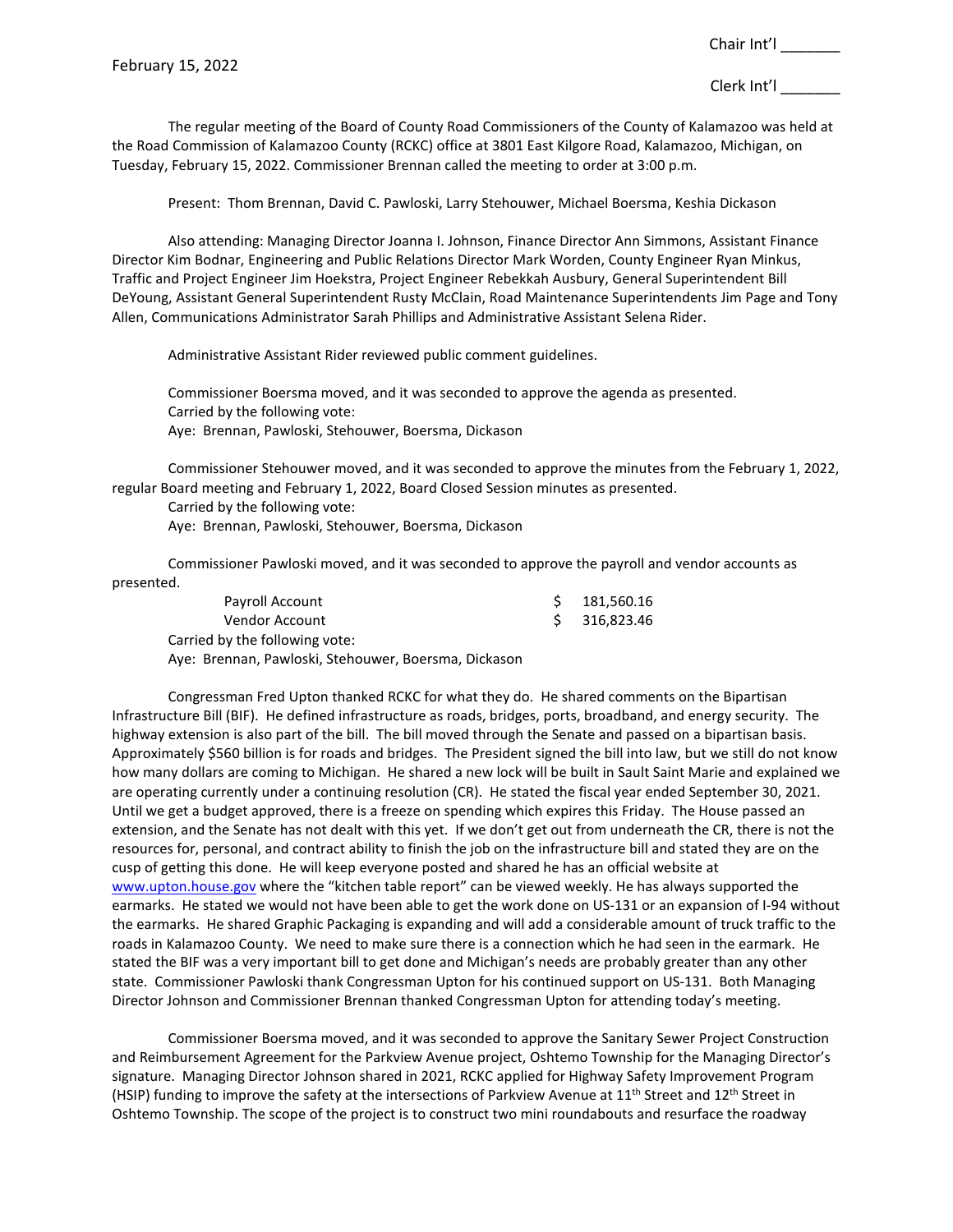# Clerk Int'l

between the intersections with an estimated cost of \$1,082,983.83. RCKC was awarded FY 2023 funding for this project from HSIP in 2021 up to \$600,000. The RCKC team and our consultant, Hubbell, Roth, & Clark (HRC), met with Oshtemo Township on November 18, 2021, to discuss the project and the Township's desire to coordinate sewer and non-motorized efforts with the project. During discussions with the Township, it was identified that they desired to extend sanitary within the project limits in coordination with the project. This agreement was drafted to specifically allow for the joint design, right of way (ROW) services, construction engineering, and construction of the township sanitary sewer throughout the project limits. The agreement states that the RCKC's consultant will perform engineering and ROW services for the Township and all costs, including construction, will be paid by the Township. Oshtemo Township did approve this agreement. Commissioner Stehouwer shared he is pleased to hear of the collaboration between the Township and the Road Commission. He stated there are three (3) primary elements including roadwork, non-motorized and sanitary sewer. Commissioner Boersma noted in the January 18th Oshtemo Township materials the Board approved to spend up to \$10,000 on forensic analysis of the RCKC overhead rate calculation and application and questioned what it was about. Managing Director Johnson shared this is strictly related to non-motorized and the question of the overhead that is attributable to the variety of projects per Oshtemo Township's Board meeting information. Supervisor Libby Heiny-Cogswell was provided the ability to seek a forensic audit of how we apply our overhead rate. We welcome and are happy to work with the Township and their auditors in that regard. Commissioner Brennan shared this type of audit will give us and the Township a complete understanding related to fees and charges, where they come from and where they are applied.

Carried by the following vote: Aye: Brennan, Pawloski, Stehouwer, Boersma, Dickason

Commissioner Stehouwer moved, and it was seconded to approve the Kalamazoo Township Local Road Contract for the Chair's signature. Managing Director Johnson shared back in early 2020 RCKC applied for the Kalamazoo River Trustees Funding for a number of potential projects. One of them was chosen to be funded. The Davis-Olmsted Drain Improvement which primarily includes to replace the two culvert-series/bridge crossings on Springfield and Brookfield along with stream bank restoration and public education. At this time, we will need a year to plan/design and then bid for construction in either late summer 2022 or 2023. The costs of the project, including design are funded by the grant. These culverts are under the jurisdiction of the Office of the Drain Commissioner and are considered bridges based on their size. Normally bridge projects are a 50/50 share per our Local Road Bridge Policy. They will become culverts and therefore off of our bridge inventory and the Local Road Culvert Replacement Policy of 70/30 is identified in the local road contract for reference. We are proud to have been able to seek and receive this grant. Commissioner Stehouwer shared this is a county drain where so often the residents in the district would have an assessment. The benefit of this grant success is that the residents in the district will not have an assessment. Managing Director Johnson shared that is correct.

a. Davis-Olmstead Drain and Culvert Improvements – Olmstead Road to Olmstead Road (County Drian) Carried by the following vote:

Aye: Brennan, Pawloski, Stehouwer, Boersma, Dickason

Commissioner Pawloski moved, and it was seconded to approve the Traffic Control Orders (TCOs) S 39-07- 21, S 39-05-21, S 39-06-21, S39-04-21, S 39-03-21, and S 39-31-20, for the Managing Director's signature. Managing Director Johnson shared a Traffic Control Order (TCO) is used by the RCKC whenever establishing speed controls, parking controls, and intersection controls. Both speed and parking controls are issued by the MSP after investigation by both MSP and RCKC staff. Intersection controls are issued by the RCKC without MSP investigation. The setting of realistic speed limits come to the RCKC by Township resolutions, by our RCKC team in full reviews and related to any projects. A variety of information and informational sessions on the proper setting of realistic speed limits have been shared with township officials and the public. As traffic studies are performed it is important to understand the data may reflect a decrease, increase or no change in the posted speed limit for a TCO. Speed limits data driven and are set by those who travel the roadways in conjunction with the MSP and Township. A TCO is a legal document for which a traffic violation may be issued by law enforcement. These TCOs contain increases and decreases on our road system. Commissioner Stehouwer shared because a 45mph or 50 mph speed limit sign is put up, there is still the basic speed law and appropriate speed for all conditions to be able to stop. Commissioner Pawloski echoed Commissioner Stehouwer's comments and added when you see a speed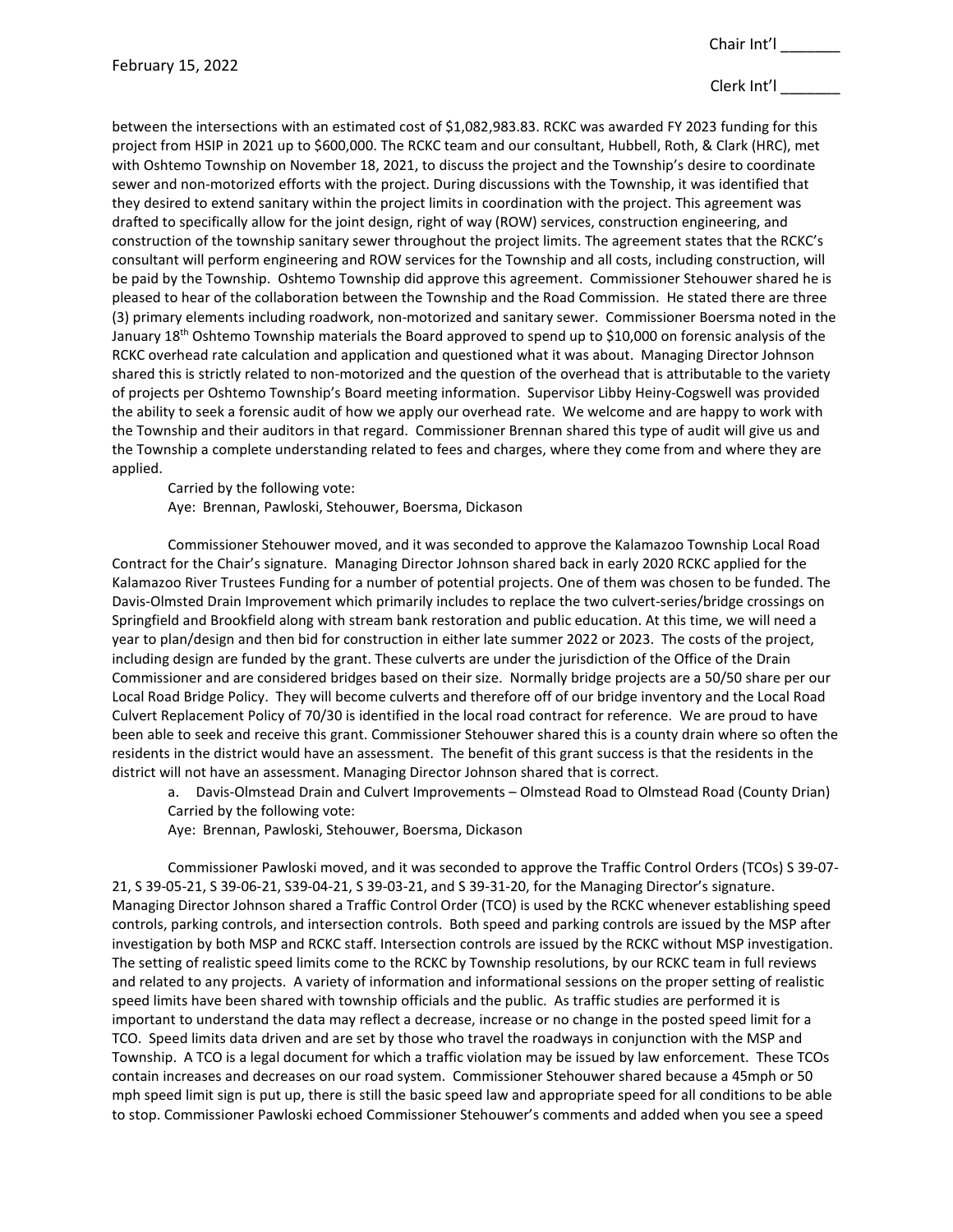limit sign it does not mean the speed is 5mph over what is posted. Commissioner Brennan shared speed limit signs are posted with what is determined to be the maximum legal speed with ideal driving conditions.

- a. S 39-07-21 28<sup>th</sup> Street from M-96 to JK Avenue, Comstock Township
- b. S 39-05-21 K Avenue from Worden Avenue to 28<sup>th</sup> Street, Comstock Township
- c. S 39-06-21 ON Avenue from 42<sup>nd</sup> Street to the Village of Climax westerly limits, Climax Township
- d. S 39-04-21 30<sup>th</sup> Street from U Avenue to Indian Lake Drive, Brady Township
- e. S 39-03-21 DE Avenue from the Village of Richland easterly limits to 37<sup>th</sup> Street, Richland and Ross Townships

f. S 39-31-20 Oakland Drive from City of Portage limits to U Avenue, Schoolcraft Township Carried by the following vote:

Aye: Brennan, Pawloski, Stehouwer, Boersma, Dickason

Commissioner Stehouwer moved, and it was seconded to approve the revised 2022 Year of the 2022-2026 Primary Road Capital Improvement Plan (CIP). Managing Director Johnson shared in the fall of every year, staff work with the Board to develop a list of Primary Road projects, including budgets, for the following construction season. Once approved, this project listing (Primary Road CIP) is the guiding document staff use for implementation on the Primary Road network. When developing the CIP, we must estimate costs with unknown variables such as the contractor and bid date for the projects. By continually monitoring project budgets through the development process, we can make recommendations when budget adjustments become necessary. We have now received some bids and the postponement of the Lake Street project for the Preservation/Structural Improvement projects in the previously approved CIP. To date, our project bids have been coming in within estimates, and most of the construction projects include Federal funds and must move forward in 2022, or we risk losing these funds. For the 2022 Primary Road CIP budget, we were looking at just under \$1,800,000, having been made available for reallocation. The 2022 CIP includes additions, adjustments, and deletions. The overall net change in the RCKC responsibility for the 2022 CIP is \$0. Commissioner Boersma noted the number of Federal Aid projects in the CIP and thanked our representatives for his hard work in getting the dollars to us. Commissioner Brennan shared it's unfortunate the Lake Street project is delayed due to component availability. It is a huge water/sewer project that affects many residents within Kalamazoo County.

Carried by the following vote:

Aye: Brennan, Pawloski, Stehouwer, Boersma, Dickason

Commissioner Boersma moved, and it was seconded to approve the Michigan Department of Transportation (MDOT) Contract #21-5534 for the Managing Director's signature. Managing Director Johnson shared this project came in at 14.69% under Engineer's Estimate at \$1,881,22.10 low bid by Lakeland Asphalt. Approval of this contract will allow it to proceed to bid award.

a. S Avenue –  $29<sup>th</sup>$  Street to  $34<sup>th</sup>$  Street Carried by the following vote: Aye: Brennan, Pawloski, Stehouwer, Boersma, Dickason

Commissioner Stehouwer moved, and it was seconded to approve MDOT Contract #21-5537 for the Managing Director's signature. Managing Director Johnson shared we anticipate this will be in the March MDOT bid letting.

a. Signal Pre-emption Opticom Installation at Various Locations Carried by the following vote:

Aye: Brennan, Pawloski, Stehouwer, Boersma, Dickason

Commissioner Boersma moved, and it was seconded to award Aggregates-Seasonal Requirements Bid #2022-02 to Aggregate Industries, Aggregate Resources Inc., Austin Sand & Gravel, Hillside Gravel, Stoneco of Michigan, Top Grade Aggregates LLC and Verplank Trucking based on haul distance for material delivered to the RCKC yard which may be extended for three (3) one (1) year extensions by the mutual agreement of both parties. Managing Director Johnsons shared we recommend the Board award to numerous vendors to purchase aggregate loaded in RCKC trucks based on minimizing the haul distance to the job site. The minimal differential in price of the aggregate does not outweigh the cost to haul the material from a single location. Haul distance and project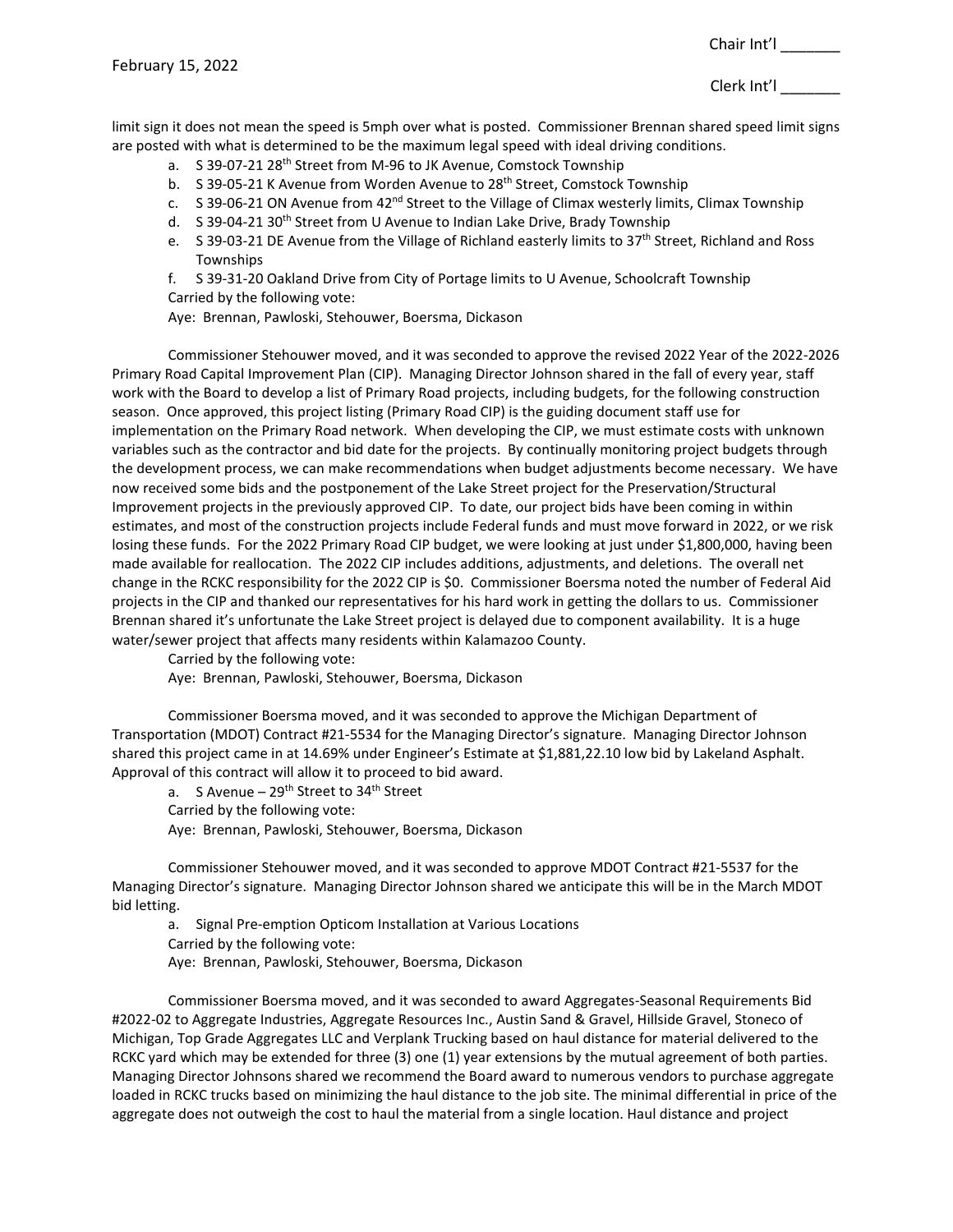locations also determine quantity of material purchased from vendors throughout the construction season. Ohio #9 Limestone and H1 Limestone were added to the bid this year because they are supplier specific products. RCKC utilizes these products with our two Spray Injection Patching units. The aggregate seasonal bid identifies a bid amount for numerous types of aggregate delivered to the RCKC yard.

Carried by the following vote:

Aye: Brennan, Pawloski, Stehouwer, Boersma, Dickason

Commissioner Stehouwer moved, and it was seconded to award the Tree Bid #1, Barney Road Bid #2022- 05 to American Arbor, LLC low bidder meeting specifications for \$26,325.00. Managing Director Johnson shared this bid is for the removal of trees as part of the 2022 Barney Road project from Nichols Road to Douglas Avenue. This project is currently planned for a Michigan Department of Transportation (MDOT) March 2022 bid letting. RCKC would normally attempt to include all tree removals in the project for bid. With the March bid letting and the seasonal restrictions on tree removal, it was necessary to bid tree removal separately from the road project. Approximately 140 trees are included in this bid to be removed. This includes any trees which will conflict with other work and any trees which our Forester has determined to be dead or dying and thus a potential hazard to the roadway. All tree removals will occur before April 15<sup>th</sup> to avoid possible disturbance to the endangered bat species. We received three (3) bid proposals for Tree Bid #1, Barney Road. American Arbor, LLC has performed work for the RCKC in the past and their work performed to date has been completed to RCKC specifications. American Arbor, LLC was awarded and accepted multiple bids for the 2021 season. They were able to complete the work in a timely fashion and finish before the deadline of said contracts. American Arbor, LLC intends to schedule the work immediately following Board approval and is confident that they can complete the work before the April 15, 2022, deadline.

Carried by the following vote:

Aye: Brennan, Pawloski, Stehouwer, Boersma, Dickason

Commissioner Dickason moved, and it was seconded to award the Vacuum Truck Sweeping Bid #2022-06 to Caporossi Construction low bidder, meeting specifications with the option to extend for three (3) one (1) year extension by the mutual agreement of both parties. Managing Director Johnsons shared Caporossi Construction, a local company, was low bid. This is a new service provided by Caporossi Construction, so RCKC personally met with their team and inspected their equipment. They have two vacuum truck street sweepers and a dump truck available as per their bid. If Caporossi Construction can secure a nearby location to stockpile the sweepings this would negate RCKC from paying an hourly rate for excessive travel time. Caporossi Construction has already started to locate a second broom and will purchase one to meet the demands of chip seal sweeping. Caporossi Construction has performed work directly and indirectly for the RCKC such as performing road widening, ditching, culvert installation and grading projects with satisfactory results.

Carried by the following vote: Aye: Brennan, Pawloski, Stehouwer, Boersma, Dickason

Commissioner Stehouwer moved, and it was seconded to approve the purchase of shoulder disc attachment from Michigan Cat for \$23,271.60, low quote meeting specifications, utilizing th[e MiDeal Extended](https://www.michigan.gov/dtmb/procurement/mideal)  [Purchasing Program.](https://www.michigan.gov/dtmb/procurement/mideal) Managing Director Johnson shared outlined in the Capital Outlay section of our proposed 2022 Budget and our Equipment 5-year plan is the purchase of shoulder disc attachment for \$40,000. Currently we have one (1) shoulder disc attachment in our fleet. The MiDEAL quote received from Michigan Cat for the shoulder disc attachment was \$23,271.60. This includes the installation of additional hydraulic lines needed to lift the shoulder disc attachment. Michigan Cat shoulder disk attachment carries a 3-year manufacturer warranty frame and structural components.

Carried by the following vote: Aye: Brennan, Pawloski, Stehouwer, Boersma, Dickason

Managing Director Johnson shared both she and Board members attended the Southwestern District Council meeting which is an opportunity for our regional road commissions to get together and review committee reports. Furthermore, the Michigan County Road Commission Self Insurance Pool (MCRCSIP) provided a presentation related to Road Commissioner training. She reminded everyone to drive for conditions. She shared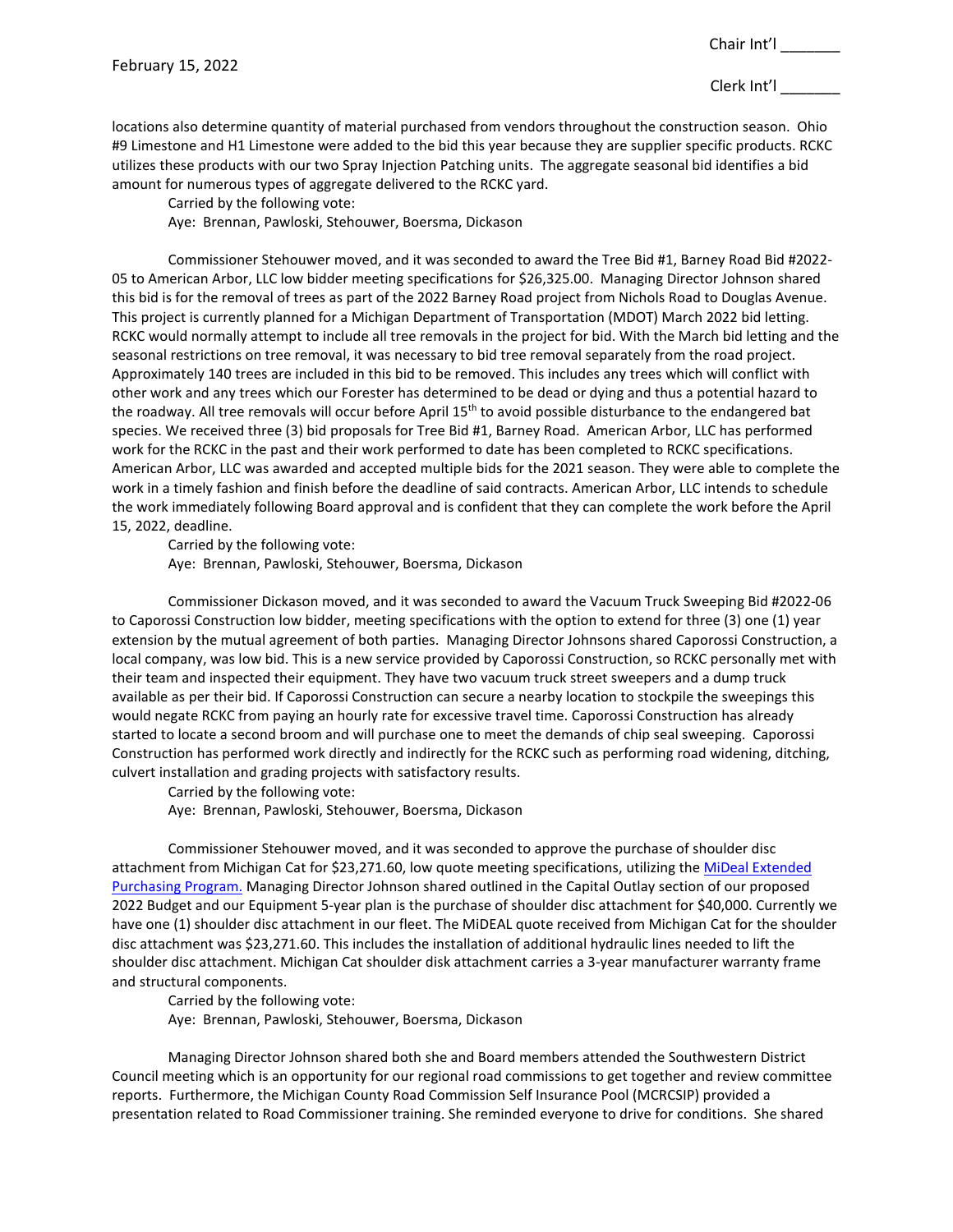we are looking at weight restrictions and are working with our regional road agencies. As of February 9<sup>th</sup>, we have spent approximately \$400,000 or 50% of our winter maintenance budget. She attended the 56<sup>th</sup> Annual County Engineers Workshop last week where both County Engineer Minkus and Project Engineer Ausbury did a great job presenting. She gave a shout out to Wakeshma Township Supervisor Jason Gatlin for being the first Township to schedule a Joint meeting.

Commissioner Dickason shared the Climax Township Board meeting is scheduled for Wednesday, March 9th.

Commissioner Boersma shared Commissioner Pawloski attended the Environmental Health Advisory Council (EHAC) meeting on his behalf. He mentioned following this meeting we will learn more about the 26<sup>th</sup> Street project at the Board Work Session.

Commissioner Stehouwer shared County Parks did not have a quorum at their meeting last Thursday. The next meeting will be held in March. He had the opportunity to ride in a snowplow with Road Maintenance Operator (RMO) Joe Rix. It was a worthwhile experience to have a feel for what it takes to run a snowplow. He thanked RMO Rix for his time and the experience. He shared the Southwestern District Council meeting had good discussion. He was unable to attend the Pavilion Township Board meeting last night and planned to attend the Ross Township Board meeting tonight.

Commissioner Pawloski shared he sat in for Commissioner Boersma at the EHAC meeting where they had officer elections. He shared Cooper Township Supervisor Jeff Sorenson was reelected to Chair, Vice Chair is Tracy Lynn, Citizen at Large, and Secretary is Kristi Lloyd, Citizen at Large. The committee received a report on Vector diseases including Zika, West Nile, Lyme disease and Eastern Equine Encephalitis (EEE). The county is hard working on these, and the committee received a thorough report. He is pleased to hear of the team hustling for grants such as the county drain. He thanked Congressman Upton for attending today's meeting and making grants available.

Commissioner Brennan shared he attended the Osthemo Township Board meeting on February 8<sup>th</sup>. He also had the opportunity on February  $10<sup>th</sup>$  to receive an education on snowplow driving with RMO Peck. It was very educational, and he appreciated his time. He attended the Southwestern District Council meeting and attended the Alamo Township Board meeting last night. He shared Alamo is the only Township within the county that does not have a special funding source for their fire department and are moving forward with a 1% millage which has citizen concern. He planned to attend the Richland Township Board meeting tonight and the Supervisors meeting in Ross Township tomorrow.

Commissioner Boersma moved, and it was seconded to adjourn. Carried by the following vote: Aye: Brennan, Pawloski, Stehouwer, Boersma, Dickason

The meeting was adjourned at 3:55 p.m.

Attest: Meredith Place, County Clerk

By: \_\_\_\_\_\_\_\_\_\_\_\_\_\_\_\_\_\_\_\_\_\_\_\_\_\_\_\_\_\_\_\_\_\_, Chair \_\_\_\_\_\_\_\_\_\_\_\_\_\_\_\_\_\_\_\_\_\_\_\_\_\_\_\_\_\_\_, Deputy Clerk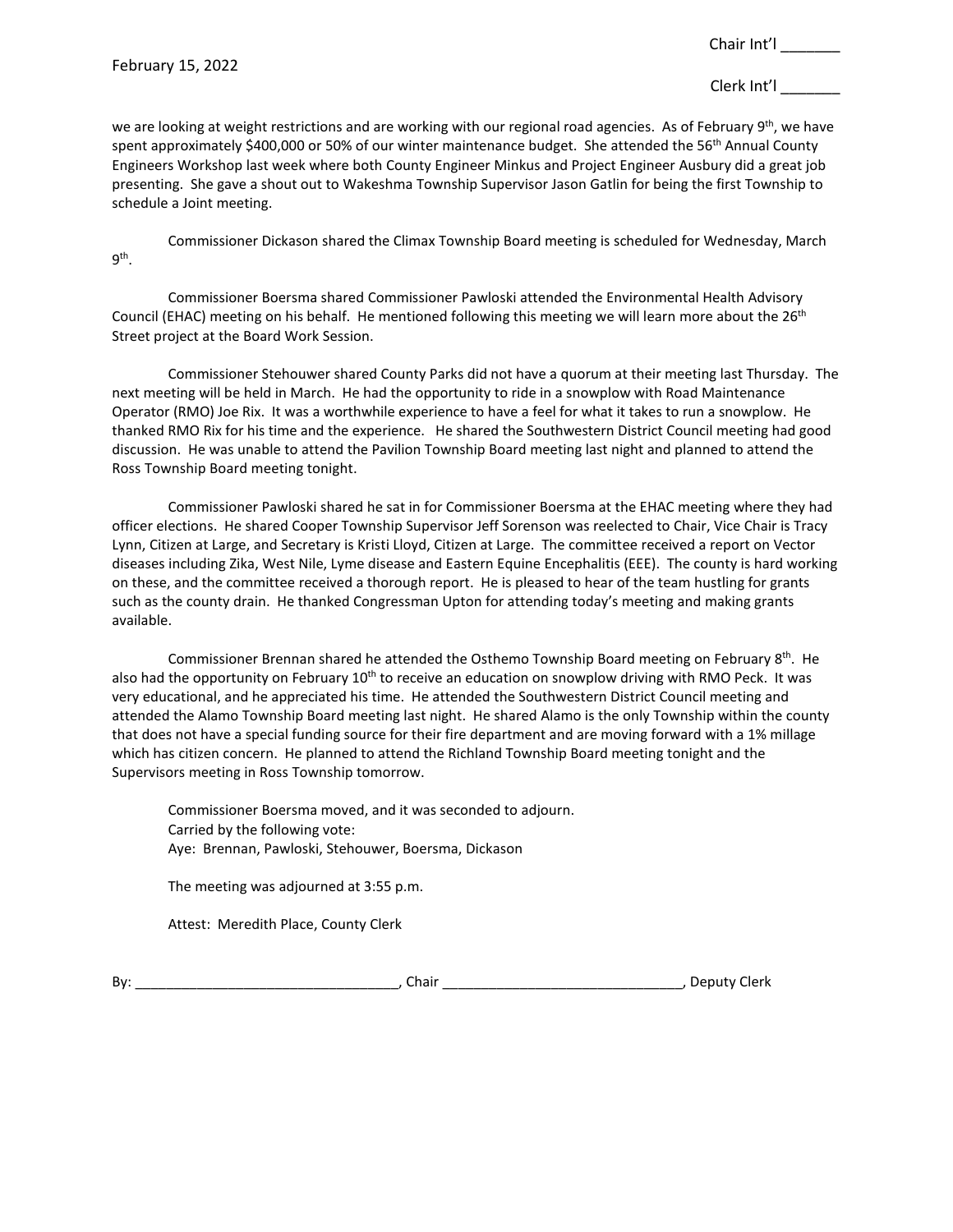February 15, 2022 – Board Work Session

Chair Int'l \_\_\_\_\_\_\_

Clerk Int'l \_\_\_\_\_\_\_

The work session of the Board of County Road Commissioners of the County of Kalamazoo was held at the Road Commission of Kalamazoo County (RCKC) office at 3801 East Kilgore Road, Kalamazoo, Michigan, on Tuesday, February 15, 2022. Commissioner Brennan called the meeting to order at 4:08 p.m.

Present: Thom Brennan, David C. Pawloski, Larry Stehouwer, Michael Boersma, Keshia Dickason

Also attending: Managing Director Joanna I. Johnson, Operations Director Travis Bartholomew, Engineering and Public Relations Director Mark Worden, Finance Director Ann Simmons, Assistant Finance Director Kim Bodnar, General Superintendent Bill DeYoung and Assistant General Superintendent Rusty McClain.

Commissioner Boersma moved, and it was seconded to approve the agenda as presented. Carried by the following vote: Aye: Brennan, Pawloski, Stehouwer, Boersma, Dickason

Finance Director Simmons provided a PowerPoint presentation on the funding outlook and cash flow for the RCKC with the 26<sup>th</sup> Street facility bond project. She stressed the importance of meeting timelines for the bond process with the County. Commissioner Boersma asked Finance Director Simmons what she would recommend for the term of the bond. Finance Director Simmons shared she would initially recommend a 30-year bond as it can be adjusted or refinanced in the future. Commissioner Stehouwer questioned if staff reviewed a 10-15-year cash flow and determined maintenance costs. Finance Director Simmons shared she has not gone out that many years, however there are also savings in maintenance and some of the same costs we have now. Furthermore, we will know more in this area once we have final design plans. Managing Director Johnson shared these facilities are our assets and we will have asset 5-year plans for our facilities as we do now. Finance Director Simmons shared she will provide the Board a bi-weekly update on the finances for the new facility. Commissioner Boersma shared the importance of paying vendors every 2 weeks which assists in pricing and working for us.

Mr. Bobby Bendzinski and his associate Mr. Thomas Stevenson at Bendzinski & Co. along with Mr. Steve Mann Principal at Miller Canfield provided a PowerPoint presentation on the bond process. They shared the hands-on effort for the bond process is with the County of Kalamazoo and stated the county is the ultimate guarantee. They stated based on the size of the bond, to not be surprised if only three (3) bidders are received. Commissioner Brennan inquired on the timely process needed at the County. Mr. Mann shared the County supported the bond and understand the timelines which were reviewed. Commissioner Brennan inquired about the finances and receipt of funding. Mr. Bendzinski shared once the bond is sold the funds are deposited in the road fund and interest stays with the road fund. Mr. Mann shared we are in the current process of an agreement with the County for processing reimbursement payments. Mr. Bendzinski was asked about the potential interest rates. He answered that is unknown and cannot speculate specifically.

Commissioner Pawloski moved, and it was seconded to adjourn. Carried by the following vote: Aye: Brennan, Pawloski, Stehouwer, Boersma, Dickason

The meeting was adjourned at 4:57 p.m.

Attest: Meredith Place, County Clerk

By: \_\_\_\_\_\_\_\_\_\_\_\_\_\_\_\_\_\_\_\_\_\_\_\_\_\_\_\_\_\_\_\_\_\_, Chair \_\_\_\_\_\_\_\_\_\_\_\_\_\_\_\_\_\_\_\_\_\_\_\_\_\_\_\_\_\_\_, Deputy Clerk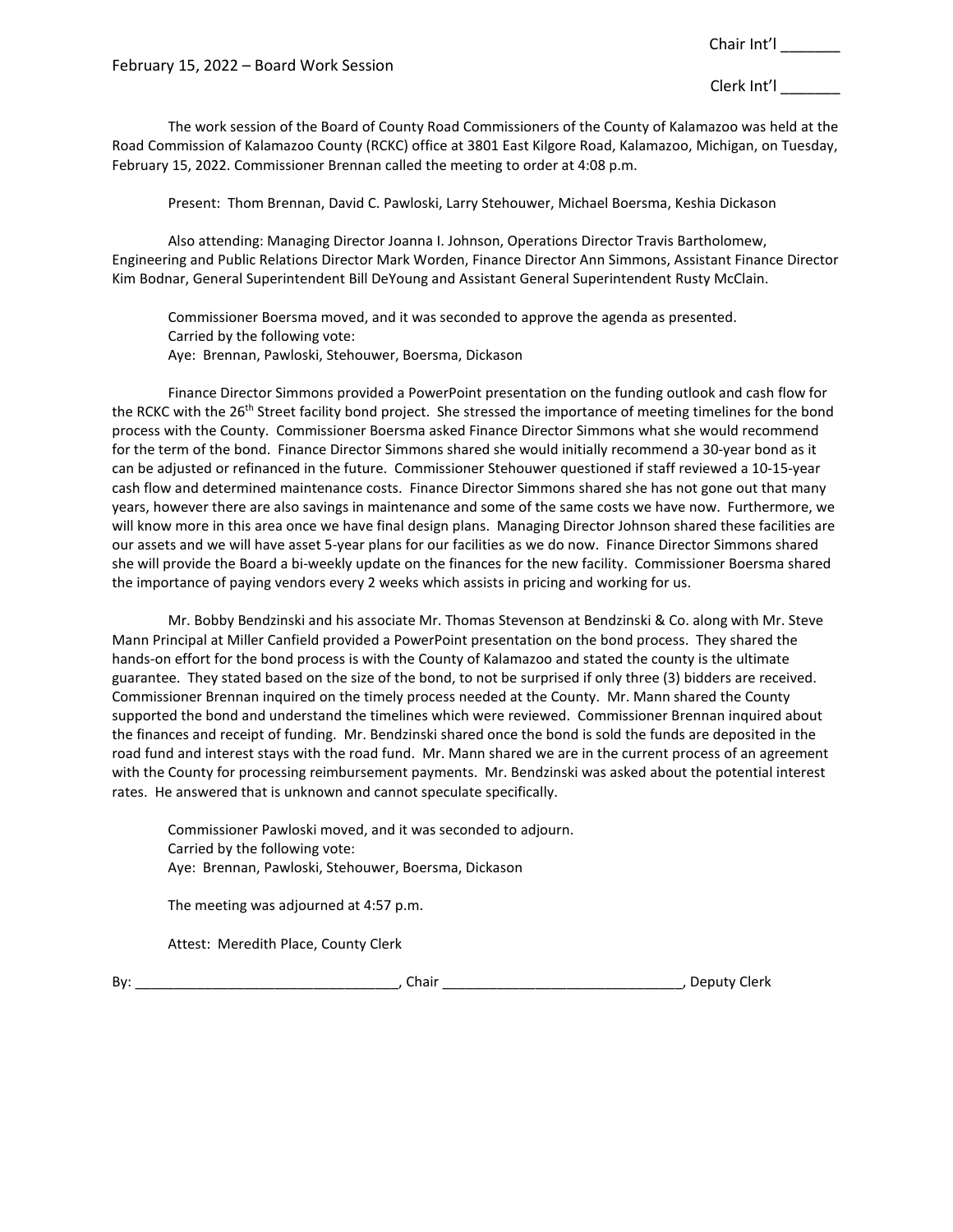The regular meeting of the Board of County Road Commissioners of the County of Kalamazoo was held at the Road Commission of Kalamazoo County (RCKC) office at 3801 East Kilgore Road, Kalamazoo, Michigan, on Tuesday, March 1, 2022. Commissioner Brennan called the meeting to order at 3:00 p.m.

Present: Thom Brennan, David C. Pawloski, Larry Stehouwer, Michael Boersma, Keshia Dickason

Also attending: Managing Director Joanna I. Johnson, Operations Director Travis Bartholomew Finance Director Ann Simmons, Assistant Finance Director Kim Bodnar, Assistant Finance Director – HR Debbie Hill, County Engineer Ryan Minkus, Traffic and Project Engineer Jim Hoekstra, General Superintendent Bill DeYoung, Assistant General Superintendent Rusty McClain, Road Maintenance Superintendents Jim Page, Communications Administrator Sarah Phillips and Administrative Assistant Selena Rider.

Administrative Assistant Rider reviewed public comment guidelines.

Commissioner Boersma moved, and it was seconded to approve the agenda as presented. Carried by the following vote: Aye: Brennan, Pawloski, Stehouwer, Boersma, Dickason

Commissioner Stehouwer moved, and it was seconded to approve the February 14, 2022, Southwestern Council Meeting, February 15, 2022 Board Closed Session, February 15, 2022 Board Work Session minutes as presented and the February 15, 2022 regular Board meeting minutes as corrected. Commissioner Stehouwer shared in the second paragraph on page 2 (two) of the February 15, 2022 regular minutes a space was inadvertently missed between the words "from" and "a". Furthermore, on page 5 (five) Road Maintenance Operator (RMO) "Joe Peck" was corrected to Road Maintenance Operator (RMO) "Joe Rix".

Carried by the following vote:

Aye: Brennan, Pawloski, Stehouwer, Boersma, Dickason

Commissioner Pawloski moved, and it was seconded to approve the payroll and vendor accounts as presented.

| Payroll Account                                  | \$192,908.32  |
|--------------------------------------------------|---------------|
| Vendor Account                                   | \$ 597,186.08 |
| Carried by the following vote:                   |               |
| Aver Pronnan Daulocki Stobouwer Poercma Dickason |               |

Aye: Brennan, Pawloski, Stehouwer, Boersma, Dickason

Commissioner Stehouwer moved, and it was seconded to approve the Michigan Department of Transportation (MDOT) contract #22-5015 for the Managing Director's signature. Managing Director Johnson shared approval of the MDOT contract allows this project to proceed to bid award.

a. **Barney Road** – Nichols Road to Douglas Avenue

Carried by the following vote:

Aye: Brennan, Pawloski, Stehouwer, Boersma, Dickason

Commissioner Boersma moved, and it was seconded to approve the Alamo Township Local Road Contract for the Chair's signature. Managing Director Johnson shared we have quite a few local road contracts today. According to our policy these are due by March 15<sup>th</sup>. There are some Townships we continue to work with as we are waiting for a potential grant feedback related to the Environment, Great Lakes, and Energy (EGLE) grant and the scrap tire projects. Currently they are reviewing applications and it is her understanding from EGLE that they received more applications than they have seen in the past. We are hopeful that RCKC will be recipients of the grant.

a. **AB Avenue** – 1,200' west of 1<sup>st</sup> Street to 1<sup>st</sup> Street; Crack Fill, Chip Seal, Fog Seal

b. **B Avenue** – 2<sup>nd</sup> Street to 6<sup>th</sup> Street; Crack Fill, HMA Wedging, Chip Seal, Fog Seal

c. **B Avenue** – 6<sup>th</sup> Street to Ravine Road; Crack Fill, HMA Wedging, Chip Seal, Fog Seal

d. **Owen Drive** – 1,875' south of B Avenue to B Avenue; Chip Seal, Fog Seal

e. **AB Avenue** – VanKal Street to 1,800' east of VanKal Street; Temporary HMA Wedging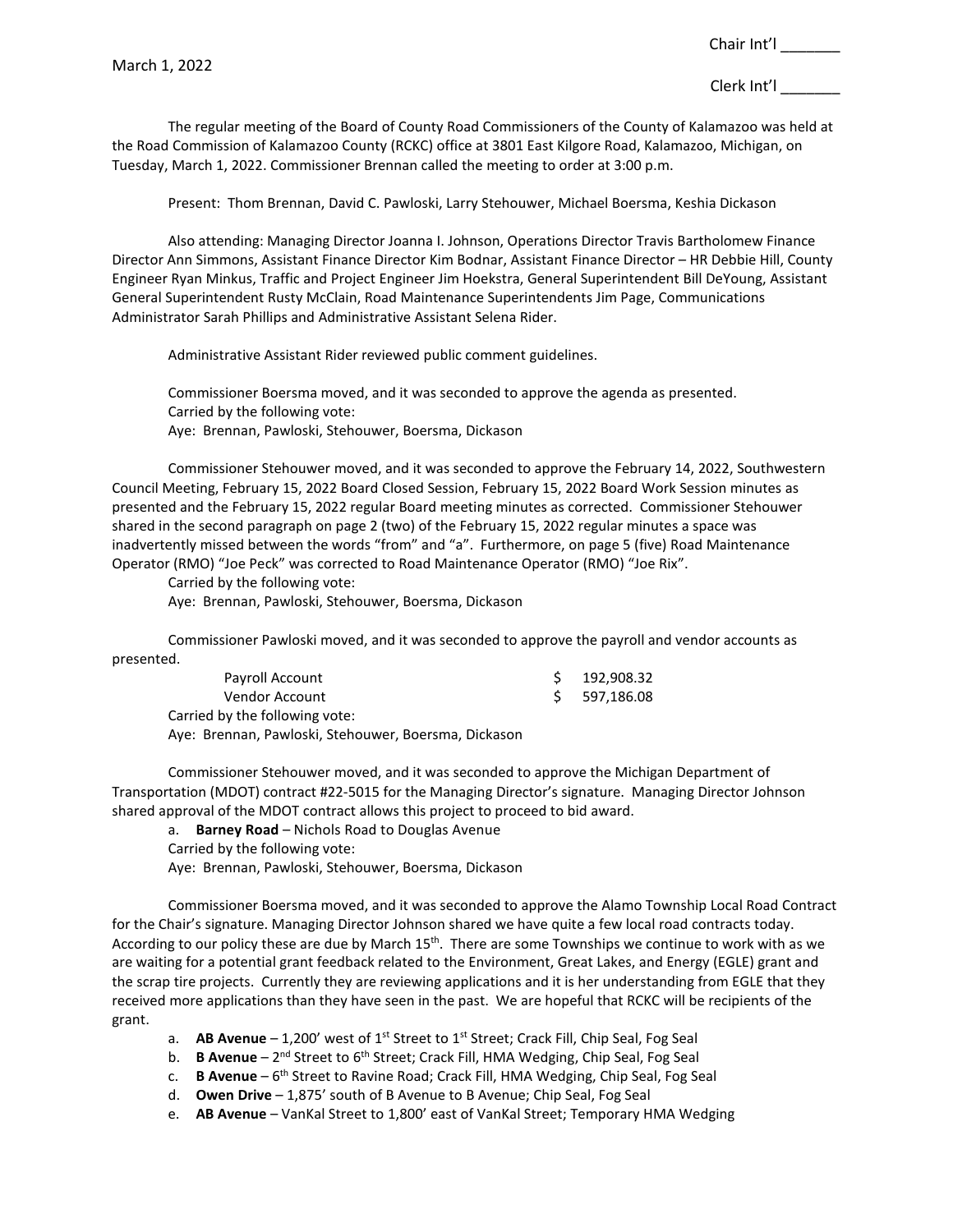Clerk Int'l \_\_\_\_\_\_\_

Carried by the following vote:

Aye: Brennan, Pawloski, Stehouwer, Boersma, Dickason

Commissioner Dickason moved, and it was seconded to approve the Charleston Township Local Road Contract for the Chair's signature.

a. **44th Street** – M Avenue to East Michigan Avenue; *Crack Fill, HMA Wedging, Chip Seal*

b. **ML Avenue** – 38th Street to 40th Street; *Chip Seal*

Carried by the following vote:

Aye: Brennan, Pawloski, Stehouwer, Boersma, Dickason

Commissioner Boersma moved, and it was seconded to approve the Cooper Township Local Road Contract for the Chair's signature. Managing Director Johnson pointed out this contract has a project that is a double chip seal.

- a. **Pinto Drive –** Mount Olivet Road to 231' east of Brenda Lane East, **Observation Avenue –** Rollridge Avenue to 856' east of Rollridge Avenue, **Brenda Lane East –** Rollridge Avenue to Canton Drive, **Brenda Lane West –** Rollridge Avenue to Canto Drive, **Tibet Drive –** 400' west of Shangri La Drive to Canton Drive, **Shangri La Drive –** Mount Olivet to Tibet Drive, **Rollridge Avenue –** Mount Olivet Road to Oriole Street, **Whitmore Street –** Rollridge Avenue to Pine Knoll Avenue, **Pine Knoll Avenue –** Whitmore Street to 584' east of Whitmore Street; *Crack Fill, Double Chip Seal, Fog Seal*
- b. **Simmons Street –** G Avenue to Summerdale Avenue, **Spartan Drive**  713' west of Sharon Street to Simmons Street, **Sharon Street –** Spartan Drive to Summerdale Avenue, **Spiral Street –** Spartan Drive to Summerdale Avenue, **Summerdale Avenue –** 657' west of Sharon Street to Solvel Street; *Crack Fill, Double Chip Seal, Fog Seal*

Carried by the following vote: Aye: Brennan, Pawloski, Stehouwer, Boersma, Dickason

Commissioner Stehouwer moved, and it was seconded to approve the Richland Township Local Road Contract for the Chair's signature. Managing Director Johnson shared this contract is a mix of fixes including a double chip seal.

- a. **30th Street –** D Avenue to C Avenue; *Crack Fill, HMA Wedging, Chip Seal, Fog Seal*
- b. **31st Street –** B Avenue to AB Avenue; *Crack Fill, HMA Wedging, Chip Seal, Fog Seal*
- c. **B Avenue** 31<sup>st</sup> Street to 32<sup>nd</sup> Street; *Crack Fill, HMA Wedging, Chip Seal, Fog Seal*
- d. **FG Avenue –** 35th Street to 36th Street; *Crack Fill, HMA Wedging, Chip Seal, Fog Seal*

e. **29th Street –** AB Avenue to 3,000' north of AB Avenue; *Gravel, Pulverize, Double Chip Seal, Fog Seal* Carried by the following vote:

Aye: Brennan, Pawloski, Stehouwer, Boersma, Dickason

Commissioner Stehouwer moved, and it was seconded to approve the Ross Township Local Road Contract for the Chair's signature. Managing Director Johnson shared Ross Township is in maintenance mode by preserving the investment that was made as part of their \$5.5 million Township wide special assessment.

- a. **42nd Street**  M-89 to C Avenue; Crack Fill, *Chip Seal, Fog Seal*
- b. **43rd Street**  M-89 to C Avenue; Crack Fill, *Chip Seal, Fog Seal*
- c. **B Avenue –** Gull Lake Drive East to 40th Street; **Crack Fill,** *Chip Seal, Fog Seal*
- d. **38th Street –** M-89 to D Avenue, **Gull Lake Drive East –** D Avenue to C Avenue; *Crack Fill, Chip Seal, Fog Seal*
- e. **45th Street –** B Avenue to Baseline Road; *Crack Fill*
- f. **Burlington Drive –** Gull Lake Drive East to 289' north of Gull Lake Drive East; *Crack Fill*
- g. **Forney Street –** Oak Dale Avenue to Gull Lake Drive East, **Oak Dale Avenue** 1,350' south of Forney Street to Forney Street; *Crack Fill*
- h. **Gull Lake Drive West –** D Avenue to Cd Avenue, **Shoal Avenue** 37th Street to 280' east of Gull Lake Drive West, **CD Avenue** *–* 37th Street to 478' east of 37th Street; *Crack Fill*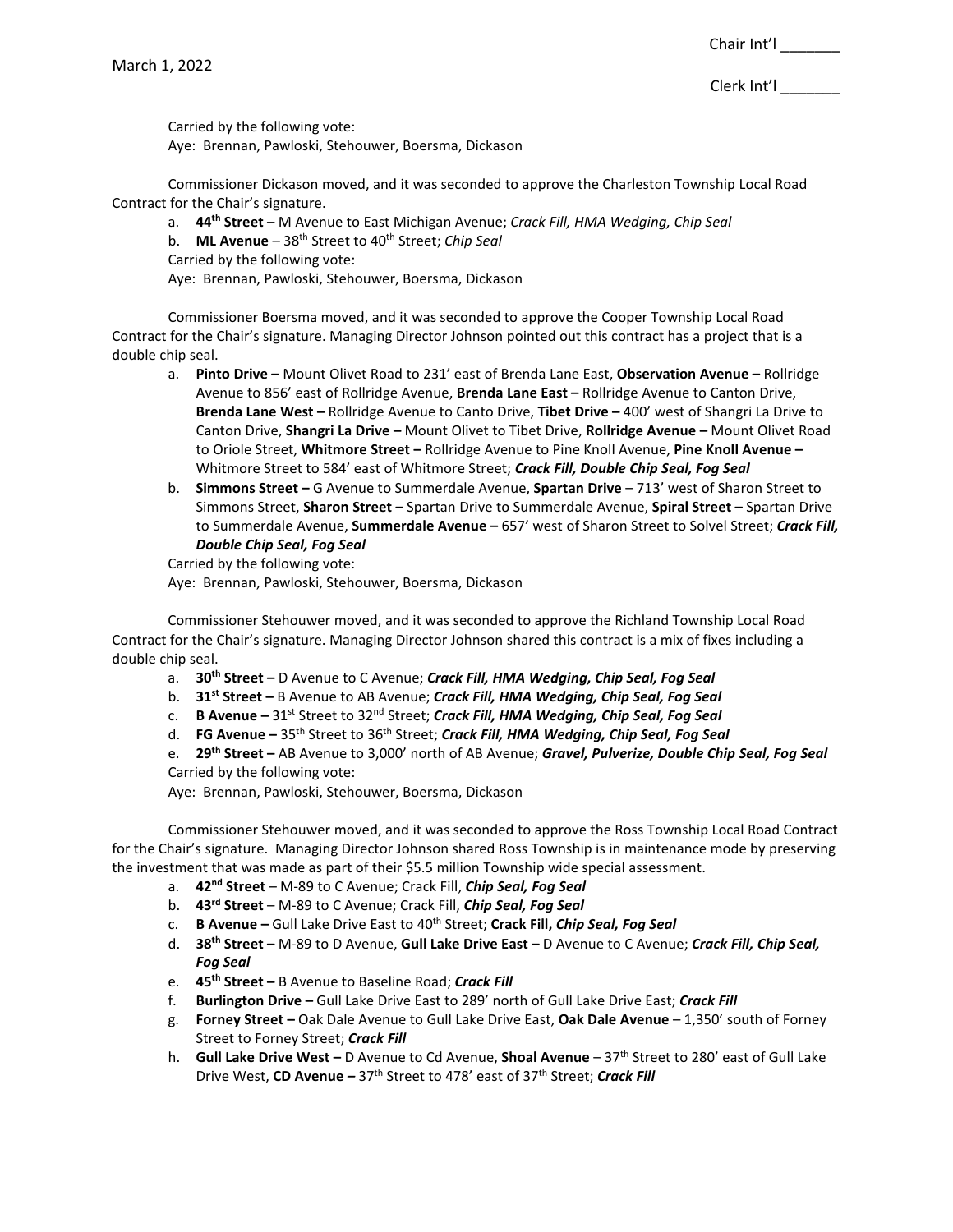i. **37th Street** *–* CD Avenue to Idlewild Drive, **Idlewild Drive** *–* 3,051' west of 37th Street to 922' south of Idle Drive, **Idle Drive** *–* 37th Street to Idlewild Drive, **Wild Drive** *–* Idlewild Drive to 484' east of Idlewild Drive; *Crack Fill*

Carried by the following vote:

Aye: Brennan, Pawloski, Stehouwer, Boersma, Dickason

Commissioner Pawloski moved, and it was seconded to approve the Texas Township Local Road Contract for the Chair's signature. Managing Director Johnson shared Texas Township also has a Township wide special assessment.

- a. **Dustin Circle –** P Avenue to Terrier Trail, Terrier Trail Dustin Circle to Dustin Circle; *Chip Seal, Fog Seal*
- b. **Fountain Square Drive –** Misty Creek Drive to 177' north of Carol Lynn Drive, **Carol Lynn Drive –** Fountain Square Drive to 177' east of Fountain Square Drive; *Crack Fill, Chip Seal, Fog Seal*
- c. **S Avenue –** 8th Street to 12 Street; *Crack Fill, Chip Seal, Fog Seal*
- d. **Eagle Lake Drive –** 1,560' west of East Eagle Lake Drive to East Eagle Lake Drive; *Pulverize, HMA Base and Surface Paving*
- e. **Queen Victoria Lane** Veronica Street to 12<sup>th</sup> Street; *HMA Overlay*
- f. **R Avenue –** 6th Street to 8th Street; *HMA Overlay*
- g. **R Avenue**  8th Street to 12th Street; *HMA Overlay*
- h. **RS Avenue –** VanKal Street to 2nd Street; *HMA Overlay*
- i. **Vail Drive –** Corners Cove Street to Aspen Lane, **Canyon Drive** *–* Vail Drive to Inverness Drive, **Aspen Lane** *–* Vail Drive to Inverness Drive, **Inverness Drive** *–* Canyon Drive to 8th Street; *HMA Overlay* Carried by the following vote:

Aye: Brennan, Pawloski, Stehouwer, Boersma, Dickason

Commissioner Boersma moved, and it was seconded to approve the Pavement Marking Inspection Bid #2020-03 to Traffic Tech Services, LLC for a total of \$56,125.00 low bidder meeting specifications, with an option to extend for three (3), one (1) year extensions by the mutual agreement of both parties. Managing Director Johnson shared Traffic Tech Services, LLC has extensive experience with pavement marking inspection and has previously been awarded RCKC work. Traffic Tech Services also is under contract with the Kalamazoo Area Transportation Study (KATS) to do all traffic counts in the Metropolitan Planning Organization area. Traffic Tech Services has worked with RCKC in the past and has provided responsive and quality work. They are considered a qualified and responsive bidder. Commissioner Boersma noted there was another bidder that did not meet specifications because they did not have experience with Roadsoft Software. He questioned how bidders obtain the access and experience to Roadsoft. Managing Director Johnson shared Roadsoft is available to municipalities free of charge from Michigan Tech and the Center for Shared Solutions. It is used heavily in municipal organizations and consultants can sign up for the training. We are able to share with bidders where to get the training, but it is the responsibility of the bidders to sign up.

Carried by the following vote:

Aye: Brennan, Pawloski, Stehouwer, Boersma, Dickason

Commissioner Dickason moved, and it was seconded to award the Asphalt Emulsion Bid #2022-04, to Bit-Mat Products of Indiana and Klink Trucking Inc., low bidder, meeting specifications with an option to extend for three (3) one (1) year extensions by the mutual agreement of both parties. Managing Director Johnson shared we have seen positive results with the combination of trap rock aggregate with CRS-2M emulsion and will continue this program exclusively in 2022. The CSS-1H dilute emulsion is used as the fog seal material on our various primary and local road projects.

Carried by the following vote: Aye: Brennan, Pawloski, Stehouwer, Boersma, Dickason

Commissioner Boersma moved, and it was seconded to award the Hot Mix Asphalt (HMA) Plant Mix Bid #2022-07 for 36A and 13A HMA to Lakeland Asphalt Corporation, Michigan Paving and Materials Company, Rieth-Riley Construction Company, Inc. and Wyoming Asphalt Paving Company, Inc., and to further award the HMA Plant Mix CP-1 portion of this bid to Wyoming Asphalt Paving Company, Inc., low bidders meeting specifications with an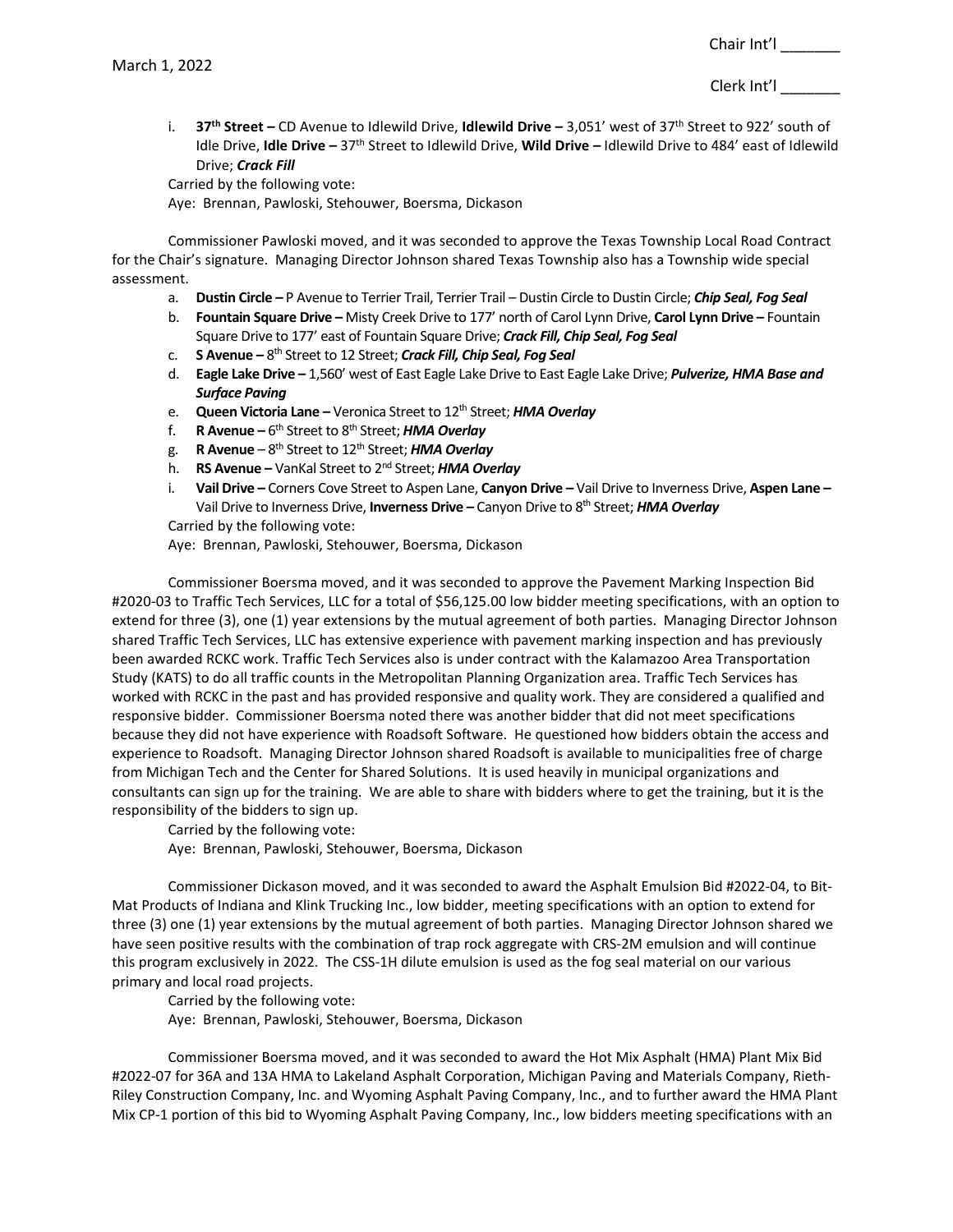option to extend for three (3), one (1) year extensions by the mutual agreement of both parties. Managing Director Johnson shared the **36A HMA**, a top surface wearing course composed of smaller sized aggregate and a higher percentage of sand and asphalt cement, is used seasonally when available for both our primary and local road surface patching. The **13A** modified HMA is used for major road repairs such as a culvert replacement or road base repairs. 13A modified HMA consists of larger aggregate and is used mostly as a base or leveling course to provide a stable foundation on which 36A HMA is placed. Our recommendation to award to numerous vendors for HMA plant mix loaded in RCKC trucks, at each vendors location, is based on minimizing the haul distance to the job site. She explained the **CP-1** HMA Mix is a 36A hot mix with a cutback agent. A cutback asphalt is a combination of asphalt cement and petroleum solvent. Like emulsions, cutbacks are used to reduce asphalt viscosity at lower ambient temperatures. Cutback asphalt is commonly used in tack coats, fog seals, slurry seals and stabilization material. Cutbacks in our patching material allows crews to patch with hot material on cool days while prolonging the "workability" of the material. **CP-6** is used during the winter season and on rainy days when HMA is not available.

Carried by the following vote: Aye: Brennan, Pawloski, Stehouwer, Boersma, Dickason

Commissioner Stehouwer moved, and it was seconded to award Bid #2022-08 Additional Width Roadside Mowing Services to Property Revolution LLC, low bidder, meeting specifications for \$99,872.74 per year, with the option to extend for three (3), one (1) year extension by the mutual agreement of both parties. Managing Director Johnson shared RCKC maintains our roadside vegetation with a mix of fixes to provide the motoring public a clear vision area on straight sections of roadway and especially at intersections for safety. RCKC mows right-of-way along 956 road miles of the 1,270 road miles we maintain, three times (cycles) a year on designated primary and local roads, excluding platted streets. RCKC divides the county into three (3) areas consisting of five (5) townships, so each receive one additional width mowing (approximately 15 feet) and two (2) normal width mowing per season. This provides mowing service 3 times per township, per season. Property Revolution, LLC has successfully performed our 2020-11 contract, Specification 1, for two seasons and has met all specifications and deadlines. They have also performed this service for the Allegan County Road Commission (ACRC). We reached out to ACRC's Maintenance Superintendent who stated that Property Revolution, LLC has performed additional width mowing for them within the last three years and did proficient work.

Carried by the following vote:

Aye: Brennan, Pawloski, Stehouwer, Boersma, Dickason

Commissioner Boersma moved, and it was seconded to award the Traffic Signal – 9<sup>th</sup> Street at Seeco Drive Bid #2022-09 to Severance Electric Do Inc., low bidder meeting specifications for a total of \$58,660.00. Managing Director Johnson shared on March 31, 2021, RCKC was alerted to a crash that occurred at the intersection of 9<sup>th</sup> Street at Seeco Drive. Staff inspected the damaged infrastructure and determined that the signal pole had considerable damage both to the pole itself as well as the foundation. The foundation had been disturbed by the impact of the crash and staff determined that the safest and best course of action was to take down the damaged pole and install a temporary signal as soon as it was safe to do so. Staff worked with Severance Electric at that time to perform these emergency actions with the intent to bid out the replacement of the signal infrastructure in accordance with RCKC purchasing policy. Emergency repairs with Severance Electric, Inc. have cost \$24,500.00. RCKC has sought payment for damages from the insurance carrier of the driver and they have reimbursed RCKC for these costs in 2021 and they are aware of these additional costs as well. Commissioner Pawloski inquired about timelines within the contract. Traffic and Project Engineer Hoekstra shared we did have issues in the past with timeliness. We have included deadlines within this contract and the project is expected to be completed by November 1<sup>st</sup>. Commissioner Boersma stated this project is being done due to the result of a traffic accident and he assumes the RCKC is being held harmless. He questioned if the dollars received from the insurance company will go back into the budget. Managing Director Johnson shared the dollars will be put into our regular budget. Carried by the following vote:

Aye: Brennan, Pawloski, Stehouwer, Boersma, Dickason

Commissioner Boersma moved, and it was seconded to award the Traffic Signal –  $35<sup>th</sup>$  Street at Shadowlane Avenue Bid #2022-10 to Severance Electric Co Inc., low bidder, meeting specifications for a total of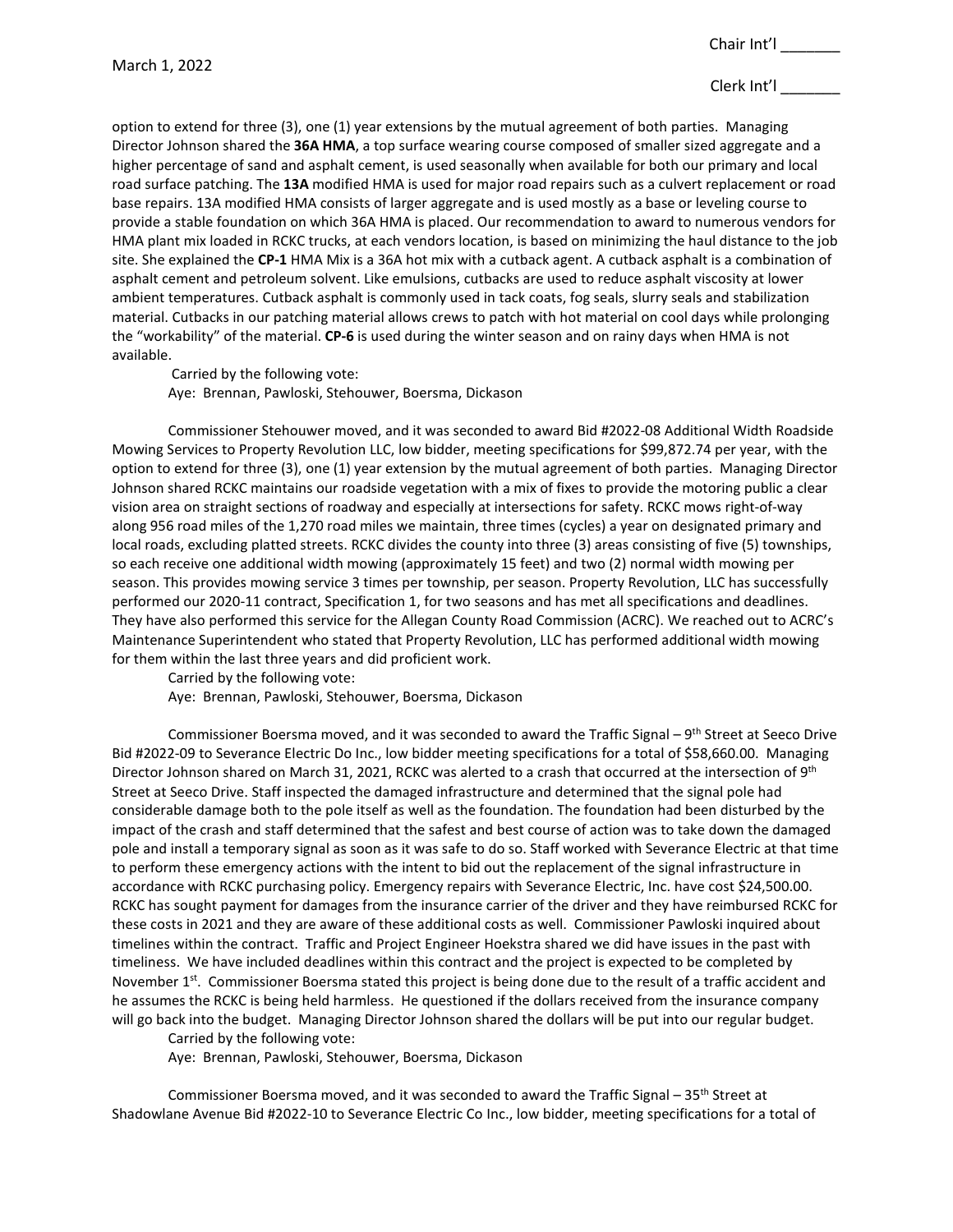.

# Clerk Int'l \_\_\_\_\_\_\_

\$318,965.75. Managing Director Johnson shared the 35<sup>th</sup> Street at Shadowlane Avenue Traffic Signal project is included in the 2022 year of our 2022- 2026 Primary Road Capital Improvement Plan (CIP). The project includes removal of the existing diagonal span wire traffic signal at 35<sup>th</sup> Street at Shadowlane Avenue and replacement with a new mast arm traffic signal. The new signal will include video traffic detection cameras, uninterruptible power systems. Technology used by the Comstock Township Fire Department would be salvaged and put back up at this intersection. This traffic signal is currently one of the oldest in our system and is due for repair and upgrades. We received 2 bids for the 35<sup>th</sup> Street at Shadowlane Avenue Traffic Signal Bid.

Carried by the following vote:

Aye: Brennan, Pawloski, Stehouwer, Boersma, Dickason

Managing Director Johnson shared seasonal weight restrictions went into effect today which is a data driven decision to help preserve our roadways. Furthermore, Communications Administrator Sarah Phillips had done a few media coverages related to seasonal weight restrictions. Commissioner Brennan questioned if we have had any damaged roads. Operations Director Bartholomew shared we had seen some significant road damage this afternoon in Alamo Township on a section of Adobe Road south of D Avenue that services quite a few businesses including a truck stop. We have placed barricades out there trying to direct traffic around it and we expect the road to further deteriorate this spring to the point there will be significant road work. Commissioner Stehouwer questioned how the public would best report road deterioration or other road concerns. Operations Director Bartholomew answered the best means to report road related issues is by submitting a service request either by calling our office directly at 269-381-3171, or online at [www.kalamazoocountyroads.com.](http://www.kalamazoocountyroads.com/) If it's a road related emergency the call should go through 911 central dispatch who will then contact our team to respond immediately. Managing Director Johnson shared next week is the County Road Association (CRA) Highway Conference and Road Show. She is also looking forward to celebrating our next CRA President, Larry Brown, Allegan County Commissioner. There are many good sessions available, and we will have the opportunity to meet with our state delegation and our legislature.

Commissioner Dickason shared the Brady Township Board meeting is scheduled for March  $2^{nd}$  from 7:00 p.m. to 8:00 p.m. and the Climax Township Board meeting on the 8<sup>th</sup> from 7:00 p.m. to 8:00 p.m.

Commissioner Boersma shared the Environmental Health Advisory Committee (EHAC) has not met and probably will not meet until April or May. He provided an update on the 26<sup>th</sup> Street project. He shared the groundbreaking ceremony will be held on Friday, March 18<sup>th</sup>. Managing Director Johnson added we are working on a backup date in case weather does not cooperate.

Commissioner Stehouwer shared he had attended the Ross Township Board meeting. There was a lot of public input related to water and sewer. Cooper Township is requesting to be allowed into the Gull Lake Sewer Water Authority as a full member. The Townships that are a part of the Gull Lake Sewer Authority will have to give their approval. Ross Township affirmed they were willing to have Cooper Township come in. He forwarded a concern to RCKC staff from Ross Township related to parking around certain areas of Gull Lake. County Parks will meet on Thursday. The Environmental Protection Agency (EPA) is doing a Polychlorinated Biphenyls (PCB) cleanup project from approximately Mayors Riverfront Park into Parchment. The major impact this year will be the Verburg Park area. It is his understanding the Kalamazoo River Valley Trail (KRVT) will be closed this spring and shared there will be a route announcement.

Commissioner Pawloski thanked RCKC crews for all the snowplowing this year and for keeping the roads open. He shared in the last few years we have expanded grass cutting and dust control. We have taken these extra revenues and put them back into things other than roads. He's excited about the CRA Highway Conference next week.

Commissioner Brennan shared he attended the Richland Township Board meeting on February 15th where the Gull Lake Sewer and Water Authority was a major discussion along with budget issues. He attended the Township Supervisor's meeting on the 16th where the Kalamazoo County Prosecuting Attorney discussed current state of affairs with local judiciary situation. On the  $22<sup>nd</sup>$  he attended the Charleston Township Board meeting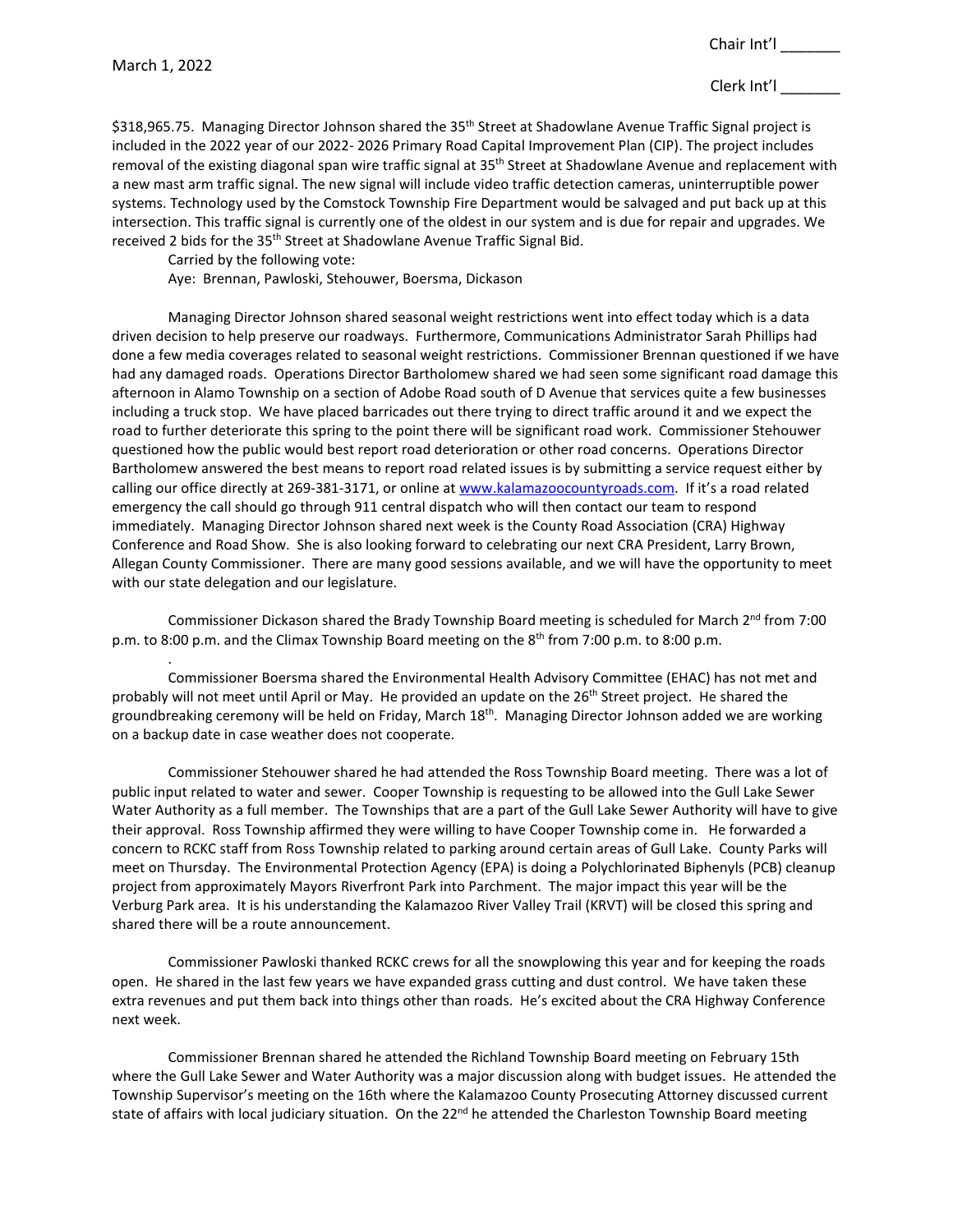where they discussed new water rates for the expansion of their new building. He thanked Commissioner Boersma and the entire team for their time and work on the 26<sup>th</sup> Street project.

Managing Director shared our Non-motorized 101 session will be held on March 31st at the Road Commission at 10:00 a.m. Formal invites will be going out to local officials.

Commissioner Boersma moved, and it was seconded to adjourn. Carried by the following vote: Aye: Brennan, Pawloski, Stehouwer, Boersma, Dickason

The meeting was adjourned at 3:50 p.m.

Attest: Meredith Place, County Clerk

By: \_\_\_\_\_\_\_\_\_\_\_\_\_\_\_\_\_\_\_\_\_\_\_\_\_\_\_\_\_\_\_\_\_\_, Chair \_\_\_\_\_\_\_\_\_\_\_\_\_\_\_\_\_\_\_\_\_\_\_\_\_\_\_\_\_\_\_, Deputy Clerk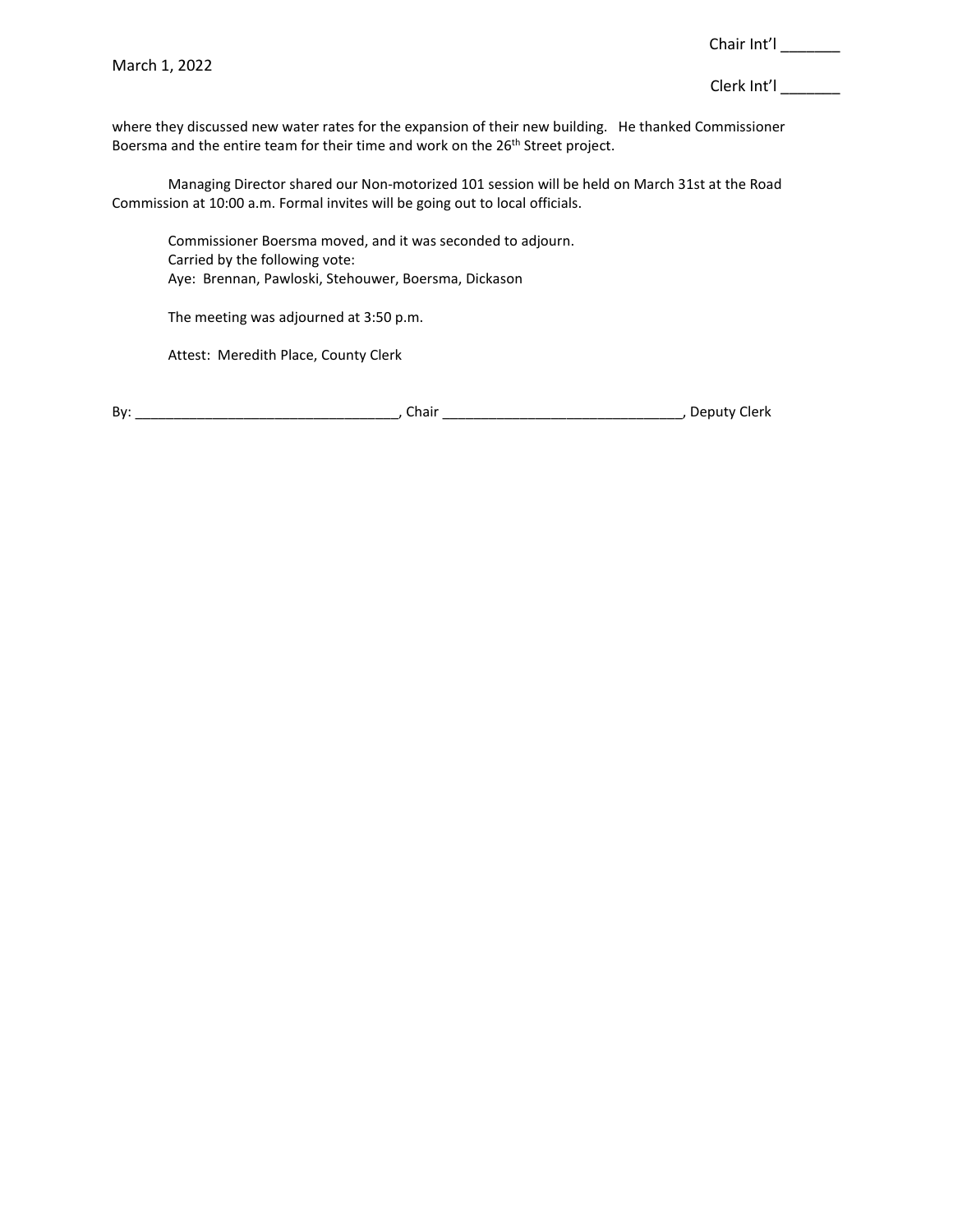March 8 – 10, 2022 County Road Association Annual Highway Conference County Road Clerk Int'l \_\_\_\_\_\_\_

Chair Int'l \_\_\_\_\_\_\_

The Board of County Road Commissioners of the County of Kalamazoo attended the County Road Association (CRA) of Michigan Annual Highway Conference in Lansing, Michigan March 8 – March 10, 2022.

Present: Thom Brennan, David C. Pawloski, Larry Stehouwer, Michael Boersma Absent: Keisha Dickason

Also attending: Managing Director Joanna I. Johnson, Operations Director Travis Bartholomew, Finance Director Ann Simmons, County Engineer Ryan Minkus, and Communications Administrator Sarah Phillips.

The Commissioners and staff attended various functions, educational sessions, activities and meetings in association with the CRA annual conference as well as a legislative reception. Attendees also met with State Legislative officials for dinner at Capital Prime to discuss transportation related issues.

The meeting adjourned on March 10, 2022 at 10:30 a.m.

Attest: Meredith Place, County Clerk

By: \_\_\_\_\_\_\_\_\_\_\_\_\_\_\_\_\_\_\_\_\_\_\_\_\_\_\_\_\_\_\_\_\_\_, Chair \_\_\_\_\_\_\_\_\_\_\_\_\_\_\_\_\_\_\_\_\_\_\_\_\_\_\_\_\_\_\_\_\_\_\_, Deputy Clerk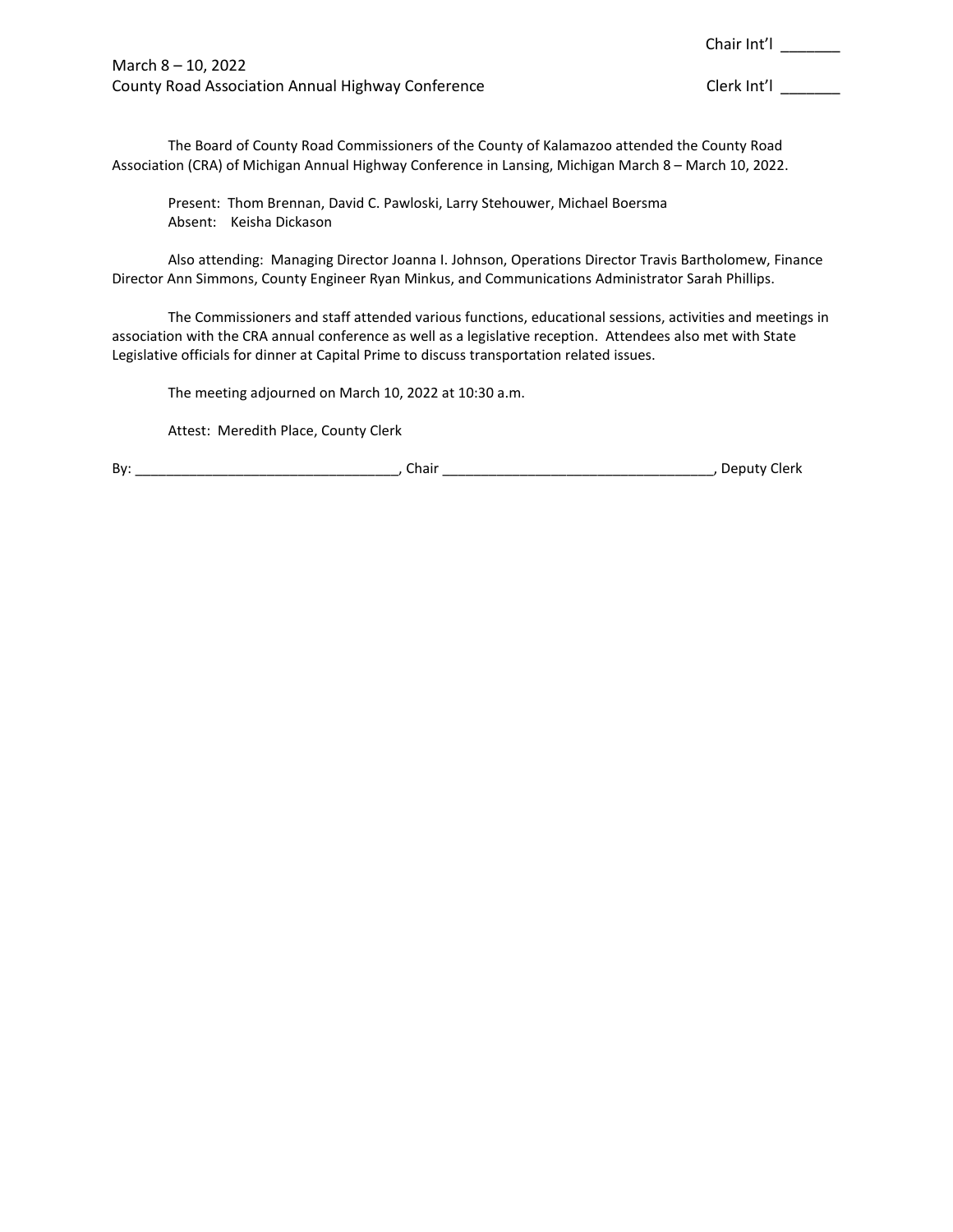March 15, 2022, 26<sup>th</sup> Street Facility Complex Groundbreaking Ceremony

Clerk Int'l \_\_\_\_\_\_\_

Chair Int'l \_\_\_\_\_\_\_

The Board of County Road Commissioners of the County of Kalamazoo attended a Groundbreaking Ceremony for the new Road Commission of Kalamazoo County (RCKC) complex on 26<sup>th</sup> Street in Comstock Township, Michigan, on March 15, 2022. The ceremony began at 9:00 a.m.

Present: Thom Brennan, David C. Pawloski, Larry Stehouwer, Michael Boersma, Keisha Dickason

Also attending: Managing Director Joanna I. Johnson, Operations Director Travis Bartholomew and other RCKC team, members from Fishbeck, Walbridge, local officials and community members.

The Commissioners broke ground celebrating the start of construction.

The ceremony adjourned at 9:30 a.m.

Attest: Meredith Place, County Clerk

| Bv: |  |  |  | חו |
|-----|--|--|--|----|
|-----|--|--|--|----|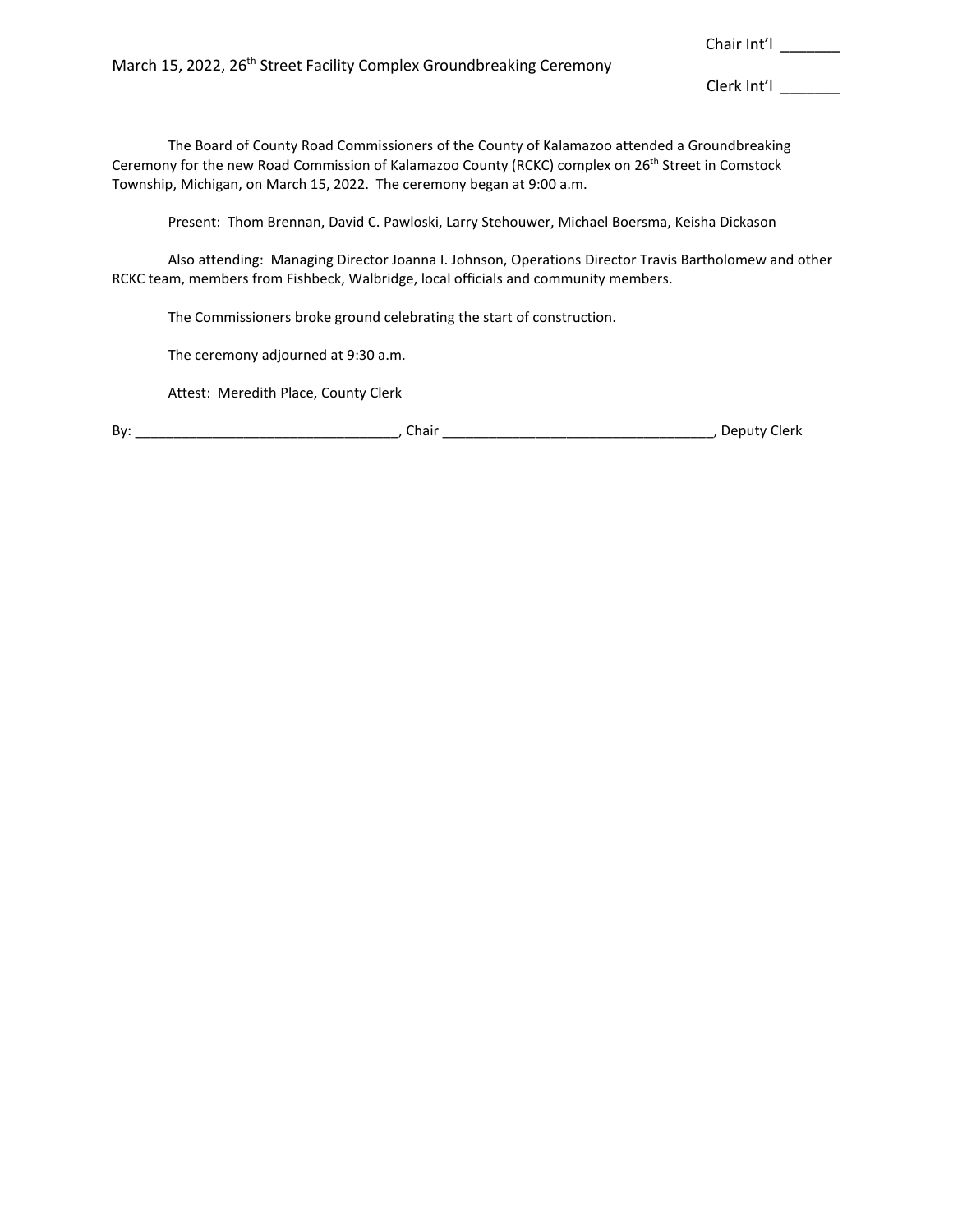The regular meeting of the Board of County Road Commissioners of the County of Kalamazoo was held at the Road Commission of Kalamazoo County (RCKC) office at 3801 East Kilgore Road, Kalamazoo, Michigan, on Tuesday, March 15, 2022. Commissioner Brennan called the meeting to order at 3:00 p.m.

Present: Thom Brennan, David C. Pawloski, Larry Stehouwer, Michael Boersma, Keshia Dickason

Also attending: Managing Director Joanna I. Johnson, Operations Director Travis Bartholomew Finance Director Ann Simmons, Assistant Finance Director Kim Bodnar, Assistant Finance Director – HR Debbie Hill, General Superintendent Bill DeYoung, Assistant General Superintendent Rusty McClain, Road Maintenance Superintendent Rich Hassenzahl, Permit Agent Jon Fitzsimmons, Communications Administrator Sarah Phillips and Administrative Assistant Selena Rider.

Administrative Assistant Rider reviewed public comment guidelines.

Commissioner Boersma moved, and it was seconded to approve the agenda as presented. Carried by the following vote: Aye: Brennan, Pawloski, Stehouwer, Boersma, Dickason

Commissioner Stehouwer moved, and it was seconded to approve the March 1, 2022, regular Board meeting minutes as corrected and the March 8-10, 2022, County Road Association (CRA) Highway Conference minutes as presented. Commissioner Stehouwer shared he had found a couple of typos in the March 1, 2022 regular Board meeting minutes that have been corrected.

Carried by the following vote:

Aye: Brennan, Pawloski, Stehouwer, Boersma, Dickason

Commissioner Pawloski moved, and it was seconded to approve the payroll and vendor accounts as presented.

| Payroll Account                                      | 162,312.56   |
|------------------------------------------------------|--------------|
| Vendor Account                                       | \$222,034.76 |
| Carried by the following vote:                       |              |
| Aye: Brennan, Pawloski, Stehouwer, Boersma, Dickason |              |

Mr. William Urfer, 3812 E. Michigan Avenue shared concerns related to a damaged guardrail. He proposed extending the guardrail approximately 15 feet past the parking lot of Mr. Pro Auto Repair. He shared the cost is based on materials that would run approximately \$1000 - \$1200 for the guardrail not including installation. He stated he would be willing to contribute to part of the cost. He shared by extending the guardrail it would possibly prevent future damages to Mr. Pro Auto Repair's sign. Commission Brennan thanked Mr. Urfer for his comments.

Mr. Randy Thompson, Comstock Township Supervisor thanked the Board for inviting the Township Board out to the groundbreaking ceremony for the new RCKC facility on 26<sup>th</sup> Street. He also introduced Matt Miller, Comstock Township Communications Director. Mr. Miller introduced himself to the Board and thanked them for the invitation to the groundbreaking ceremony this morning.

Managing Director Johnson requested the Board to review and discuss the Revised Insurance Requirement Policy. She shared the RCKC's Insurance Requirement Policy was last amended in January of 2011. Due in part to increasing costs associated with claims and litigation, Michigan County Road Commission Self-Insurance Pool (MCRCSIP) issued the "Permit Holder Insurance Reference - By Permit Type" in June of 2021. In that MCRCSIP recommended that Road Commissions increase the minimum Commercial General Liability coverage requirement from \$1,000,000 each occurrence to \$2,000,000 each occurrence, as well as adding the requirements of \$3,000,000 Products/Completed Operations aggregate and \$3,000,000 aggregate. At this time, the policy is being provided for discussion purposes only and pending any Board feedback, and to return it for future Board approval consideration. Commissioner Stehouwer shared concerns related to hardship with smaller contractors.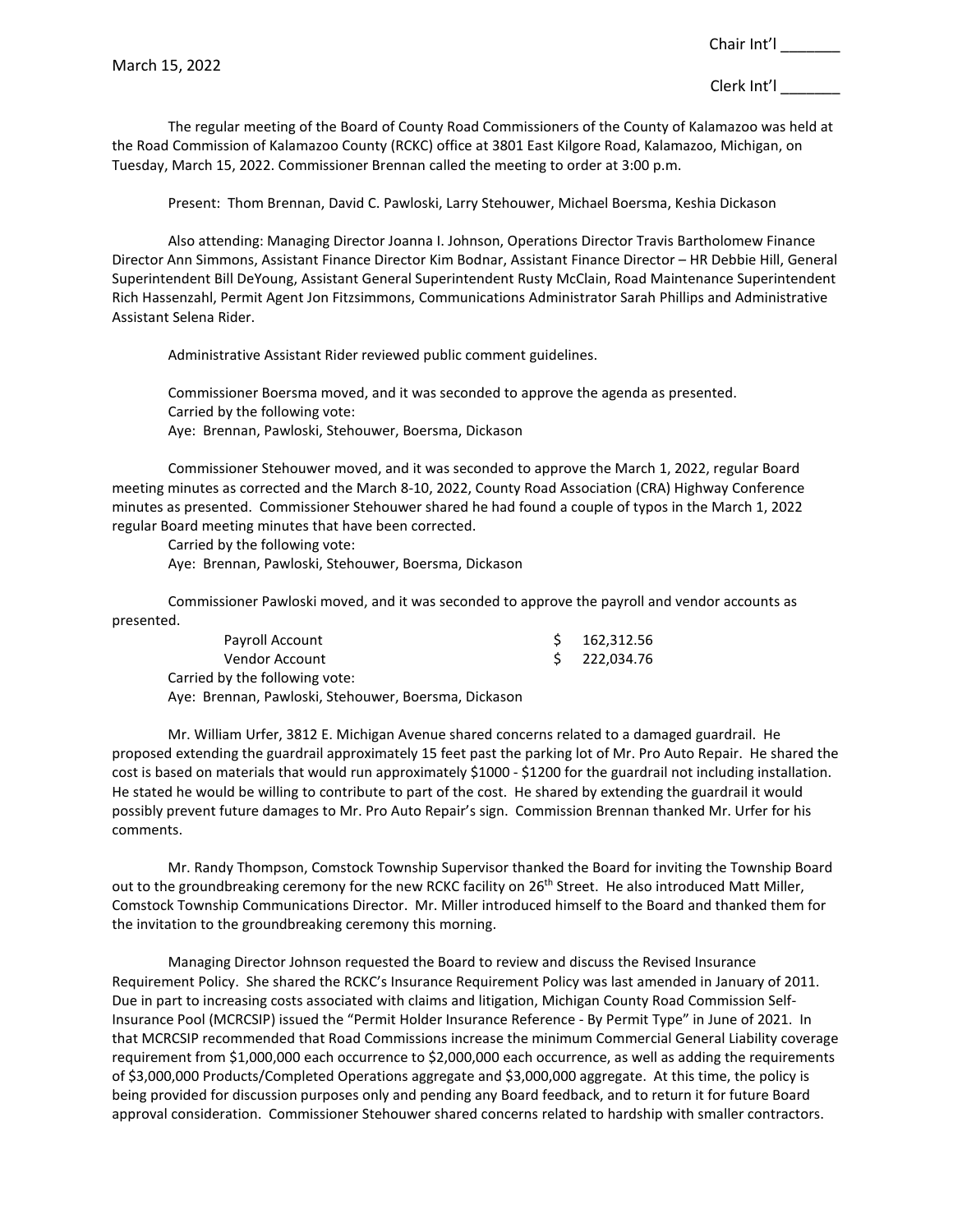Permit Agent Fitzsimmons shared he has reached out to Road Commissions who have implemented the policy with no issues. Commissioner Stehouwer inquired about homeowners doing their own work. Permit Agent Fitzsimmons shared the previous policy was for \$500,000 or \$1,000,000 for homeowners who did their own work including adding gravel or reconstructing their own driveways. Per MCRCSIP this requirement is being eliminated, however advised that they are responsible through their homeowner's insurance for all damages in the roadway or right-of-way (ROW). Discussion continued…

Carried by the following vote:

Aye: Brennan, Pawloski, Stehouwer, Boersma, Dickason

Commissioner Boersma moved, and it was seconded to approve the revised 2021 Resolution for Roadway Additions and Deletions to the public road system for the Chair's signature. Managing Director Johnson shared the Board approved the 2021 Resolution for Roadway Additions and Deletions at the December 21, 2021 Board meeting. As staff was preparing documentation to submit changes for our Public Act (PA) 51 Certification Maps, it was discovered that our Resolution needed to change for the sections of G Avenue due to the Michigan Department of Transportation (MDOT) roundabout safety project at M-343. This project included the reconfiguration of the intersection and modified RCKC segments of G Avenue as follows:

- G Avenue (primary road) west of M-343 saw an increase of 0.01 miles
- G Avenue (primary road) east of M-343 saw a decrease of 0.10 miles

By previously labeling these two changes in the resolution under Jurisdiction Transfer, that would require MDOT to also submit a Resolution documenting the change. In order for RCKC staff to correctly submit these changes, the two changes to G Avenue should be included under the Additions and Reductions portion of the Resolution. We have requested MDOT process an official Jurisdictional Transfer which will take some time. The rest of the forms and documentation are the same. The only change requested here is that we are moving the G Avenue segments from the Jurisdictional Transfer section to the Additions and Reductions section of the Resolution.

### **RESOLUTION**

Act 51, Public Act 1951, as amended, requires that each the Board of County Road Commissioners (Board) to submit an annual report of roadway mileage to the State Transportation Department/State Highway Commissioner. By resolution the Board approves and authorizes acceptance into the county public road system roads in the following new developments, as well as other listed roads, road extensions, classification changes, vacations and road name corrections.

# **Additions and Reductions**

**G Avenue**, Section 32, Richland Township, primary road addition of 0.01 miles west of M-343 **G Avenue**, Section 32, Richland Township, primary road reduction of 0.10 miles east of M-343 **27th Street**, Section 32, Richland Township, local road reduction of 0.06 miles north of M-343 (from M-

343 to Sturbridge Dr *reduce mileage* from 0.71 miles to 0.65 miles)

**28th Street**, Section 33, Richland Township, primary road addition of 0.10 miles north of M-343 (from M-343 to F Ave *increase mileage* from 0.55 to 0.65)

**28th Street**, Section 33, Richland Township, local road reduction of 0.02 miles south of M-343 (from G Ave to M-343 *reduce mileage* from 0.50 to 0.48)

# **Corrections**

**Spruce Street**, Section 18, Brady Township, local road, from 960 feet south of Richardson Street (Village of Vicksburg Limits) to Richardson Street (*reduce mileage* from 0.30 miles to 0.18 miles)

**Lyon Avenue**, Section 8, Comstock Township, local road, from 1,288 feet south of H Avenue to H Avenue (*increase mileage* from 0.15 miles to 0.24 miles and change name from Lyons Ave to Lyon Ave)

**E Cork Street**, Section 30, Comstock Township, primary road, from Park Circle Drive to 26th Street (change name from M Avenue to E Cork St, *mileage unchanged*)

**Oran Street**, Section 17, Comstock Township, local road, from 26th Street to Worden Avenue (add street name to previously unnamed section, *mileage unchanged)*

**Josephine Street**, Section 18, Comstock Township, local road, from Shields Street to 206 feet east of Shields Street (*increase mileage* from 0 feet to 206 feet)

**Pinehurst Alley**, Section 8 & 17, Kalamazoo Township, local road, from Hillsdale Avenue to Pinehurst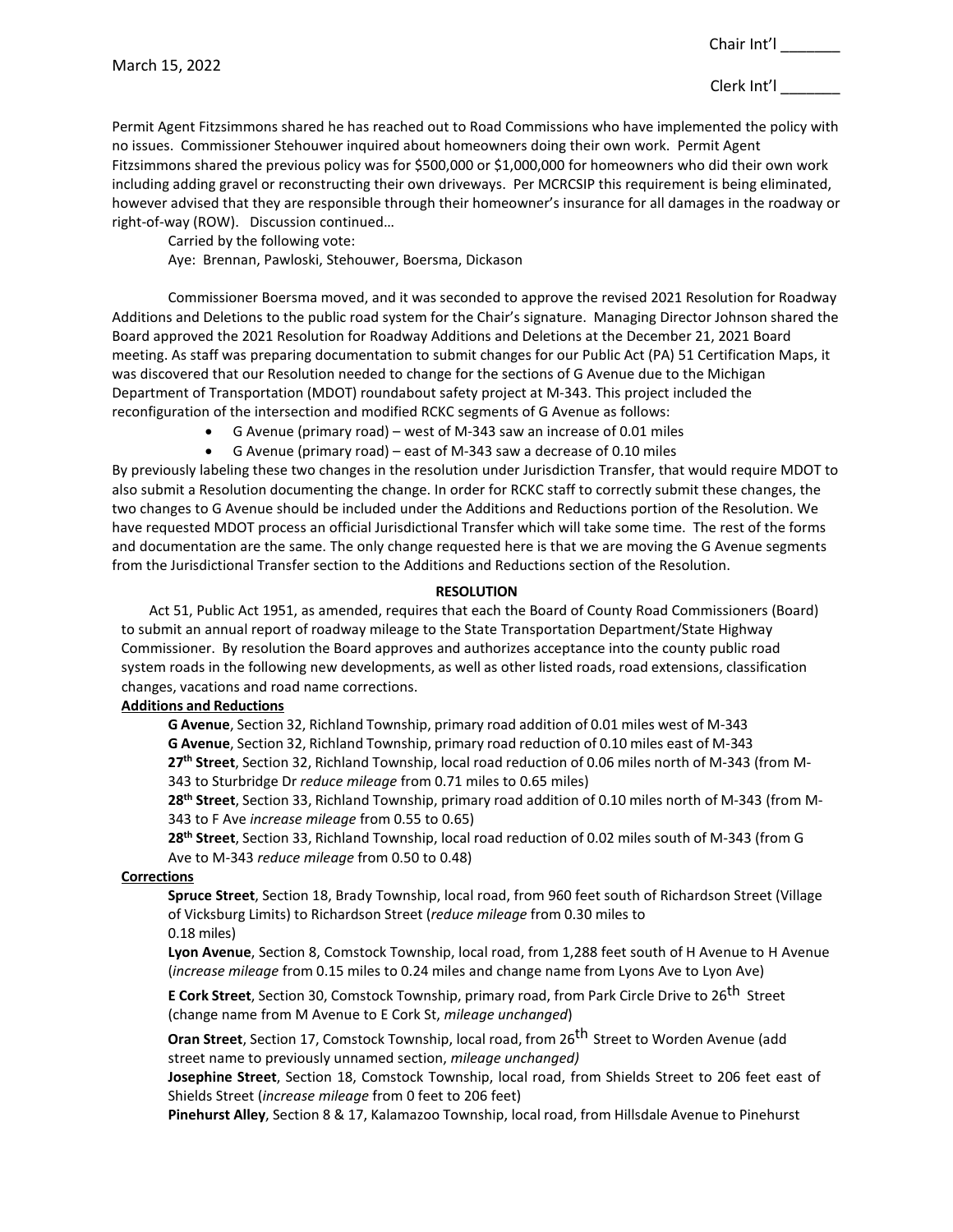Clerk Int'l \_\_\_\_\_\_\_

Boulevard (change name from Alley #1 to Pinehurst Alley, *mileage unchanged*) **Shadywood Drive**, Section 13, Oshtemo Township, local road, from Sunrise Circle to Club View Drive (*increase mileage* from 199 feet to 330 feet)

**Green Meadow Road**, Section 24, Oshtemo Township, local road, from 902 feet east of Driftwood Avenue to Drake Road (change name from Green Meadow Drive to Green Meadow Road, *mileage unchanged*)

**N Sherman Lake Drive**, Section 29, Ross Township, local road, from 0.60 miles east of 38th Street to

38th Street (add street name to previously unnamed section, *mileage unchanged*) **39th Street**, Section 29 & 32, Ross Township, local road, from G Avenue to N Sherman Lake Drive (add street name to previously unnamed section, *mileage unchanged*)

**BC Avenue**, Section 10, Ross Township, local road, from 43rd Street to 43rd Street (add street name to previously unnamed section, mileage unchanged)

Burlington Drive, Section 17, Ross Township, from Burlington Drive to E Gull Lake Drive (change name from Corey Ent to Burlington Dr, *mileage unchanged*)

Carried by the following vote:

Aye: Brennan, Pawloski, Stehouwer, Boersma, Dickason

Commissioner Dickason moved, and it was seconded to approve the local bridge program funding resolutions for the Fiscal Year 2025 Local Bridge Program applications for the Chair's signature. Managing Director Johnson shared The Fiscal Year 2025 Local Bridge Program statewide budget is currently estimated at \$104 million but may be subject to revisions. RCKC currently has 62 bridges on our primary and local road system that are eligible for funding through this program. To be eligible for these bridge funds, the structure must meet the definition of a bridge which is defined as a structure with a total clear span length of more than 20 feet measured along the centerline of the roadway over a stream, watercourse, or opening. The preventive maintenance, structure rehabilitation and replacement, and approach construction costs may be eligible for a maximum of 95 percent participation from federal and/or state funds. The right-of-way, design engineering, and construction engineering costs are not eligible for Local Bridge Program funds and are 100% the responsibility of the RCKC and/or the participating Township. The bridges on local roads are in worse condition than primary road bridges. In order to do a local bridge project, the Township would need to commit to funding part of the project. Bridge projects often come with high costs which can be a challenge for Townships to find the available funds. We are adding these structures for consideration in our 5-year local road plans. RCKC updated our asset management plan [for bridges](http://www.kalamazoocountyroads.com/userfiles/kcrc/file/Asset%20Management/Bridge%20Asset%20Management__2017_final.pdf) in 2020 in compliance with the Public Act (PA) 32[5 Transportation Asset Management Plan \(TAMP\)](https://www.kalamazoocountyroads.com/userfiles/kcrc/file/Asset%20Management/RCKC%20Compliance%20Pavement%20and%20Bridge%20Asset%20Management%20Plans%202020.pdf) to assist with managing bridge inventory and developing an optimum bridge preservation strategy. Commissioner Pawloski inquired about Y Avenue over Bear Creek in Brady Township was built in 1977 and requested details. Managing Director Johnson shared this is a timber bridge and she believes the other bridges in Brady Township are also timber bridges and she will confirm. She shared all of our bridges go through a 3-year cycle of inspection. Commissioner Boersma shared it was mentioned this is a competitive application process and questioned who we are competing with. Managing Director Johnson shared we are competing statewide, but we also have our local regional bridge program. She couldn't say at the moment who all of the regional bridge partners are that we are competing against, however would follow-up. Engineering and Public Relations Director Worden shared we compete in Southwest Michigan. Discussion continued…

#### **RESOLUTION**

# **Supporting Application for Local Bridge Program Funds For Mosel Avenue Bridge**

### **Preventive Maintenance**

**WHEREAS**, the Mosel Avenue bridge over the Kalamazoo River in Kalamazoo Township, Kalamazoo County, Michigan, was constructed in 1990 as a prestressed concrete structure and due to its age is beginning to show signs of deterioration; and

**WHEREAS**, the current deterioration places a risk on the longevity of the bridge, the service it provides and its value as an important transportation system asset; and

**WHEREAS**, Road Commission staff has prepared an application for Local Bridge Program Funds to rehabilitate this structure; and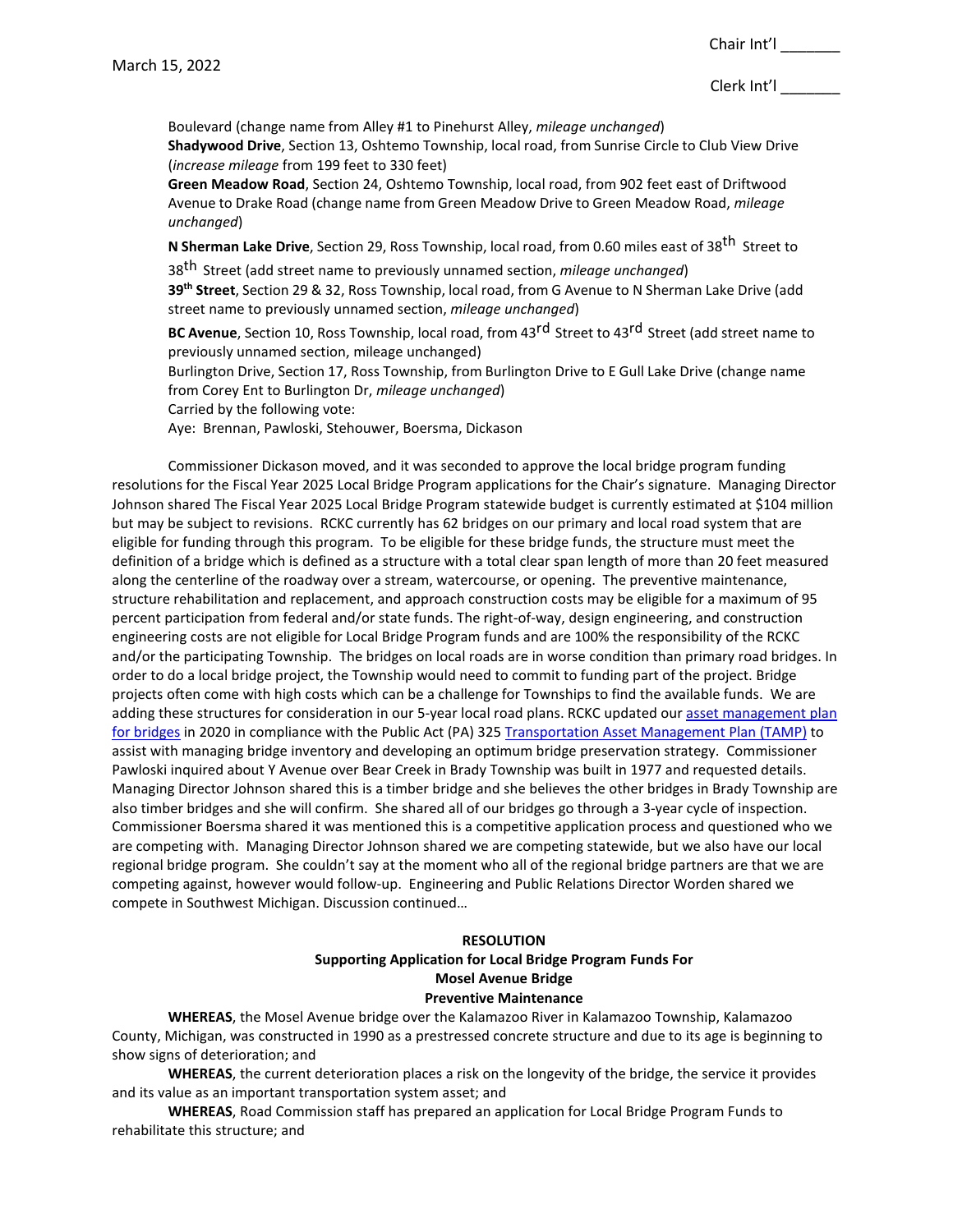Clerk Int'l \_\_\_\_\_\_\_

**WHEREAS**, this Board has considered the application for Local Bridge Program Funds and authorizes the submission of the application for Local Bridge Program Funds for 2025.

**NOW, THEREFORE, BE IT RESOLVED** that the Board of County Road Commissioners of the County of Kalamazoo does request affirmative consideration of our application for Local Bridge Program Funds and agrees to provide the necessary local funds for this project and to continue to maintain this structure.

#### **RESOLUTION**

# **Supporting Application for Local Bridge Program Funds For 24th Street Bridge**

#### **Preventive Maintenance**

**WHEREAS**, the 24th Street bridge over the Portage Creek in Brady Township, Kalamazoo County, Michigan, was constructed in 2010 as a steel beam structure and due to its age is beginning to show signs of deterioration; and

**WHEREAS**, the current deterioration places a risk on the longevity of the bridge, the service it provides and its value as an important transportation system asset; and

**WHEREAS**, the investment in preventive maintenance will improve the condition of the bridge deck and bridge beams, avoiding more costly repairs in the future; and

**WHEREAS**, Road Commission staff has prepared an application for Local Bridge Program Funds to rehabilitate this structure; and

**WHEREAS**, this Board has considered the application for Local Bridge Program Funds and authorizes the submission of the application for Local Bridge Program Funds for 2025.

**NOW, THEREFORE, BE IT RESOLVED** that the Board of County Road Commissioners of the County of Kalamazoo does request affirmative consideration of our application for Local Bridge Program Funds and agrees to provide the necessary local funds for this project and to continue to maintain this structure.

### **RESOLUTION**

### **Supporting Application for Local Bridge Program Funds For River Street Bridge**

#### **Preventive Maintenance**

**WHEREAS**, the River Street bridge over the Kalamazoo River in Comstock Township, Kalamazoo County, Michigan, was constructed in 2012 as a concrete box beam structure and due to its age is beginning to show signs of deterioration; and

**WHEREAS**, the current deterioration places a risk on the longevity of the bridge, the service it provides and its value as an important transportation system asset; and

**WHEREAS**, the investment in preventive maintenance will improve the condition of the bridge deck and bridge beams, avoiding more costly repairs in the future; and

**WHEREAS**, Road Commission staff has prepared an application for Local Bridge Program Funds to rehabilitate this structure; and

**WHEREAS**, this Board has considered the application for Local Bridge Program Funds and authorizes the submission of the application for Local Bridge Program Funds for 2025.

**NOW, THEREFORE, BE IT RESOLVED** that the Board of County Road Commissioners of the County of Kalamazoo does request affirmative consideration of our application for Local Bridge Program Funds and agrees to provide the necessary local funds for this project and to continue to maintain this structure.

# **RESOLUTION**

# **Supporting Application for Local Bridge Program Funds For Y Avenue Bridge**

#### **Rehabilitation**

**WHEREAS**, the Y Avenue bridge over Portage River in Brady Township, Kalamazoo County, Michigan, was constructed in 1976 as a prestressed concrete box beam structure is due for rehabilitation; and

**WHEREAS**, these deficiencies place a risk on the longevity of the bridge, the service they provide and their value as important transportation system assets; and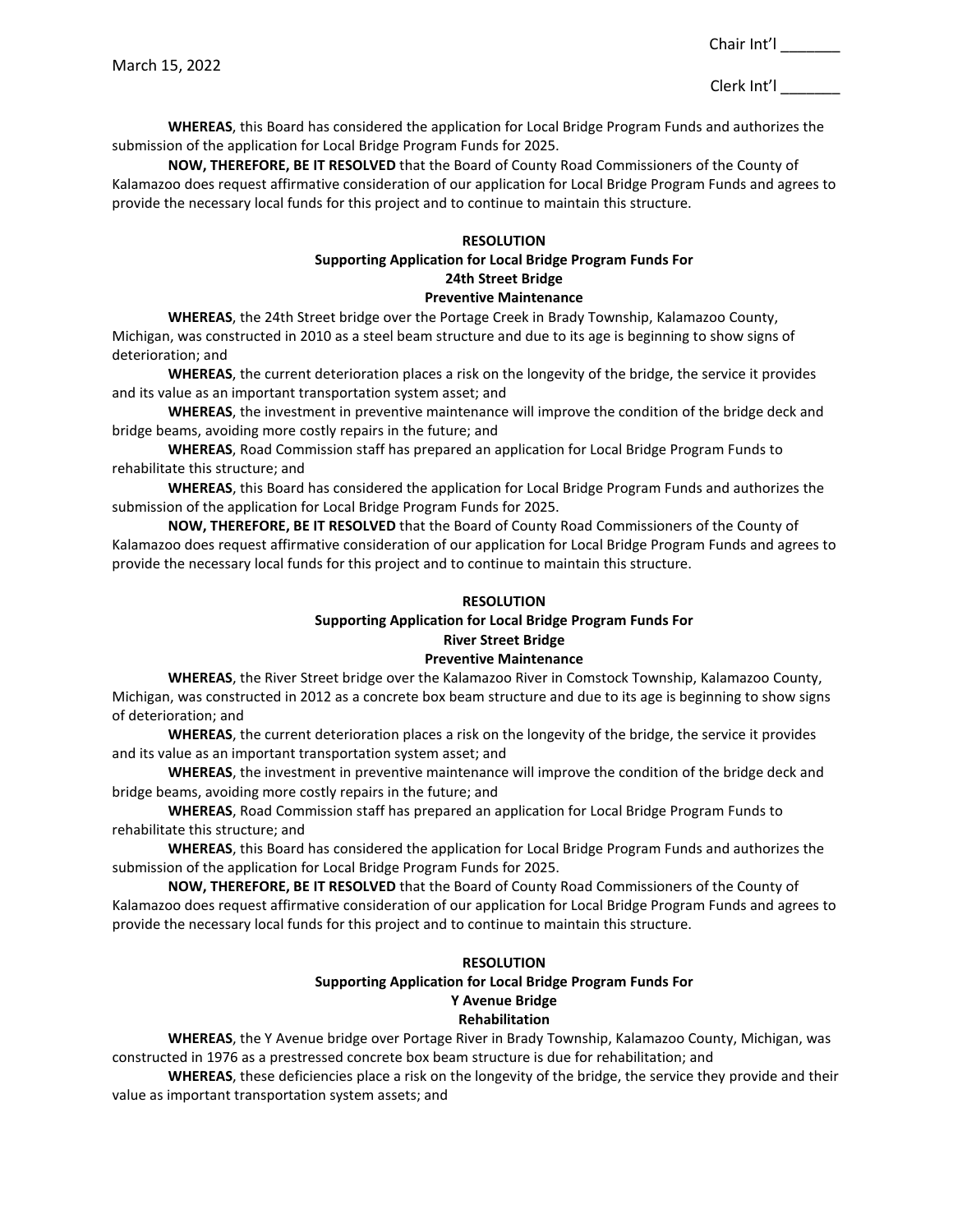Clerk Int'l \_\_\_\_\_\_\_

**WHEREAS**, the investment in rehabilitation will preserve the condition of the bridge deck, abutment, and railings, avoiding more costly repairs in the near future; and

**WHEREAS**, Road Commission staff has prepared an application for Local Bridge Program Funds to repair this structure; and

**WHEREAS**, this Board has considered said application and authorizes the submission of same and requests Local Bridge Program Funds for 2025.

**NOW, THEREFORE, BE IT RESOLVED** that the Board of County Road Commissioners of the County of Kalamazoo does request affirmative consideration of our application for Local Bridge Program Funds and agrees to provide the necessary local funds for this project and to continue to maintain this structure.

### **RESOLUTION Supporting Application for Local Bridge Program Funds For**

# **Y Avenue Bridge Reconstruction**

**WHEREAS**, the Y Avenue bridge over Bear Creek in Brady Township, Kalamazoo County, Michigan, was constructed in 1970 as a timber structure and due to its age has reached its end of useful life; and

**WHEREAS**, these deficiencies place a risk on the longevity of the bridge, the service they provide and their value as important transportation system assets; and

**WHEREAS**, Road Commission staff has prepared an application for Local Bridge Program Funds to replace this structure; and

**WHEREAS**, this Board has considered said application and authorizes the submission of same and requests Local Bridge Program Funds for 2025.

**NOW, THEREFORE, BE IT RESOLVED** that the Board of County Road Commissioners of the County of Kalamazoo does request affirmative consideration of our application for Local Bridge Program Funds and agrees to provide the necessary local funds for this project and to continue to maintain this structure.

# **RESOLUTION**

# **Supporting Application for Local Bridge Program Funds For O Avenue Bridge**

# **Preventive Maintenance**

**WHEREAS**, the O Avenue bridge over the Amtrack/Conrail Railroad in Texas Township, Kalamazoo County, Michigan, was constructed in 1992 as a concrete box beam structure and due to its age is beginning to show signs of deterioration; and

**WHEREAS**, the current deterioration places a risk on the longevity of the bridge, the service it provides and its value as an important transportation system asset; and

**WHEREAS**, the investment in preventive maintenance will improve the condition of the bridge deck and bridge beams, avoiding more costly repairs in the future; and

**WHEREAS**, Road Commission staff has prepared an application for Local Bridge Program Funds to rehabilitate this structure; and

**WHEREAS**, this Board has considered the application for Local Bridge Program Funds and authorizes the submission of the application for Local Bridge Program Funds for 2025.

**NOW, THEREFORE, BE IT RESOLVED** that the Board of County Road Commissioners of the County of Kalamazoo does request affirmative consideration of our application for Local Bridge Program Funds and agrees to provide the necessary local funds for this project and to continue to maintain this structure.

# **RESOLUTION**

# **Supporting Application for Local Bridge Program Funds For XY Avenue Bridge Replacement**

**WHEREAS**, the XY Avenue bridge over Bear Creek in Brady Township, Kalamazoo County, Michigan, was constructed in 1977 as a multiple steel culvert structure and due to its age has reached its end of useful life; and **WHEREAS**, these deficiencies place a risk on the longevity of the bridge, the service they provide and their value as important transportation system assets; and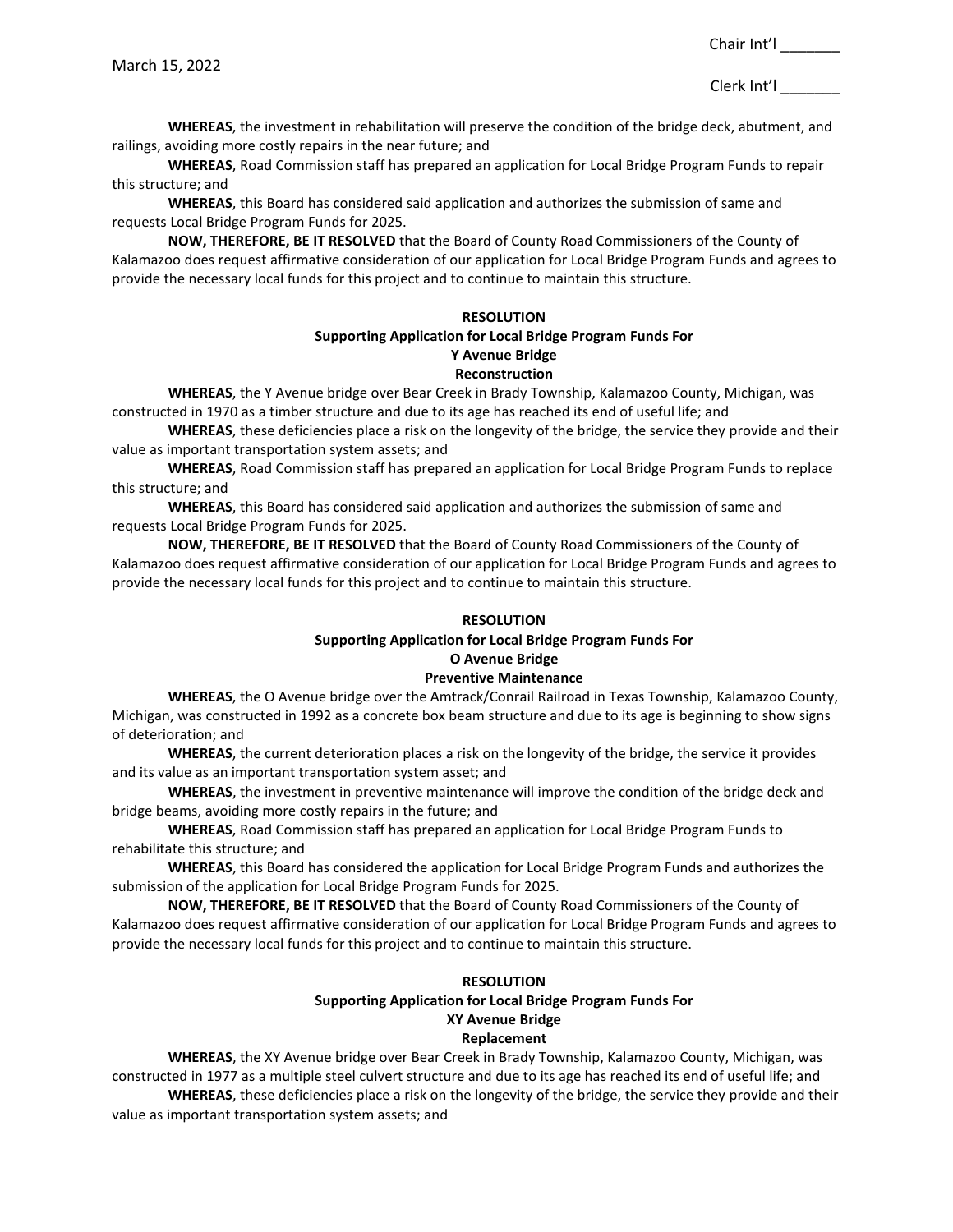**WHEREAS**, Road Commission staff has prepared an application for Local Bridge Program Funds to replace this structure; and

**WHEREAS**, this Board has considered said application and authorizes the submission of same and requests Local Bridge Program Funds for 2025.

**NOW, THEREFORE, BE IT RESOLVED** that the Board of County Road Commissioners of the County of Kalamazoo does request affirmative consideration of our application for Local Bridge Program Funds and agrees to provide the necessary local funds for this project and to continue to maintain this structure.

### **RESOLUTION**

#### **Supporting Application for Local Bridge Program Funds For Portage Road Bridge**

### **Preventive Maintenance**

**WHEREAS**, the Portage Road bridge over the Barton-Howard Lakes Channel in Schoolcraft Township, Kalamazoo County, Michigan, was constructed in 2005 as a prestressed concrete box beam structure and due to its age is beginning to show signs of deterioration; and

**WHEREAS**, the current deterioration places a risk on the longevity of the bridge, the service it provides and its value as an important transportation system asset; and

**WHEREAS**, Road Commission staff has prepared an application for Local Bridge Program Funds to rehabilitate this structure; and

**WHEREAS**, this Board has considered the application for Local Bridge Program Funds and authorizes the submission of the application for Local Bridge Program Funds for 2025.

**NOW, THEREFORE, BE IT RESOLVED** that the Board of County Road Commissioners of the County of Kalamazoo does request affirmative consideration of our application for Local Bridge Program Funds and agrees to provide the necessary local funds for this project and to continue to maintain this structure.

Carried by the following vote:

Aye: Brennan, Pawloski, Stehouwer, Boersma, Dickason

Commissioner Stehouwer moved, and it was seconded to approve the Comstock Township Local Road Contract for the Chair's signature.

- a. **Saginaw Drive –** 28th Street to Bailey Street; *Gravel, Pulverize, HMA Base and Surface Paving*
- b. **Ligget Street –** 28th Street to Bailey Street; *Gravel, Pulverize, HMA Base and Surface Paving*
- c. **Bailey Street –** Ligget Street to Saginaw Drive; *Gravel, Pulverize, HMA Base and Surface Paving*
- d. **Collette Avenue –** 1,300' north of Electra Street to Electra Street, **Benedict Avenue –** 1,300' north of Electra Street to Electra Street, **Daniel Street –** 1,300' north of Electra Street to Electra Street, **Charles Avenue –** Daniel Street to Shields Street, **Shields Street –** 1,300' north of Electra Street to Electra Street; *Gravel, Pulverize, HMA Base and Surface Paving*
- e. **Landing Way –** 1,600' south of G Avenue to G Avenue; *HMA Overlay*
- f. **Homer Street –** Gleason Street to M-96, **Jones Street** *–* Gleason Street to M-96, **Level Street** *–* Gleason Street to M-96, **Hunt Street** *–* 200' south of Gleason Street to M-96; *HMA Overlay*
- g. **Roe Street** *–* **Market Street to Celery Street;** *Gravel, Pulverize*
- Carried by the following vote:

Aye: Brennan, Pawloski, Stehouwer, Boersma, Dickason

Commissioner Boersma moved, and it was seconded to approve the Kalamazoo Township Local Road Contract for the Chair's signature.

- a. **Allen Street –** Westnedge Avenue to Pitcher Street; *Crack Fill, Chip Seal, Fog Seal*
- b. **Brook Drive –** 640' south of M-343 to M-343, **Asbury Avenue –** M-343 to Sunnyside Drive, **Gertrude Street –** Stamford Avenue to Sunnyside Drive, **Ann Street –** Stamford Avenue to Baker Drive, **Fenimore Avenue –** East Main Street to Humphrey Street; *Crack Fill, Chip Seal, Fog Seal*
- c. **Field Avenue –** Lake Street to Willow Boulevard, **Riverside Avenue** *–* Lake Street to Willow Boulevard, **St. Joe Avenue** *–* Riverside Avenue to Melrose Avenue, **Melrose Avenue** *–* Lake Street to St. Joe Avenue, **Roy Avenue** *–* Lake Street to Carleton Avenue, **Surprise Avenue** *–* Lake Street to Carleton Avenue, **Willow Boulevard** *–* Dupont Avenue to Willis Avenue, **Dupont Avenue** *–* Lake Street to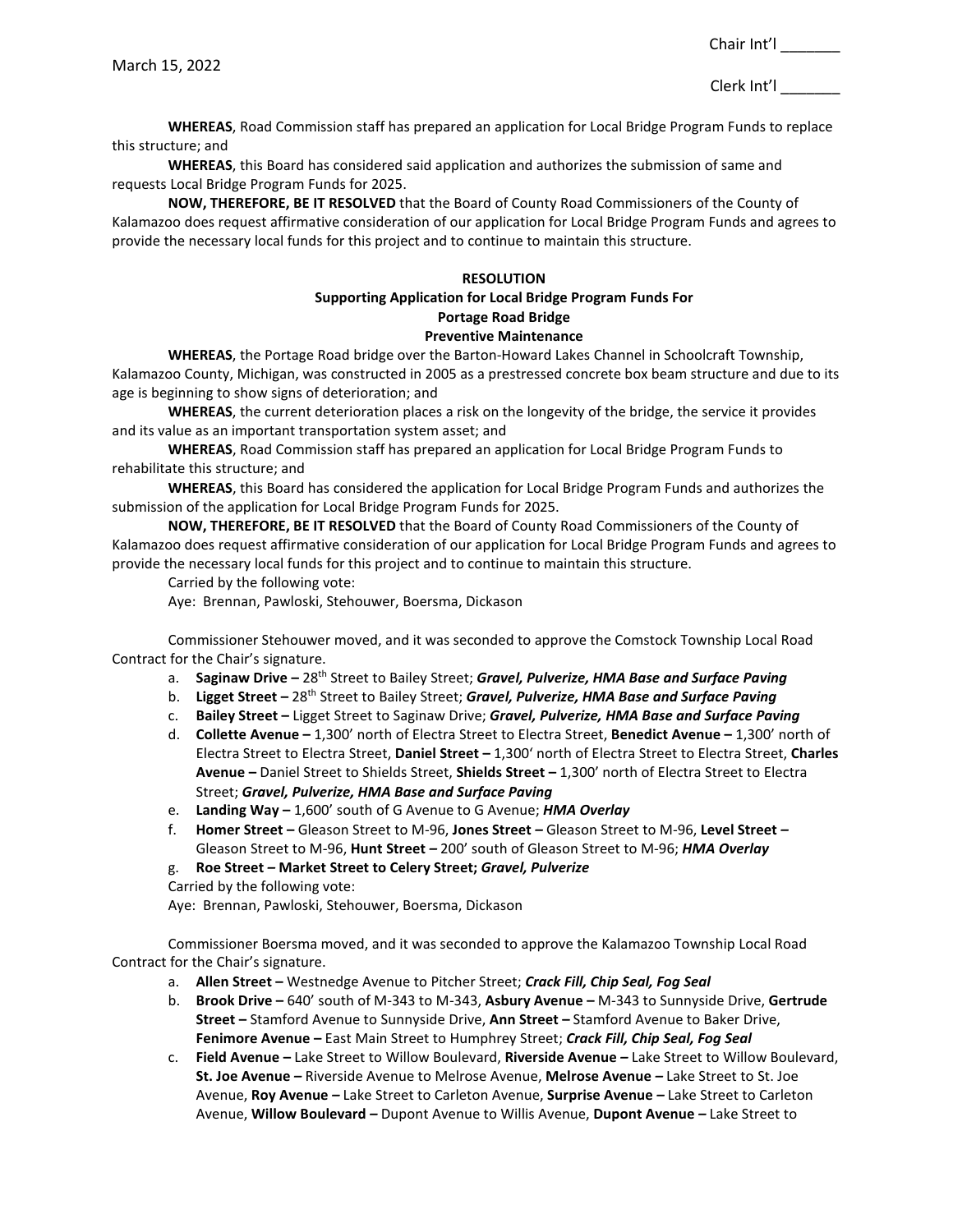Willow Boulevard, **Bronson Avenue** *–* Lake Street to Carleton Avenue (Field Subdivision); *Crack Fill, Chip Seal, Fog Seal*

- d. **Foster Avenue** *–* Market Street to Lake Street, **Crossfield Avenue** *–* Market Street to Lake Street, **Springfield Avenue** *–* Olmstead Road to Crossfield Avenue, **Brookfield Avenue** *–* Olmstead Road to Crossfield Avenue, **Greenfield Avenue** *–* Olmstead Road to Crossfield Avenue; *Crack Fill, Chip Seal, Fog Seal*
- e. **Hickory Nut Lane** *–* Nichols Road to 164' east of Cypress Creek Lane, **Arrow Wood Lane –** Silverleaf Lane to 165' east of Cypress Creek Lane, **Hazelnut Lane –** Sweet Cherry Lane to Cypress Creek Lane, **Orange Meadow Lane –** Sweet Cherry Lane to Green Oak Lane, **Green Oak Lane –** Sweet Cherry Lane to Orange Meadow Lane, **Buttonwood Lane –** Mountain Ash Lane to Sweet Cherry Lane, **Silverleaf Lane –** Hickory Nut Lane to Arrow Wood Lane, **Black Oak Lane –** Hickory Nut Lane to G Avenue, **Pepper Bush Lane –** Hickory Nut Lane to 501' north of Silverleaf Lane, **Sweet Cherry Lane –** Green Oak Lane to G Avenue, **Yellow Pine Lane –** Hickory Nut Lane to G Avenue, **Palmbrook Lane –** Hickory Nut Lane to Arrow Wood Lane, **Cypress Creek Lane –** Willow Point Lane to G Avenue, **Willow Point Lane –** Hazelnut Lane to Cypress Creek Lane, **Barkwood Lane –** Yellow Pine Lane to Cypress Creek Lane (Valley View Subdivision); *Crack Fill, Chip Seal, Fog Seal*
- f. **Lincoln Street** *–* East Michigan Avenue to East Michigan Avenue; *Crack Fill, Chip Seal, Fog Seal*
- g. **Phillips Street** *–* Olmstead Road to Sprinkle Road, **Franklin Street** *–* Olmstead Road to Sprinkle Road, **Louisa Avenue** *–* Miller Road to Franklin Street; *Crack Fill, Chip Seal, Fog Seal*
- h. **Schuster Avenue** *–* Clinton Avenue to Lake Street, **Shakespeare Avenue** *–* Clinton Avenue to Lake Street, **Stockbridge Avenue** *–* 140' west of Shakespeare Avenue to Schuster Avenue, **Egleston Avenue** *–* 140' west of Shakespeare Avenue to 140' east of Schuster Avenue, **Clinton Avenue** *–* Shakespeare Avenue to 140' east of Schuster Avenue; *Crack Fill, Chip Seal, Fog Seal*
- i. **Washington Avenue** *–* Boardman Street to Healy Street, **Boardman Street** *–* Washington Boulevard to Traction Court, **Helay Street** *–* 915' south of Lake Street to Lake Street, **Traction Court** *–* Boardman Street to Healy Street; *Crack Fill, Chip Seal, Fog Seal*
- j. **Winding Way** *–* Ravine Road to 1,960' east of Ravine Road (Twin Lakes Highland); *Crack Fill, Chip Seal, Fog Seal*
- k. **Woodward Avenue** *–* 857' south of Amsterdam Street to 525' north of Amsterdam Street, **Amsterdam Street** *–* Woodward Avenue to Westnedge Avenue, **Westnedge Avenue** *–* 1,320' south of Amsterdam Street to 532' north of Amsterdam Street (Celery Plat); *Crack Fill, Chip Seal, Fog Seal*
- l. **Woodward Avenue** *–* 800' south of Mosel Avenue to Mosel Avenue; *Crack Fill, Chip Seal, Fog Seal*
- m. **Wynn Road** *–* Olmstead Road to Sprinkle Road; *Crack Fill, Chip Seal, Fog Seal*
- n. **Calhoun Street** *–* 2 structures and connecting pipe, **Fenimore Avenue** *–* 2 structures and connecting pipe, **Location to be determined** *–* 1 structure; *Drainage Structure Replacements*

Carried by the following vote: Aye: Brennan, Pawloski, Stehouwer, Boersma, Dickason

Commissioner Dickason moved, and it was seconded to approve the Oshtemo Township Local Road Contract for the Chair's signature. Managing Director Johnson shared this is the first year working off the Oshtemo Township Boards approved 1.08 mills for local roads within the Township. This is the first grouping of projects that will be funded. Commissioner Pawloski inquired about the one gravel road left in Oshtemo Township. Managing Director Johnson shared we also had an informational meeting for potentially doing a project on that roadway. Some of the additional revenue that is available is why we see a gravel resurfacing including in this contract. Engineering and Public Relations Director Worden shared this contract includes gravel resurfacing of two (2) stretches of 7<sup>th</sup> Street. We had an informational meeting related to  $2^{nd}$  Street where it is being discussed at the Township level on how to handle it including should it be paved now or have residents contribute to paving of the road.

- a. **Wendalyn Way –** 4th Street to 1,550' east of 4th Street, *Crack Fill, Chip Seal, Fog Seal*
- b. **8th Street –** Stadium Drive to 100' north of ML Avenue; *HMA Overlay*
- c. **8th Street –** 700' north of ML Avenue to 2,700' north of ML Avenue; *HMA Overlay*
- d. **Boyce Drive –** H Avenue to Emneth Avenue, **Emneth Avenue –** Boyce Avenue to Cotswold Street, **Cotswold Avenue –** H Avenue to Emneth Avenue; *HMA Overlay*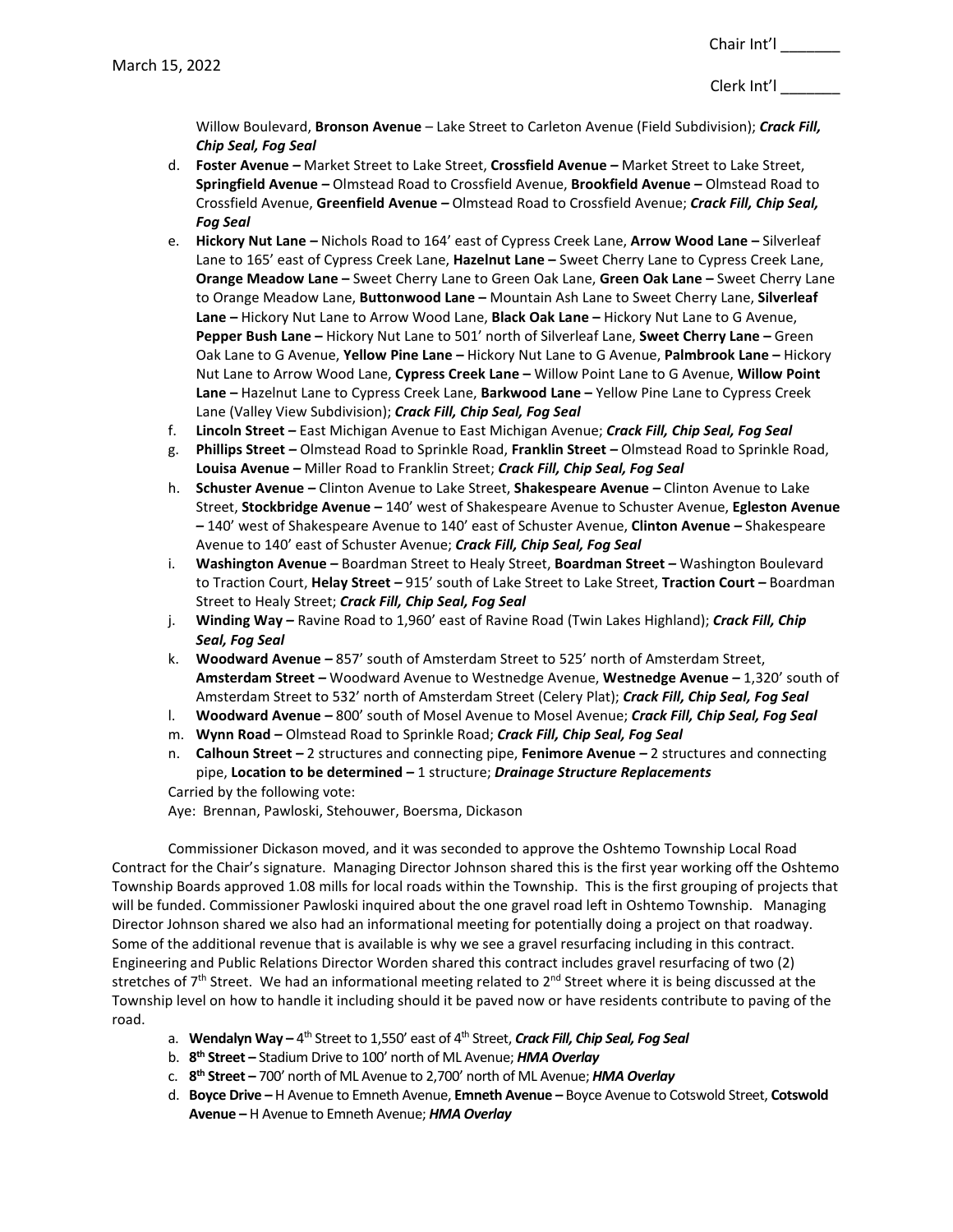- e. **Buckham Wood Drive –** 9th Street to Caddam Wood Avenue, **Caddam Wood Avenue –** Laurel Wood Street to Buckham Wood Drive, **Laurel Wood Street –** Buckham Wood Drive to Caddam Wood Avenue, **Wood Hollow Avenue –** Buckham Wood Drive to 75' north of Buckham Wood Drive, **Beymoure Street –** 150' south of Caddam Wood Avenue to Caddam Wood Avenue; *HMA Overlay*
- f. **GH Avenue –** 3,400 west of Ravine Road to Ravine Road; *Gravel, Pulverize, HMA Base and Surface Paving*
- g. **KL Avenue –** *Almena Drive to Oshtemo Trace; HMA Overlay*
- h. **Old Savannah Drive –** H Avenue to Stone Mountain Drive, **Stone Mountain Drive** *–* Stone Mountain Drive to 550' north of Stone Mountain Drive; *HMA Overlay*
- i. **7th Street** *–* 600' south of G Avenue to G Avenue; *Gravel Resurfacing*
- j. **7th Street** *–* 1,800' south of Stadium Drive to Stadium Drive; *Gravel Resurfacing*
- Carried by the following vote:

Aye: Brennan, Pawloski, Stehouwer, Boersma, Dickason

Commissioner Pawloski moved, and it was seconded to approve the Prairie Ronde Township Local Road Contract for the Chair's signature.

a. **Deer Run Road –** Branchton Street to Prairie Ronde Street; **Sunshine Avenue –** Branchton Street to Indian Valley Street, **Indian Valley Street –** 396' south of Sunshine Avenue to 1,017' north of Deer Run Road, **Granzenview Street –** Sunshine Avenue to Deer Run Road**, Farmstone Street –** Sunshine Avenue to Deer Run Road, **Branchton Street –** 209' west of Sunshine Avenue to Sunshine Avenue; *Crack Fill, Chip Seal, Fog Seal*

b. **4th Street –** XY Avenue to W Avenue; *Crack Fill, HMA Wedging, Chip Seal*

c. **YZ Avenue –** 2,112' west of 2nd Street to 2nd Street; *Gravel Resurfacing*

Carried by the following vote:

Aye: Brennan, Pawloski, Stehouwer, Boersma, Dickason

Commissioner Boersma moved, and it was seconded to authorize RCKC the ability to continue with the hiring of Mr. Joseph Welborn as a Road Maintenance Operator (RMO), subject to the remaining hiring process. Managing Director Johnson shared the personnel policy that is brought forth for potential board action is, "Employment of Relatives". Mr. Welborn is related to two (2) RCKC full-time employees to the degree of nephew. The two (2) RCKC full-time employees are not in a supervisory or management position. Mr. Welborn has worked for RCKC as a Seasonal Winter Maintenance Operator since 2018. The employment agency that he secured the opportunity to perform work as a Seasonal Winter Maintenance Operator is through Advance Employment. Mr. Welborn's father was previously employed and retired from the Road Commission. Mr. Welborn introduced himself and shared he has worked for RCKC through Advance Employment since 2018. After 29 years of service his father retired from the Road Commission. He has always wanted to work for the RCKC. He asked the Board for their consideration to be hired as a full-time employee. Commissioner Pawloski shared he supports this motion and is pleased we have this policy. He stated on a case-by-case basis it's good that we continue this practice. Commissioner Dickason shared she supports this motion and questioned if we need to revisit this if Mr. Welborn becomes a supervisor. Managing Director Johnson shared we would not have to revisit the policy, but it would be something we would have to review internally should it get to that point. Furthermore, we never want to get in the way of the opportunities for our employees to advance themselves. Commissioner Boersma shared he supports the motion as well and welcomed Mr. Welborn aboard. Commissioner Brennan welcomed and congratulated Mr. Welborn.

Carried by the following vote: Aye: Brennan, Pawloski, Stehouwer, Boersma, Dickason

County Commissioner Dale Shugars thanked the Board, administration and staff for hosting the groundbreaking ceremony. He stated both he and County Commissioner Fran Bruder Melgar attended the ceremony.

Managing Director Johnson shared her sincere appreciation for the Board, RCKC team and members of the community for attending the groundbreaking ceremony this morning. She apologized to County Commissioners Shugars and Melgar for missing the opportunity to take photos with them. She also thanked them both for their support and for attending. Furthermore, she thanked Comstock Township and the Planning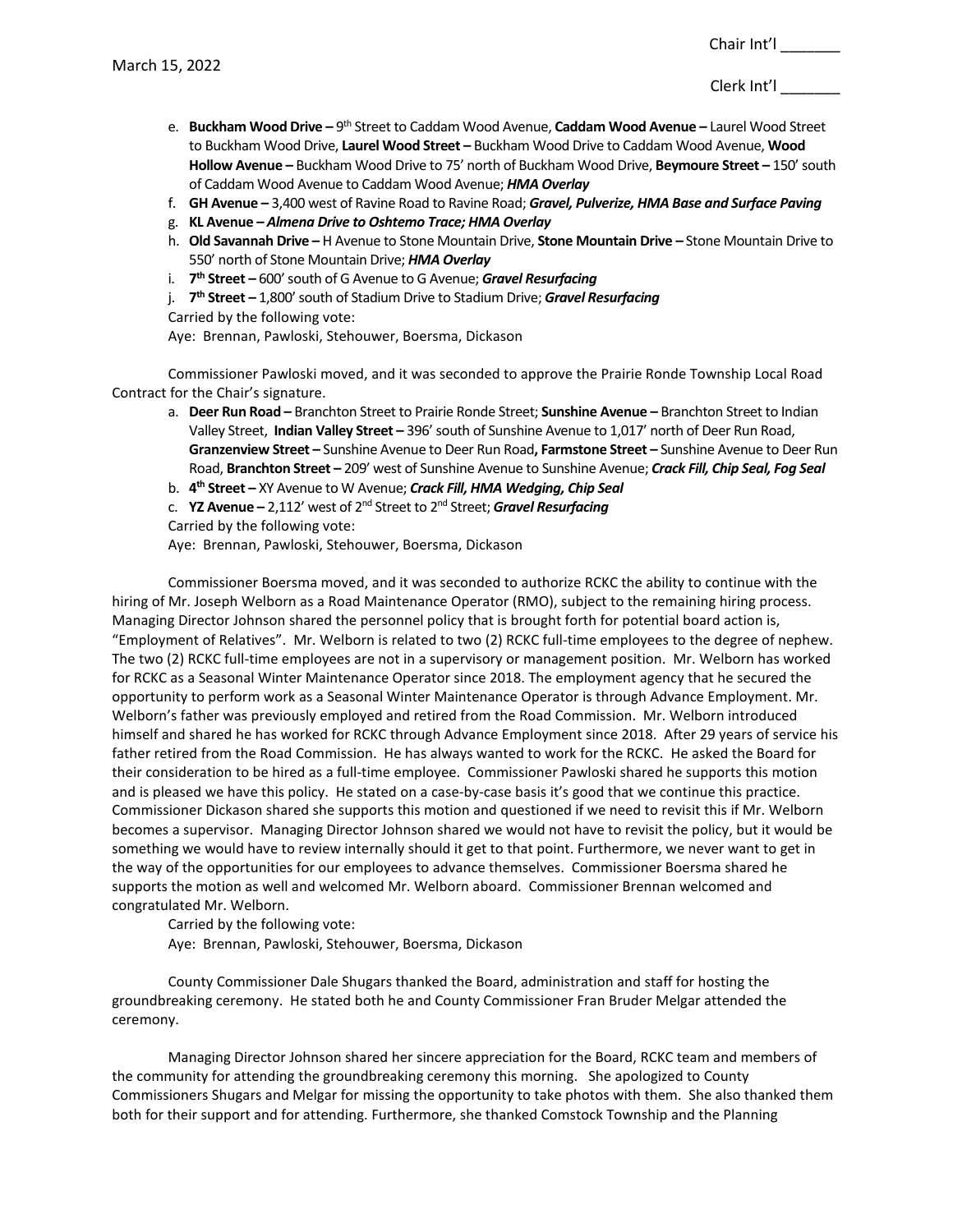# Clerk Int'l \_\_\_\_\_\_\_

Commission for their support. She commended the team for the Impress Awards received at the County Road Association (CRA) Highway Conference last week. She shared our peers, road commissions throughout the state, vendors and others chose two (2) of our projects as the People's Choice Award including Collaboration with the County, specifically County Planning for the geographic Information system (GIS) base of our Public Act 51 certification map. Furthermore, she will be receiving an award that she will present at a future County Board meeting. We also received the People's Choice Award for our Active 911 Collaboration with Kalamazoo County Consolidated Dispatch Authority. She will be going to their May meeting and presenting that award to them. She shared related to the American Rescue Plan Act (ARPA), the county does have a grant process and we have submitted four (4) entries for consideration. We are holding the Non-motorized Facilities 101 presentation for local officials on March 31<sup>st</sup> at 10:00 a.m. We received a box of Southwest Michigan Road and Trail Bicycling Guides for anyone interested. She thanked Engineering and Public Relations Director Worden who is past president of the American Public Works Association (APWA) Southwest Chapter for hosting a meeting today at the RCKC. It was good to see other municipalities discussing a variety of issues that we are all facing including the costs of materials and goods as well as supply chain related issues. MCRCSIP is looking for candidates for the MCRCSIP Board of Directors positions. Letters of candidacy should be submitted prior to April 30, 2022. A Board Road Tour is scheduled for this Friday at 9:00 a.m. We will meet at the RCKC. She requested the Board to inform her of any locations they are interested in visiting including service requests. She shared seasonal weight restrictions are still in effect. We are still working on our various modeling and data to try to determine when the restrictions will come off.

Commissioner Dickason shared she had no report.

Commissioner Boersma provided an update on the 26<sup>th</sup> Street facilities project. He shared personally it's always a pleasure to attend the CRA Highway Conference as an educational experience. There were briefings on different machinery that the RCKS is looking at. He also attended a variety of breakout sessions including Mitigation Assistance, Flood Mitigation and Team Building. He stated it was a very educational conference. He congratulated everyone at the RCKC for the 26<sup>th</sup> Street project.

Commissioner Stehouwer shared he attended the CRA Highway Conference where he took time to read through the submittals for the Impress Awards. He was impressed to see what is going on at many Road Commissions. He was pleased to see our Legislatures take time to meet us for dinner. He thanked them for the personal attention that was given. He appreciated hearing from the Federal Highway Department and MDOT. County Parks did meet. He attended the Pavilion Township Board meeting last night. He is looking forward to the Road Tour on Friday.

Commissioner Pawloski shared he had also attended the CRA Highway Conference. It was a great event and stated the Road Show was awesome. Furthermore, Denise Donahue and the entire CRA team do a great job. He urged his fellow Road Commissions to consider donating to Roads + PAC. He stated on the things that we do and take chances on, without risk there's no reward, so keep doing those things. It's okay to fail, as long as we learn from failures moving forward.

Commissioner Brennan shared he attended the CRA Highway Conference. He mentioned a lot has been said about the conference and he agrees with everything said. He went through the same breakout sessions as Commissioner Boersma, and It was information well received. He is proud to attend these and so much is done by the RCKC team. We walk in and out of their every time with the respect that is shown by this organization by the rest of the state. It's a pleasure to be a part of this organization. He stated the groundbreaking ceremony this morning is another significant step in our journey towards new opportunity to become a part of the Comstock community. He shared so much work has already gone into this by so many people in this room. The comments he received from Walbridge impressed so much on how the team contributed to all of the planning that's gone into this facility. It's a tremendous opportunity for us and a tremendous step forward.

Commissioner Boersma moved, and it was seconded to adjourn. Carried by the following vote: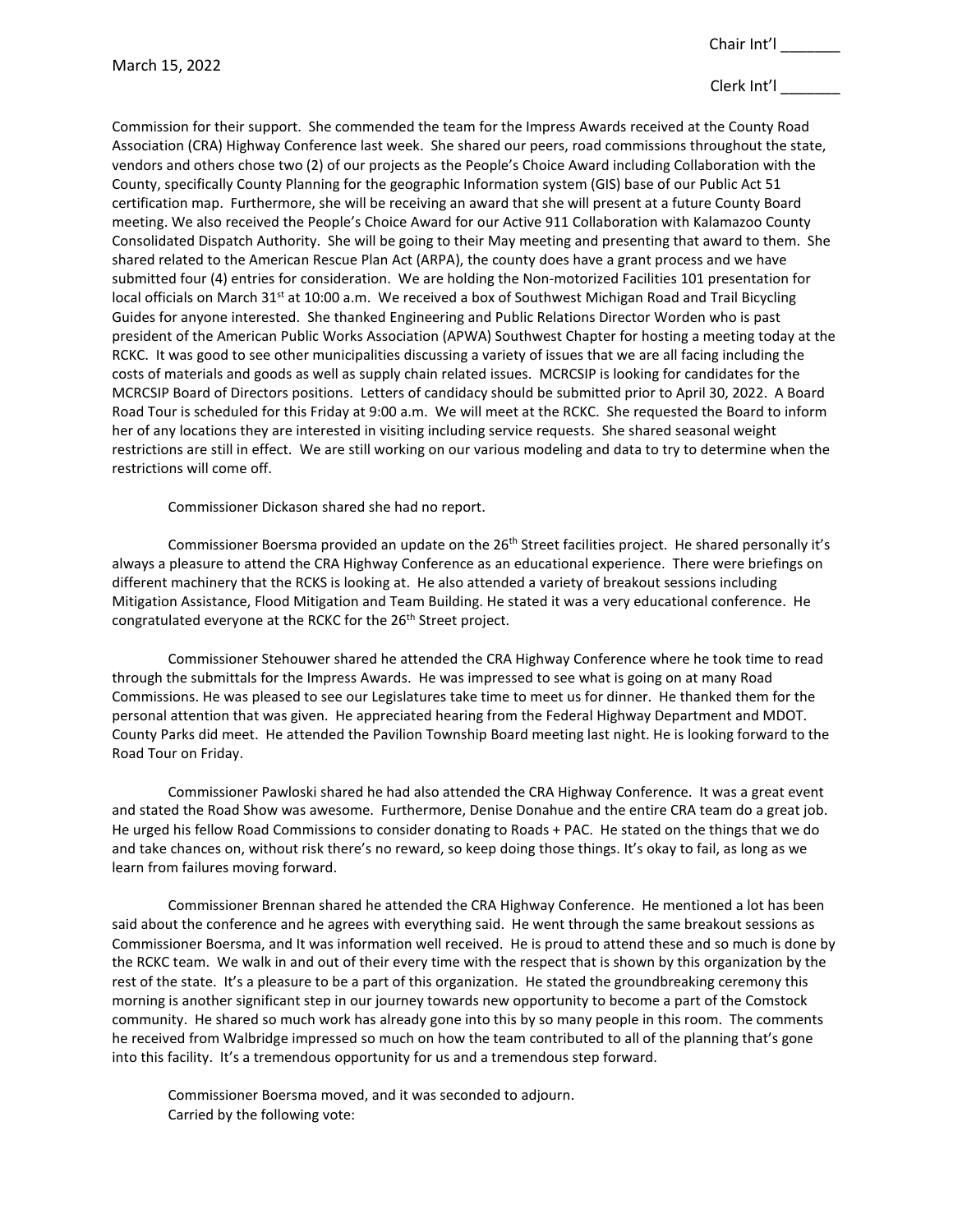Clerk Int'l \_\_\_\_\_\_\_

Aye: Brennan, Pawloski, Stehouwer, Boersma, Dickason

The meeting was adjourned at 4:04 p.m.

Attest: Meredith Place, County Clerk

| Bv: |  |  |  |
|-----|--|--|--|
|-----|--|--|--|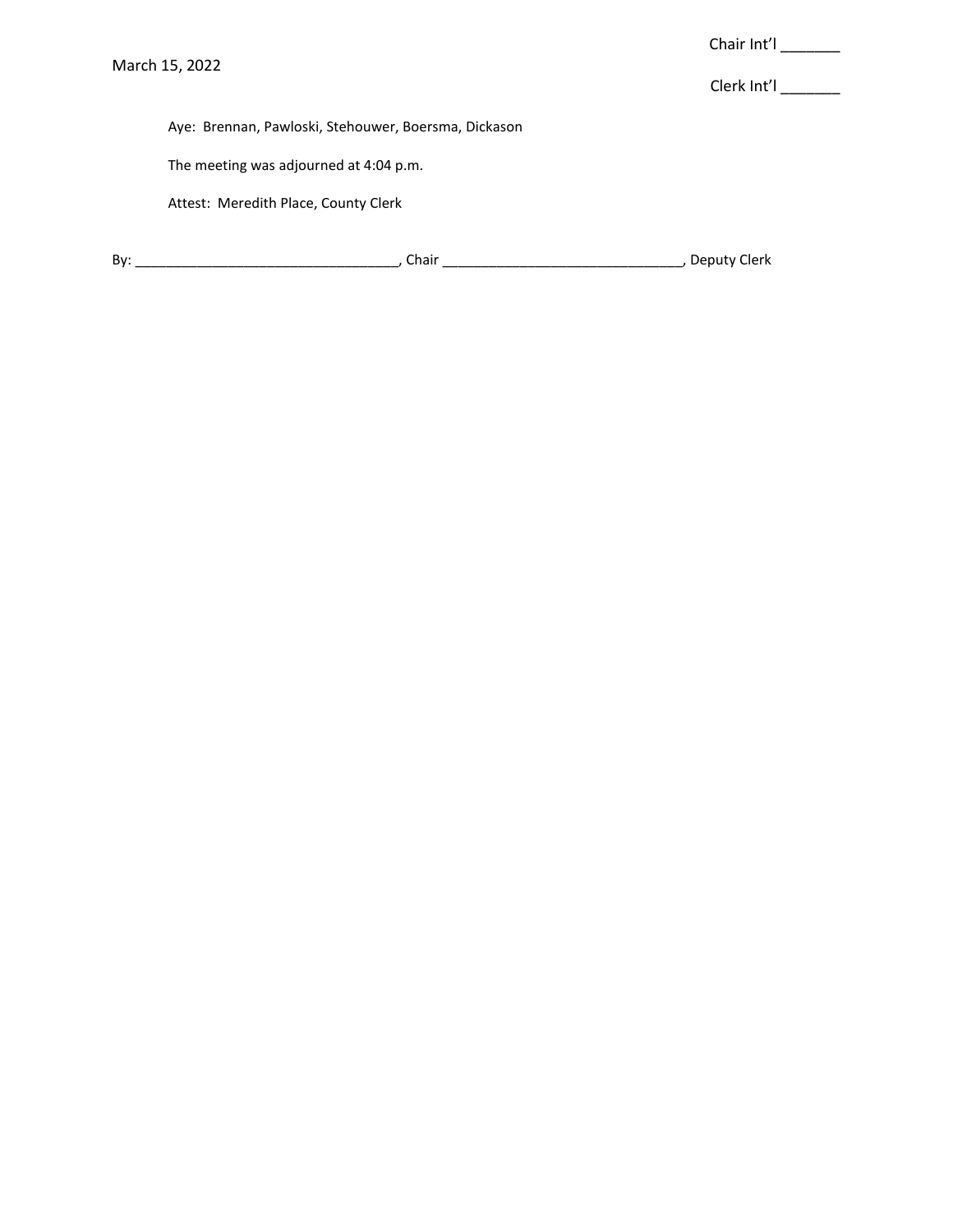March 18, 2022 – Board of County Road Commissioners Road Tour

Chair Int'l\_\_\_\_\_\_

Clerk Int'l\_\_\_\_\_

The Board of County Road Commissioners of the County of Kalamazoo toured the Truck and Trailer Specialties facility at 3286 Hanna Lake Industrial Drive SE, Dutton, MI 49316 on Friday, March 18, 2022. The tour began at 9:30 a.m. at the D Avenue Park and Ride in Alamo Township.

Present: Thom Brennan, Larry Stehouwer, Michael Boersma, Keshia Dickason Absent: David C. Pawloski

Also present: Managing Director Joanna Johnson, Operations Director Travis Bartholomew and Engineering and Public Relations Director Mark Worden.

Road Commissioners and the RCKC team members toured the Truck and Trailer Specialties facility where four (4) of our trucks are being built. They also reviewed Adobe Road site which has significant damage from this year's freeze thaw cycle and traffic. Staff shared information and answered questions.

The meeting adjourned at approximately 12:30 p.m.

Attest: Meredith Place, County Clerk

By: \_\_\_\_\_\_\_\_\_\_\_ , Chair \_\_\_\_\_\_\_\_\_ , Deputy Clerk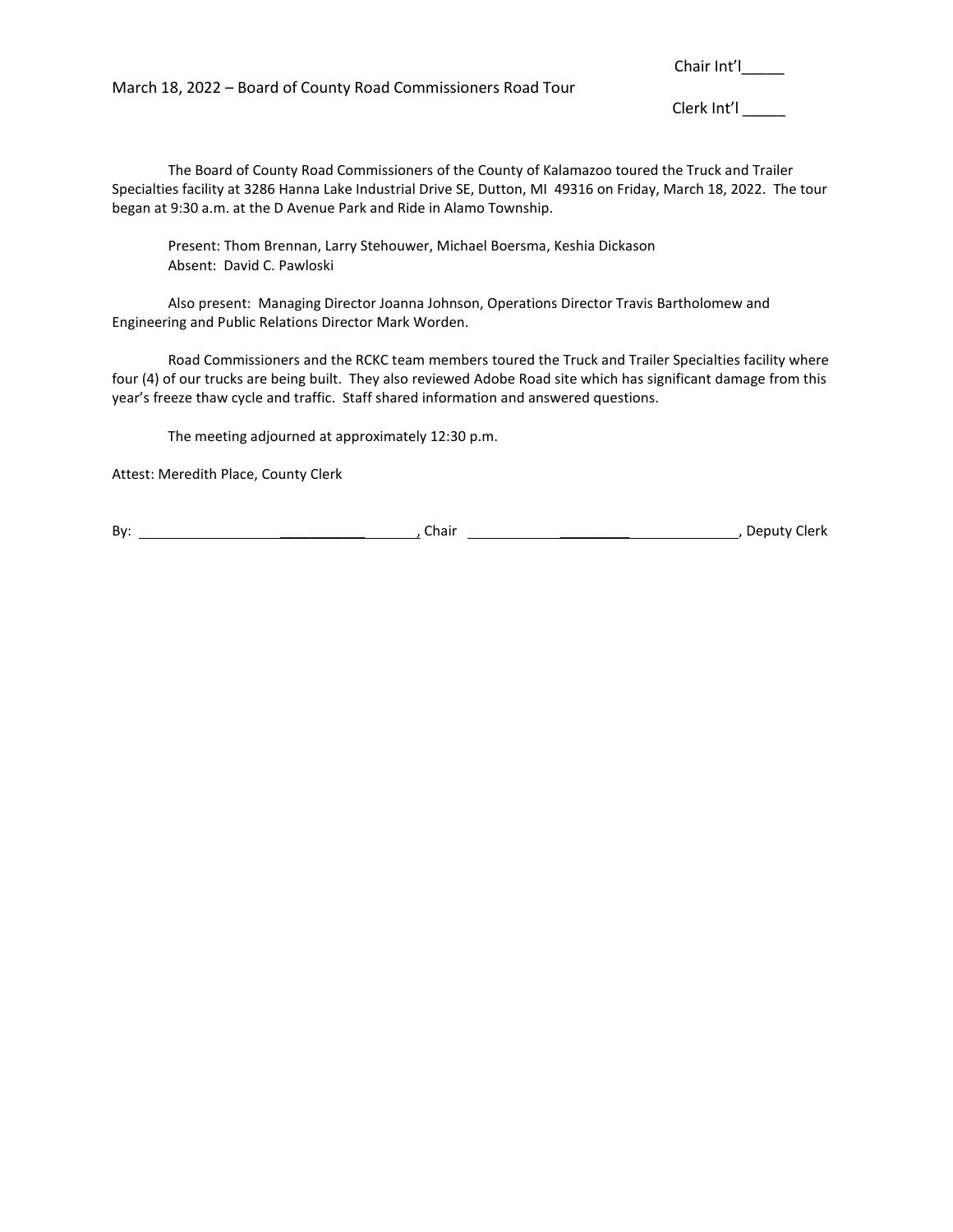The regular meeting of the Board of County Road Commissioners of the County of Kalamazoo was held at the Road Commission of Kalamazoo County (RCKC) office at 3801 East Kilgore Road, Kalamazoo, Michigan, on Tuesday, March 29, 2022. Commissioner Brennan called the meeting to order at 3:00 p.m.

Present: Thom Brennan, David C. Pawloski, Michael Boersma Absent: Larry Stehouwer, Keshia Dickason

Also attending: Operations Director Travis Bartholomew, Engineering and Public Relations Director Mark Worden, Finance Director Ann Simmons, Assistant Finance Director Kim Bodnar, Assistant Finance Director – HR Debbie Hill, County Engineer Ryan Minkus, General Superintendent Bill DeYoung, Assistant General Superintendent Rusty McClain, Communications Administrator Sarah Phillips and Administrative Assistant Selena Rider.

Administrative Assistant Rider reviewed public comment guidelines.

Commissioner Boersma moved, and it was seconded to approve the agenda as presented. Carried by the following vote: Aye: Brennan, Pawloski, Boersma

Commissioner Pawloski moved, and it was seconded to approve the March 15, 2022, 26<sup>th</sup> Street Groundbreaking Ceremony, March 15, 2022 regular Board meeting and March 18, 2022, Board of County Road Commissioners Road Tour minutes as presented.

Carried by the following vote: Aye: Brennan, Pawloski, Boersma

Commissioner Boersma moved, and it was seconded to approve the payroll and vendor accounts as presented.

| Payroll Account                 | \$175,682.94 |
|---------------------------------|--------------|
| Vendor Account                  | 550,344.02   |
| Carried by the following vote:  |              |
| Aye: Brennan, Pawloski, Boersma |              |

Commissioner Pawloski moved, and it was seconded to approve Managing Director Joanna I. Johnson's expense report as presented.

Carried by the following vote: Aye: Brennan, Pawloski, Boersma

Charleston Township Supervisor Jerry VanderRoest shared concerns related to signs at 38<sup>th</sup> Street and Climax Drive. He explained all signs are down from two (2) different accidents. Furthermore, this is near water and is a safety concern. He does not understand why there are signs before the arrow signs at MN Avenue and 34<sup>th</sup> Street, P Avenue and 27th Street and O Avenue and 44th Street in the Townships of Climax, Pavilion and Comstock but not in Charleston Township. He is not asking for additional signage but to move the last arrow sign onto the other side of the main digital sign. He also shared concerns related to paving on the primary section of Miller Drive. He met one of the RCKC Supervisors at the site who advised the crown being too high on one side and the rest needing to be cut down. There are also many potholes and drainage issues. He is hoping something can be done in 2023 to the primary portion of Miller Drive. He provided Charleston Township's Letter of Support for American Rescue Plan Act (ARPA) county funds. He shared his appreciation and thanked the RCKC. He shared the stones from last year's chip seal on South 44<sup>th</sup> Street from MN Avenue to M Avenue did not hold. He stated the project is only eight (8) months old and needs to be looked at.

County Commissioner John Gisler shared Mr. Alvin Gray is the County's new Director of Diversity Equity and Inclusion. He stated this a new position for the County. He shared Mr. Kevin Catlin from Boone County Illinois, will be the new County Administrator. Furthermore, Mr. Catlin and the County Attorneys are negotiating specifics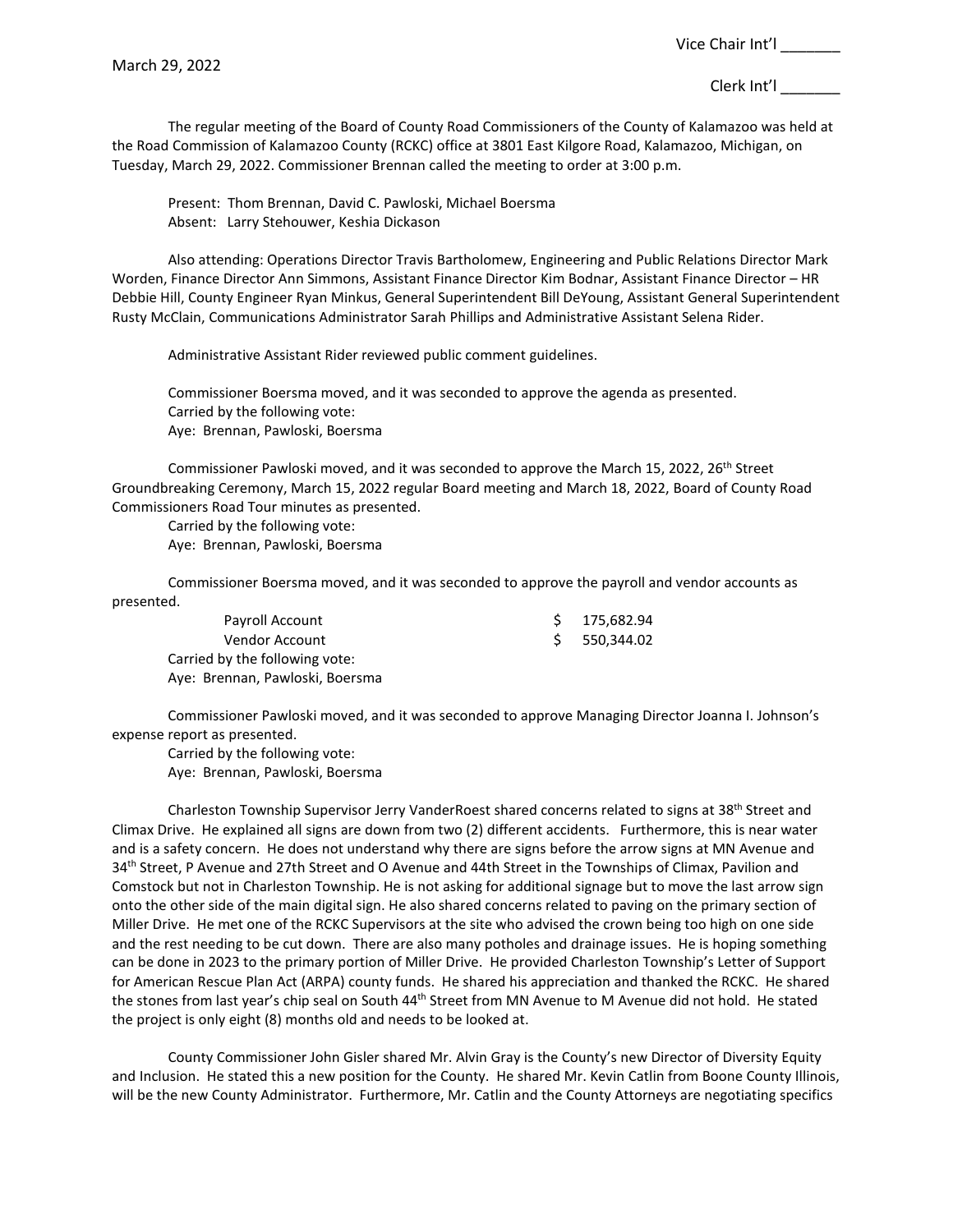such as benefits and salary. He shared the downtown Justice Center is prepared to install structural steel on floor five (5) of a six (6) story structure. Furthermore, the project is on budget and schedule.

Commissioner Pawloski moved, and it was seconded to award the Professional Auditing Services Bid #2022-11, to Plante & Moran, PLLC for five (5) fiscal years beginning with the year-ending December 31, 2022, with an option to extend for, one (1) three (3) year extensions by the mutual agreement of both parties in the best interest of the RCKC. Finance Director Simmons shard the primary services of an independent certified public accounting firm are to perform financial and compliance audit services. Financial audits play a vital role in helping to preserve the integrity of a public entity and maintain citizens' confidence in the Road Commission. From 2010 to 2018 Plante & Moran had a 3% year over year increase in audit fees. The 2019 and 2020 fees increased approximately 13% each year. All these changes in fees were discussed and approved prior to the annual financial audit. In November 2020 Plant & Moran contacted us to discuss the upcoming audit, timing and fees. At that time, the RCKC agreed to an increase for the 2021 audit of 33%, in order to meet our preferred annual March 2021 timing on short notice. We also shared, at that time, due to the increase in costs the RCKC team felt it was prudent to issue a bid for the audit services. We had eight (8) downloads of the bid specifications and received five (5) bid proposals. RCKC diligently reviewed the five (5) proposals received and all met the mandatory requirements. There were three (3) firms whose proposals differentiated themselves from the others. Plante & Moran is the 13th largest certified public accounting and management consulting firm in the nation with history spanning nearly 100 years and offices worldwide. They have provided responsive and high-quality services to RCKC over the years. They have served as the auditors for the road commissions in the counties of Oakland, Washtenaw, Genesee, Kent, and Berrien. They have been an integral advisor and technical support to RCKC related to the County's implementation of accounting standards for Pension and Other Postemployment Benefits (OPEB) since 2015 and have already been discussing various financial auditing needs related to the new RCKC complex and bonding. Plante & Moran has always provided independent, objective and fact-based guidance. They have solid knowledge of RCKC and the industry. The RCKC team is confident in Plante & Moran's quality of service during the financial and performance audit, but also greatly value their support and recommend continuation of service. The additional cost attributable to this auditing firm is reflected in the depth and consistency of services. The continuity of services at this point in time is critical. Commissioner Pawloski shared he supports this motion and totally agrees with Finance Director Simmons in working through Pension and OPEB. Commissioner Boersma echoed Commissioner Pawloski's comments including the need for continuity for both the pension and moving forward with the bond process.

Carried by the following vote: Aye: Brennan, Pawloski, Boersma

Commissioner Boersma moved, and it was seconded to approve the Employee Retirement Resolution for Mr. Mel Guyton. Assistant Finance Director -HR Hill congratulated Mr. Guyton, Road Maintenance Operator (RMO) on his retirement. She gave a sincere thank you for his 21 years of public service. Mel's last day with RCKC will be April 1, 2022. CONGRATULATIONS AND THANK YOU MEL!!!! We wish you the best in your retirement!! Many organizations including the County of Kalamazoo provide recognition for years of service through a formal Board resolution. We would like to begin this at the RCKC, and this is the first one.

# **BoardofCountyRoadCommissionersoftheCountyof Kalamazoo**

RESOLUTION HONORING

# **Melvin Guyton**

**WHEREAS**, we express special recognition to Melvin (Mel) Guyton and honor him for his distinguished twentyone (21) year career as of April 2, 2022 with the Road Commission of Kalamazoo County (RCKC); and **WHEREAS**, Mel began his career on January 3, 2001 and has respectfully serviced our County as a Road Maintenance Operator; and

**WHEREAS**, the Board of County Road Commissioners of the County of Kalamazoo wishes to acknowledge and express its sincere appreciation to Mel for his dedication in public service; and

**NOW, THEREFORE, BE IT RESOLVED**, the Board of County Road Commissioners of the County of Kalamazoo, does hereby acknowledge with gratitude Mel Guyton's public service in providing the safest and most convenient road system possible, and his contributions to the high quality of life throughout the County. We congratulate him on the occasion of his retirement and wish him the best in his retirement and future endeavors.

Carried by the following vote: Aye: Brennan, Pawloski, Boersma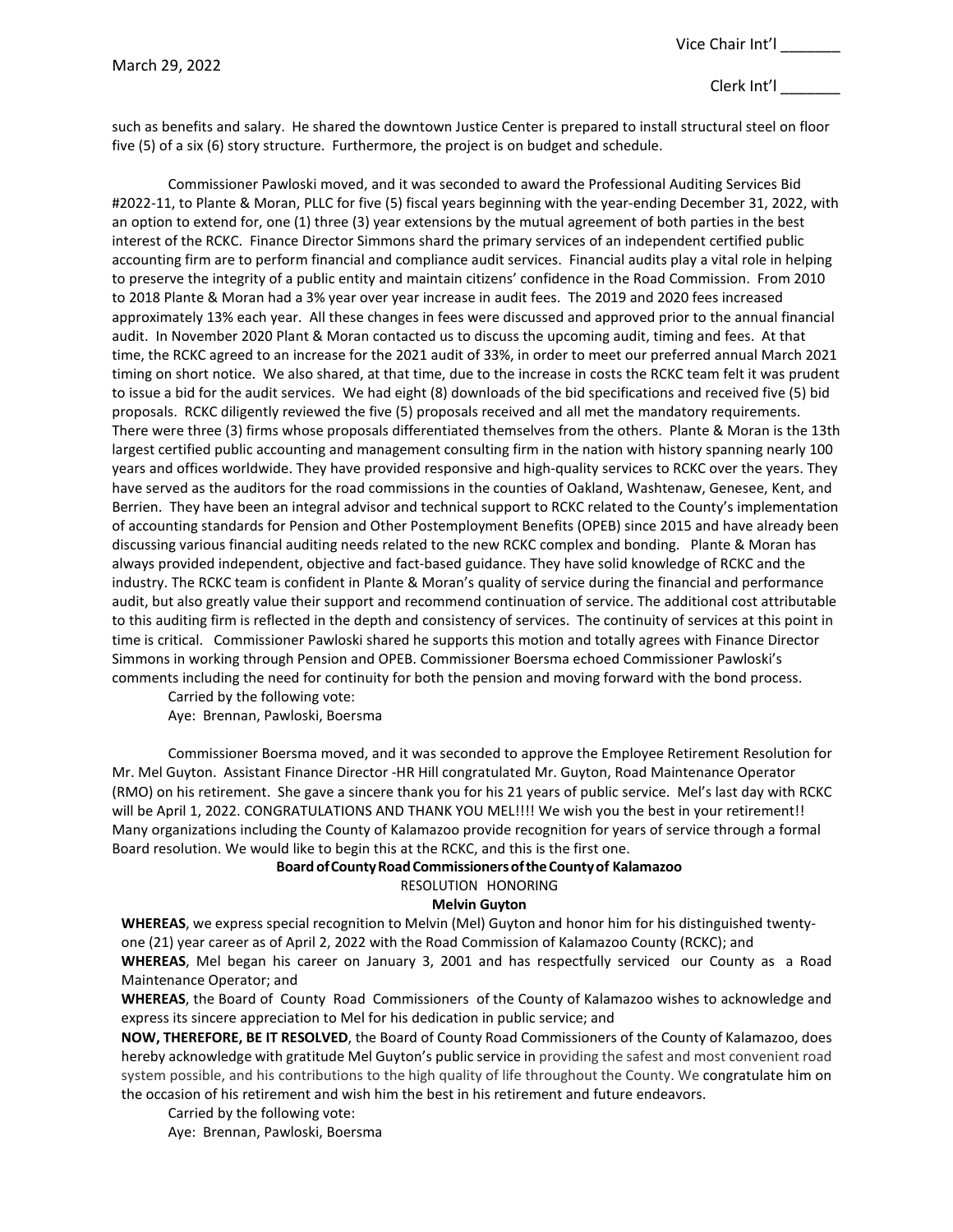County Engineer Minkus shared there are a number of local road projects on the agenda. The Engineering team meets with our Township partners, using a mix of fixes and looks at a list of projects annually. Additionally, this year we were partnering with our local Townships in a collaborative effort to look at some innovative treatments such as chip seal trial. He explained there was a grant the RCKC applied for through the Michigan Department of Environmental Great Lakes and Energy (EGLE) to help fund some projects by using recycled tires as part of the chip seal process. We are still waiting to hear back on the grant application so we are not sure if all the projects can be funded. In the meantime, we have worked with the Townships and identified alternate projects should the grant fall through and we may have to come back at a future Board meeting to rescind contracts and add alternative projects for consideration.

Commissioner Pawloski moved, and it was seconded to approve the Brady Township Local Road Contract for the Chair's signature.

- a. **28th Street –** V Avenue to UV Avenue; *Crack Fill, HMA Wedging, Chip Seal*
- b. **27th Street –** Y Avenue to W Avenue; *Chip Seal Trial*
- c. **XY Avenue –** 32nd Street to 4,140' east of 33rd Street; *Chip Seal Trial*
- d. **YZ Avenue –** 32nd Street to 33rd Street; *HMA Wedging*
- Carried by the following vote:

Aye: Brennan, Pawloski, Boersma

Commissioner Boersma moved, and it was seconded to approve the Climax Township Local Road Contract for the Chair's signature.

- a. **43rd Street –** Q Avenue to P Avenue; *Crack Fill, HMA Wedging, Chip Seal*
- b. **TS Avenue –** 47th Street to 48th Street; *Gravel Resurfacing*
- c. **47th Street –** S Avenue to TS Avenue; *Gravel Resurfacing*
- d. **44th Street –** T Avenue to S Avenue; *Chip Seal Trial*
- e. **ON Avenue –** 3,850' west of 42nd Street to 42nd Street; *Chip Seal Trial*
- f. **RS Avenue –** 39th Street to 43rd Street; *Chip Seal Trial*
- Carried by the following vote:

Aye: Brennan, Pawloski, Boersma

Commissioner Pawloski moved, and it was seconded to approve the Village of Climax Local Municipality Road Contract for the Chair's signature.

- a. **East Maple Street –** North Main Street to 2,700' east of North Main Street, West Maple Street 2,700' west of South Main Street to South Main Street; *Crack Fill, Chip Seal, Fog Seal*
- Carried by the following vote:

Aye: Brennan, Pawloski, Boersma

Commissioner Boersma moved, and it was seconded to approve the Pavilion Township Local Road Contract for the Chair's signature.

- a. **QR Avenue –** 35th Street to 36th Street; *Crack Fill, HMA Wedging, Chip Seal*
- b. **32nd Street –** OP Avenue to O Avenue; *Gravel Pulverize, Double Chip Seal*
- c. **34th Street –** T Avenue to TS Avenue; *Gravel, Pulverize, HMA Base and Surface Paving*
- d. **26th Street –** P Avenue to O Avenue; *Chip Seal Trial*
- e. **28th Street –** S Avenue to PQ Avenue; *Chip Seal Trial*
- f. **O Avenue –** 33rd Street to 34th Street; *Chip Seal Trial*

Carried by the following vote:

Aye: Brennan, Pawloski, Boersma

Commissioner Pawloski moved, and it was seconded to approve the Schoolcraft Township Local Road Contract for the Chair's signature. Commissioner Pawloski requested an update on the W Avenue trial completed in Schoolcraft Township. County Engineer Minkus shared the project was done two (2) years ago on a primary road, W Avenue. Half of the project was Hot Mix Asphalt (HMA) overlay utilizing rubber and the other half was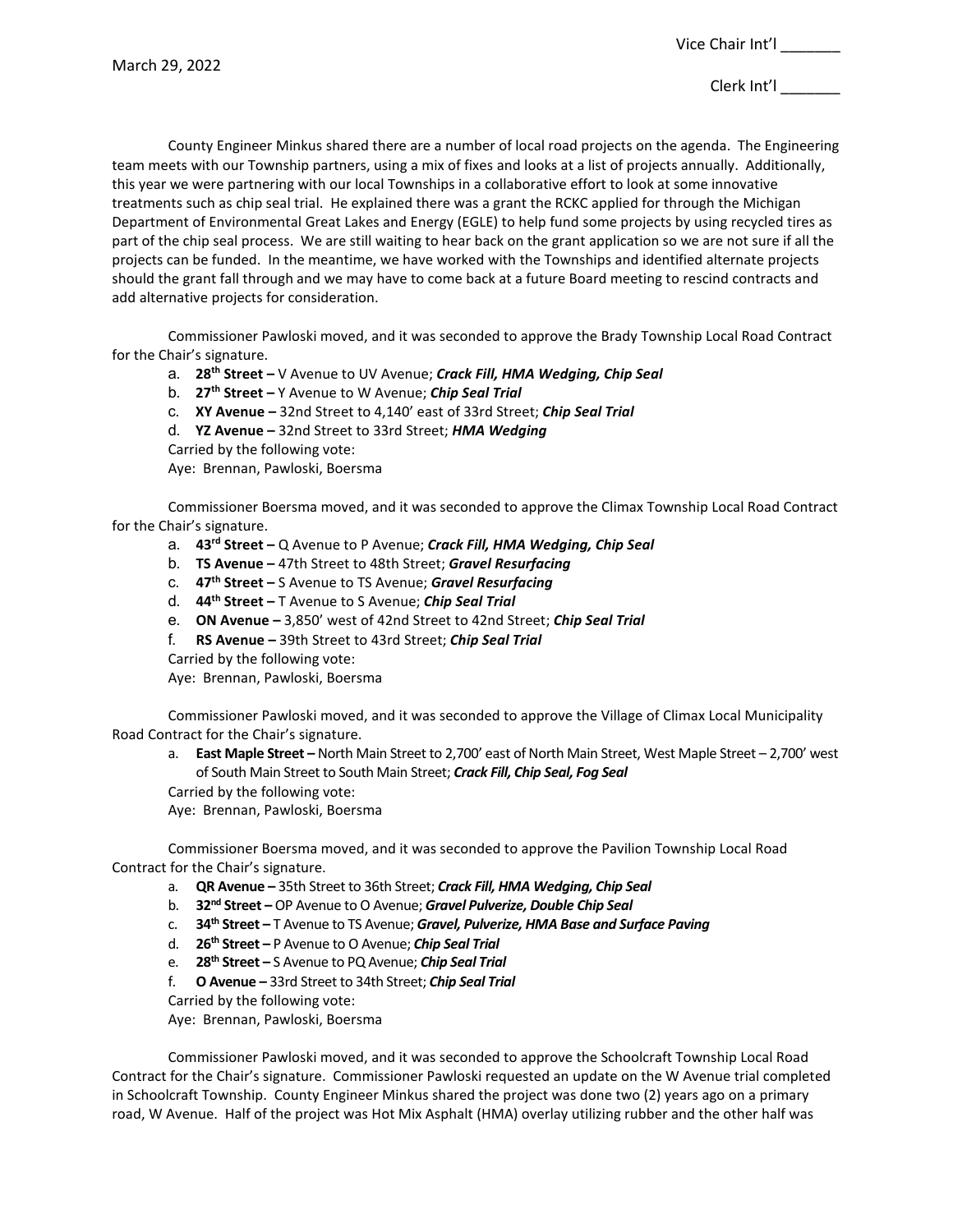chip seal. The rubber performance was similar as using traditional materials. The most significant difference was the costs for the rubber. Operations Director Bartholomew added one of the advantages of this chip seal trial is that we can chip seal roads in poor condition with this new rubber material. This process is a thicker application of hot asphalt cement mixed with rubber. This is supposed to help fill in those large voids and cracks, reduce the need to do crack fill and HMA wedging and reduce the overall costs. He shared what we do not know is the longterm advantage. Discussion continued…

Commissioner Gisler shared earlier feedback related to W Avenue trial was that sections seemed quieter. He questioned if this has been confirmed. County Engineer shared Michigan Technological University did some measurements and they did find some level of noise suppression but not to a level where you would not notice vehicles on the roadway.

- a. **V Avenue –** Portage Road to 4,013' east of Portage Road; *Crack Fill, Chip Seal, Fog Seal*
- b. **Oakland Drive –** VW Avenue to U Avenue; *Crack Fill, HMA Wedging, Chip Seal, Fog Seal*
- c. **15th Street –** 2,725' south of YZ Avenue to YZ Avenue; *Chip Seal, Fog Seal*
- d. **V Avenue –** 18th Street to Portage Road; *Chip Seal Trial*
- e. **Stonecrest Avenue –** Portage Road to Meadow Street, **Fayette Avenue –** Stonecrest Avenue to Meadow Street, **Meadow Street –** Fayette Avenue to Rapp Avenue, **Rapp Avenue –** Stonecrest Avenue to Meadow Street; *HMA Overlay*
- f. **Surry Avenue –** Blue Ridge Drive to Oakland Drive, **Blue Ridge Drive –** Crimora Drive to 382' north of Surry Avenue, **Crimora Drive –** Blue Ridge Drive to Surry Drive; *HMA Overlay*

Carried by the following vote:

Aye: Brennan, Pawloski, Boersma

Commissioner Boersma moved, and it was seconded to approve the Wakeshma Township Local Road Contract for the Chair's signature.

- **a. V Avenue –** 42nd Street to 44th Street; *Gravel, Pulverize, Double Chip Seal, Fog Seal*
- **b. V Avenue –** 36th Street to 42nd Street; *Chip Seal Trial*
- Carried by the following vote:
- Aye: Brennan, Pawloski, Boersma

Supervisor VanderRoest questioned if the RCKC is concerned with applying another treatment over the top of the rubber chip seal trial. Operations Director Bartholomew shared we are not concerned and explained the main product is an asphalt cement which is in essence what we use with our emulsions and the two should bond well together. He shared we do not anticipate any issues, but it is a trial with no guarantees. Furthermore, these are local, low volume roads that are not deteriorated from the amount of traffic but from environmental conditions.

Operations Director Bartholomew shared the 2022 Annual Report is hot of the press and looks awesome. He thanked everyone involved in putting the Annual Report together. He stated seasonal weight restrictions are still in effect. He shared the RCKC had six (6) trucks out Sunday morning covering level 1 or high priority routes for winter maintenance. Construction projects began including tree removals on S Avenue from 34<sup>th</sup> Street to 29<sup>th</sup> Street. We are also working on trees on Barney Road. Furthermore, we are working on a signal project at Mosel and Douglas Avenue. He reminded the Board that the Non-motorized 101 Session for Local Officials is Thursday at 10:00 a.m. here at the Road Commission. Also, the Wakeshma Township Joint meeting is scheduled for April 4<sup>th</sup> at 7:00 p.m.

Commissioner Boersma provided an update on the  $26<sup>th</sup>$  Street facilities project including the finishes for the interior of the Administration building and audio/visual for the Board/training room and conference rooms.

Commissioner Pawloski thanked Commissioner Boersma for serving on the Steering Committee. He thanked staff for going out and doing experiments with rubber roads and saving the Townships' dollars that they do not have. He will not be attending the Non-motorized 101 session and shared that he invited Kalamazoo City Commissioner Jeanne Hess to the meeting. He plans to attend the Southwest Council meeting on May 9<sup>th</sup>. He is pleased to hear the County has a new County Administrator.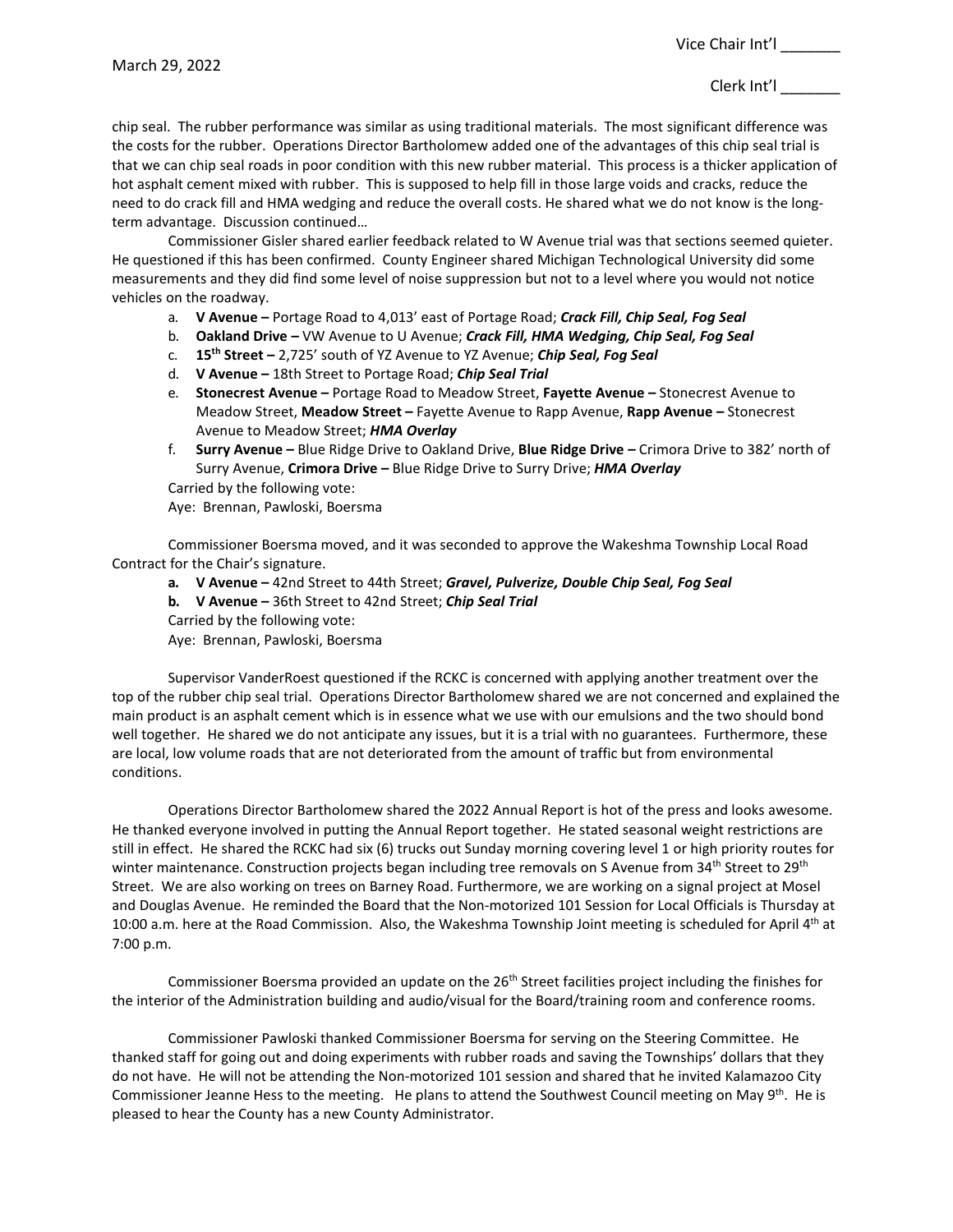Commissioner Brennan shared on March 18<sup>th</sup> there were several who attended a Road Tour up to Truck and Trailer in Grand Rapids to observe some of our vehicles being modified. He attended the Charleston Township Board meeting on March 22<sup>nd</sup> and the Oshtemo Township Board meeting. On March 24<sup>th</sup> he attended the Township Supervisors meeting where a presentation was given by DTE Energy on solar and what we can expect to see in the future.

Supervisor VanderRoest questioned if the RCKC receives the ARPA funds from the County will the funds be used this year and will Lakeland hold their prices. Commissioner Brennan shared we will work with the pricing the best we can. Furthermore, the majority of work will be done over the next several years if we get the funding. He stated the funding would be incorporated next year at the earliest. Commissioner Pawloski thanked the Townships, Drain Commissioner and other offices who helped us in writing letters of support to the County.

Commissioner Boersma moved, and it was seconded to adjourn. Carried by the following vote: Aye: Brennan, Pawloski, Boersma

The meeting was adjourned at 4:04 p.m.

Attest: Meredith Place, County Clerk

By: \_\_\_\_\_\_\_\_\_\_\_\_\_\_\_\_\_\_\_\_\_\_\_\_\_\_\_\_\_\_\_\_\_\_, Vice Chair \_\_\_\_\_\_\_\_\_\_\_\_\_\_\_\_\_\_\_\_\_\_\_\_\_\_\_\_\_\_\_, Deputy Clerk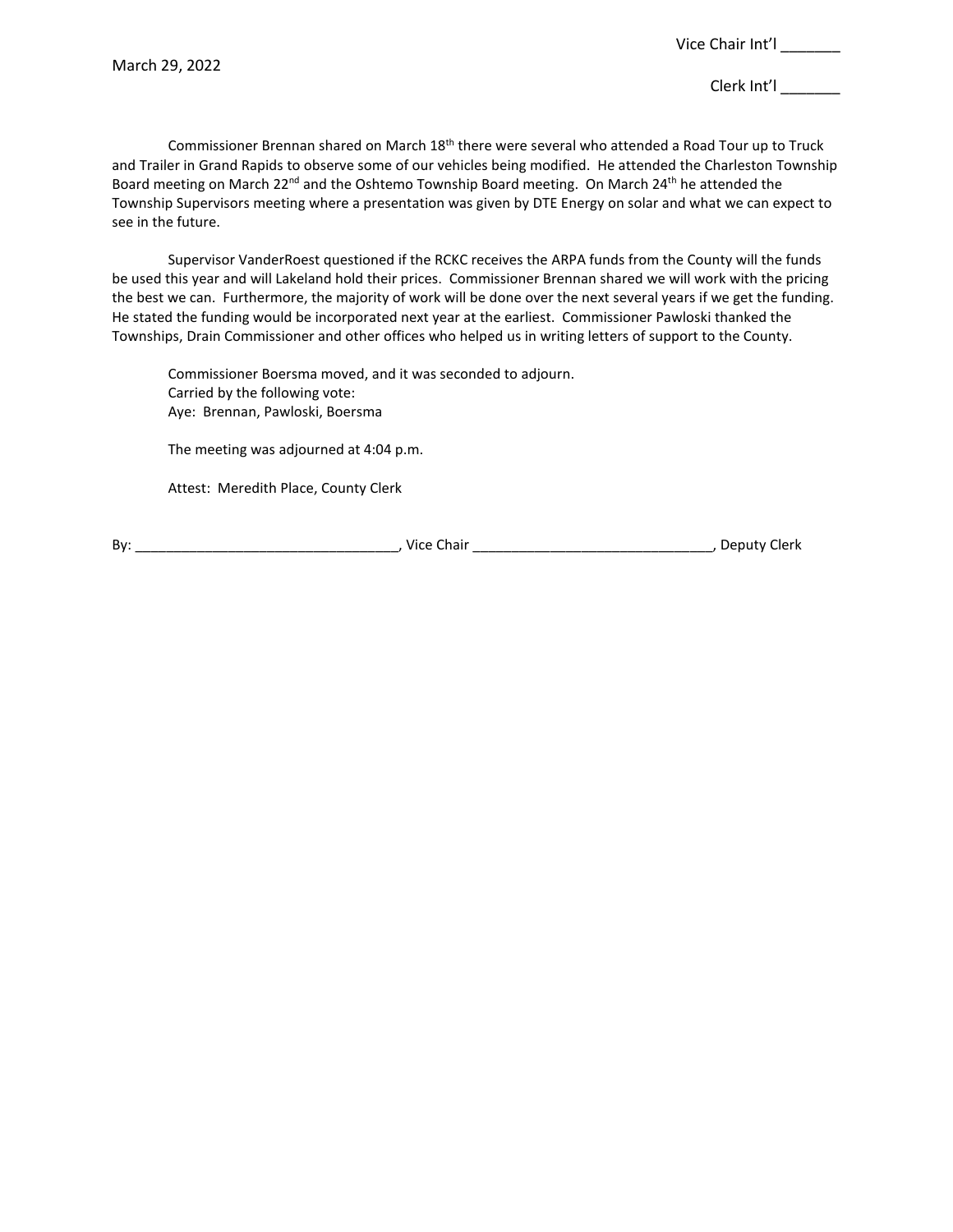The regular meeting of the Board of County Road Commissioners of the County of Kalamazoo was held at the Road Commission of Kalamazoo County (RCKC) office at 3801 East Kilgore Road, Kalamazoo, Michigan, on Tuesday, April 12, 2022. Commissioner Pawloski called the meeting to order at 3:00 p.m.

Present: David C. Pawloski, Larry Stehouwer, Michael Boersma, Keshia Dickason Absent: Thom Brennan

Also attending: Managing Director Joanna I. Johnson, Engineering and Public Relations Director Mark Worden, Assistant Finance Director Kim Bodnar, Assistant Finance Director – HR Debbie Hill, County Engineer Ryan Minkus, Project Superintendent Ed Klein, General Superintendent Bill DeYoung, Road Maintenance Superintendents Tony Allen and Jim Page, Communications Administrator Sarah Phillips and Administrative Assistant Selena Rider.

Administrative Assistant Rider reviewed public comment guidelines.

Commissioner Pawloski requested everyone to join him in a moment of silence for former colleague and former Chair and Vice Chair Deborah Buchholtz.

Commissioner Boersma moved, and it was seconded to approve the agenda as presented. Carried by the following vote: Aye: Pawloski, Stehouwer, Boersma, Dickason

Commissioner Stehouwer moved, and it was seconded to approve the March 29, 2022 regular Board meeting minutes as presented.

Carried by the following vote:

Aye: Pawloski, Stehouwer, Boersma, Dickason

Commissioner Boersma moved, and it was seconded to approve the payroll and vendor accounts as presented.

| Payroll Account                             | 167,747.50     |
|---------------------------------------------|----------------|
| Vendor Account                              | \$1,118,438.09 |
| Carried by the following vote:              |                |
| Aye: Pawloski, Stehouwer, Boersma, Dickason |                |

Commissioner Stehouwer moved, and it was seconded to approve Commissioners Brennan and Boersma's expense reports as presented.

Carried by the following vote: Aye: Pawloski, Stehouwer, Boersma, Dickason

County Commissioner John Gisler shared Mr. Kevin Catlin will report to duty on May 2<sup>nd</sup> as a full time County Administrator. He provided an update on the \$94 million Justice Center that is under construction and mentioned despite weather delays they are on time and on budget.

Commissioner Boersma moved, and it was seconded to receive the Kalamazoo County Supervisors Association Letter dated April 1, 2022. Managing Director Johnson shared we received the emailed letter on Friday, April 1, 2022. We actively attend Township Board meetings throughout the county as well as Association meetings. We appreciate the feedback to strengthen the valuable partnerships that we have with our fifteen (15) Townships and their teams. Commissioner Stehouwer questioned in terms of follow-up is anything planned or will the Board be advised down the road. Managing Director Johnson shared we will make that advisement. Commissioner Boersma noted that many of these items share a similar theme of communications and questioned if our audience is not hearing our message. He stated we have RCKC Connect and other means to inform Township Supervisors and the general public. Furthermore, the RCKC is trying to communicate, and he is unsure if the Township Supervisors are receiving the message we are trying to send. He mentioned, perhaps that could be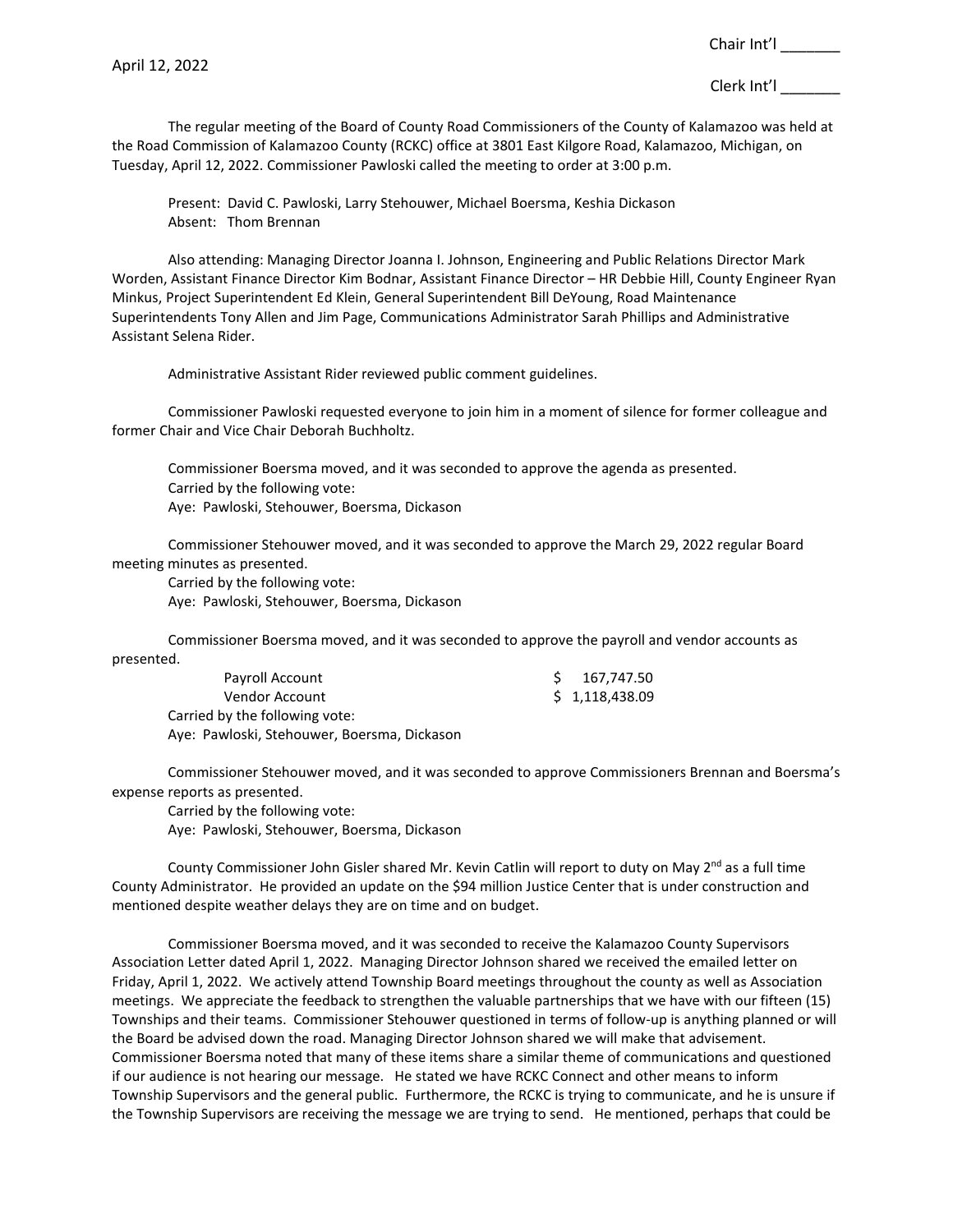part of the follow-up as well. He questioned what more can we do to improve communications. Wakeshma Township Supervisor Jason Gatlin shared he wanted to be clear that he did not receive the letter, nor has he seen the letter or endorses it. Commissioner Pawloski thanked Supervisor Gatlin.

Carried by the following vote: Aye: Pawloski, Stehouwer, Boersma, Dickason

Commissioner Dickason moved, and it was seconded to award the Storm Sewer Maintenance Bid #2022- 12 to United Resource, LLC, low bidder meeting specifications with an option to extend annually for up to three (3), one (1) year extensions by mutual agreement of both parties. Managing Director Johnson shared routine storm sewer maintenance is critical to maintaining our infrastructure, as proper drainage extends the life our roads. Storm sewer maintenance includes cleaning of catch basins, drywells, floating refuse, oil, grease and grit separators, cross culverts and driveway culverts. Our previous contractor was Pipeline Services Maintenance, Inc. (Pipeline) which performed this service for us for over thirty (30) years. If awarded, United Resource, LLC intends on setting up a satellite garage here in Kalamazoo County to facilitate their operations and RCKC work. United Resource, LLC is available to start the storm sewer maintenance schedule upon Board approval. This bid comes with a 47% increase which will impact our budget in this area. Commissioner Boersma questioned if United Resource, LLC planned to set up a location within the next few weeks to support this. Road Maintenance Superintendent Page shared the owner of United Resource, LLC has been in contact with the owner of Pipeline to work out an agreement to rent the shop that he owns on East Michigan Avenue. They are also planning to secure a residence in Kalamazoo County during the summer.

Carried by the following vote:

Aye: Pawloski, Stehouwer, Boersma, Dickason

Commissioner Stehouwer moved, and it was seconded to award the Various Aggregates – Compact in Place Bid #2022-13 to Balkema Excavating, Inc., low bidder meeting specifications with an option to extend for three (3), one (1) year extensions by the mutual agreement of both parties. Managing Director Johnson shared the intent of this Various Aggregates – Compact in Place is to provide various limestone aggregates and asphalt millings to supplement the 22A/23A Gravel, Compact in Place bid. We only received one bidder for the Limestone, and we did not receive any bidders for asphalt millings. Commissioner Stehouwer questioned if 22A/23A Limestone Aggregate will be stockpiled locally in the future. Road Maintenance Superintendent Page shared it is highly unlikely and explained it was shared with him that the price of the product is inflated over natural 22A/23A gravel and there is not a lot of use for it.

Carried by the following vote:

Aye: Pawloski, Stehouwer, Boersma, Dickason

Commissioner Stehouwer moved, and it was seconded to award the Crack Fill-Various Locations Bid #2022-14 to Pavement Restoration, for \$163,318.91, low bidder meeting specifications. Managing Director Johnson shared our previous Crack Fill bid #2021-10 specification requires work to be bid by a per pound price and by the project. This allows projects to be added into the construction season which are not known at the time of bid and eliminates the possibility of overruns on projects. Pavement Restoration was the awarded contractor for Crack Fill bid #2021-10 and has met the requirements extending that contract and pricing. Crack Fill Bid #2022-14 is focused on known projects only as we have an extension for the per pound price. In 2021, we utilized Pavement Restoration to perform our crack fill program. Pavement Restoration performed quality work with great communication.

Carried by the following vote: Aye: Pawloski, Stehouwer, Boersma, Dickason

Commissioner Boersma moved, and it was seconded to rescind the February 15, 2022, award of the Shoulder Disc Retriever from Michigan CAT utilizing the MiDeal Extended Purchasing Program. Managing Director Johnson shared at the February 15, 2022 Board meeting we awarded the Shoulder Disc Retriever purchase to Michigan CAT, utilizing the MiDeal Purchasing Program for \$23,271.60. Come to find out both of our vendors including Michigan CAT and AIS Construction Equipment Company that we typically utilize did not have this piece of equipment in the MiDeal Purchasing program. We put out a public bid and the current recommendation by our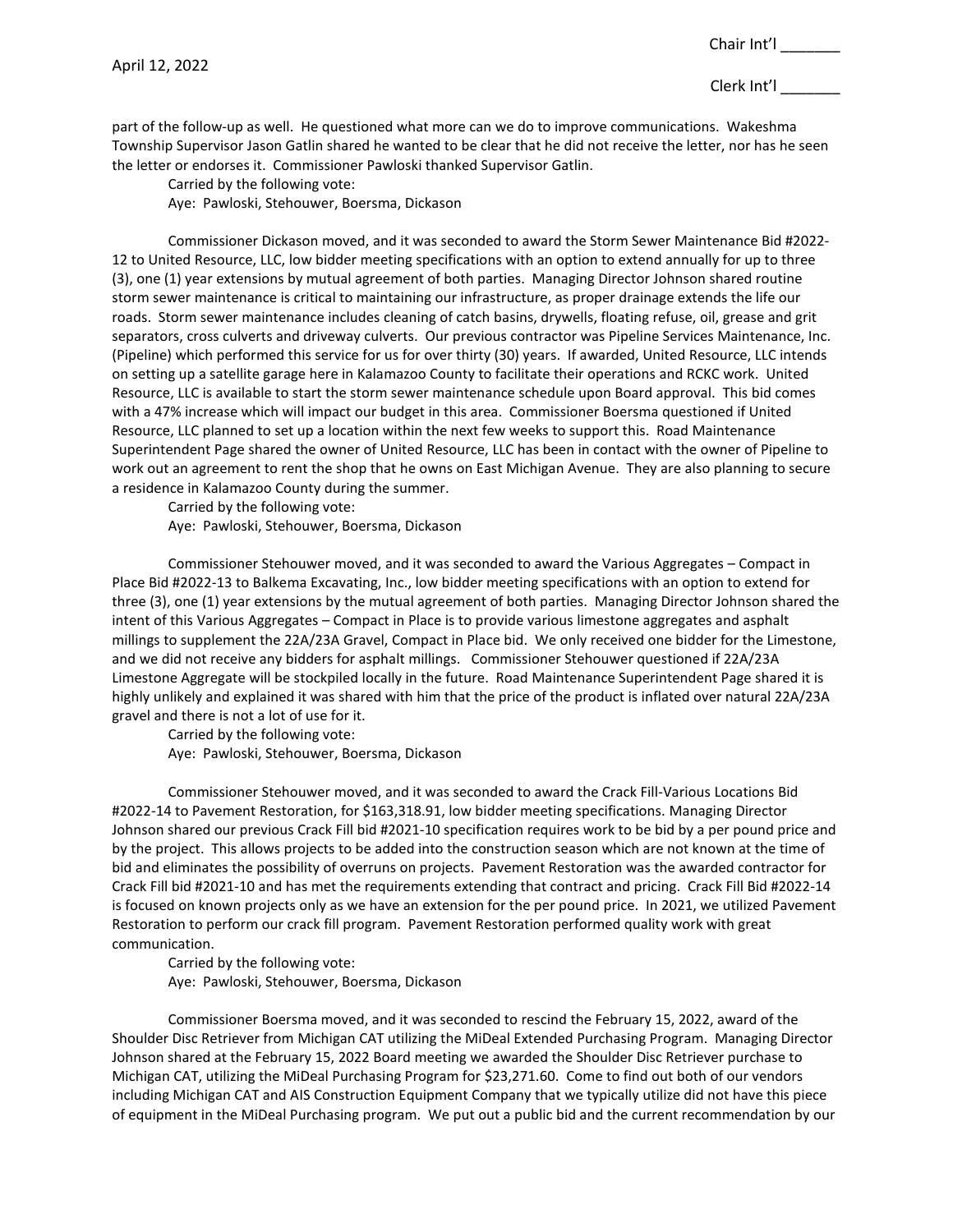team is to award AIS Construction Equipment Company. The difference between February and now is an increase of \$715.40.

Carried by the following vote: Aye: Pawloski, Stehouwer, Boersma, Dickason

Commissioner Dickason moved, and it was seconded to award Bid #2022-15 Shoulder Disc Retriever purchase, including option #1 to AIS Construction Equipment Company for \$23,987.00, low bidder meeting specifications.

Carried by the following vote: Aye: Pawloski, Stehouwer, Boersma, Dickason

Commissioner Stehouwer moved, and it was seconded to give authorization to the County of Kalamazoo for the Resolution Authorizing Issuance of Limited Tax General Obligations Bonds. Managing Director Johnson acknowledged our liaisons County Commissioners Gisler and Dale Shugars for joining today's meeting. She recognized our Road Commission Attorneys Mr. Lewis and Mr. Shields who worked on this and have joined this meeting virtually. She also acknowledged Kalamazoo County Attorney Steve Mann, Miller Canfield whom we worked closely with on this. She shared the Resolution Authorizing Issuance of Limited Tax General Obligation Bonds, Series 2022, to be considered for formal approval by the County Board of Commissioners on May 17th. The resolution was prepared based on the requirements of the Revised Municipal Finance Act, 34 of Public Act (PA) 2001, and the bond specifications provided by Bendzinski & Co. The resolution authorizes the bonds to be issued in an amount not to exceed \$75,000,000. Through a competitive public sale, or in the alternative, based on market conditions and the advice of Bendzinski & Co., a negotiated sale to an underwriter or a private placement. The resolution authorizes the County Administrator and Finance Director to take all actions necessary to sell, issue and deliver the bonds. The resolution also contains the County's approval of the Reimbursement and Lease Agreement. It is anticipated that this will be the final action required by the County Board of Commissioners with respect to the issuance of the bonds. This resolution does not need our approval, however we felt it is important to have within our records for the future and for our governing body approval. The final dollar value of the bonds will be based on our project bids which are still in progress.

The second item is the Reimbursement and Lease Agreement which was reviewed by both RCKC and County of Kalamazoo Bond Counsel. This version contains the language agreed to by the parties, subject to approval of the respective governing bodies. There are items that will need to be filled in, however it is important to have approval in order to remain within our timelines and also for potential cost increases should there be a delay. The estimated total project cost needs to be inserted; the maximum interest rate will also need to be finalized but that will come after bids are received on May  $2^{nd}$ . It is recommended that we approve the agreement in substantially the form presented with these details to be finalized by the Managing Director and Finance Director. Commissioner Boersma thanked County Commissioners Gisler and Shugars for attending today's meeting and for their support in this entire project. He mentioned without their support this would not be moving forward. Managing Director Johnson thanked Attorney Mann for joining today's meeting virtually.

Carried by the following vote:

Aye: Pawloski, Stehouwer, Boersma, Dickason

Commissioner Dickason moved, and it was seconded to approve the Reimbursement and Lease Agreement with the final details to be finalized by the Finance Director for the Managing Director's signature. Commissioner Stehouwer noted the Reimbursement and Lease Agreement assures the county that we will pay principal and interest due on the bonds during the course until they are fully paid off. Commissioner Boersma shared the Reimbursement and Lease Agreement operates like a mortgage. The County is acting as the bank in terms of a mortgage and the Reimbursement and Lease Agreement is our obligation to pay the County back for the dollars we are borrowing. Once the bond is paid off the RCKC will own the new facilities. Attorney David Lewis shared we have reviewed over the course of many weeks the proposed Reimbursement and Lease Agreement. After several revisions and provisions, we are comfortable with its terms. We appreciate Attorney Mann's cooperation and professionalism throughout this matter and in helping to put this together to reach a resolution for adoption by the Board. Discussion continued…

Carried by the following vote: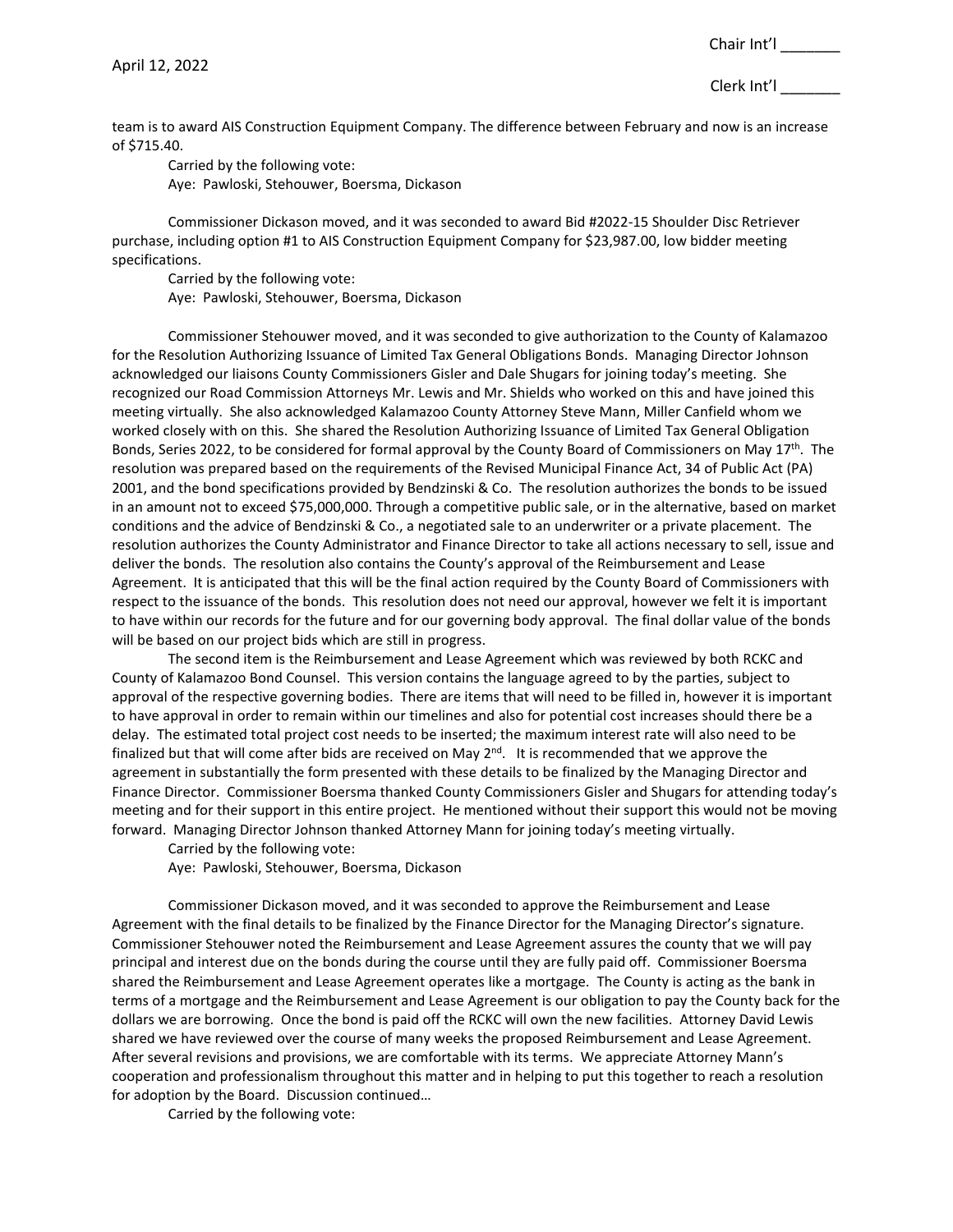Clerk Int'l \_\_\_\_\_\_\_

Aye: Pawloski, Stehouwer, Boersma, Dickason

Managing Director Johnson shared if you go by our 26<sup>th</sup> Street project you will notice they are moving dirt. She mentioned construction season has begun. A public informational meeting for Barney Road and Mosel Avenue was held on Wednesday, April  $6<sup>th</sup>$ . The team did a great job and she thanked Communications Administrator Phillips for recording the meeting which can be found on our website under the [projects](https://www.kalamazoocountyroads.com/projects.php) tab. She also thanked North Park Reformed Church who hosted the RCKC and were very accommodating. We have other project informational meetings scheduled including Parkview Avenue, 11<sup>th</sup> Street, and 12<sup>th</sup> Street Roundabout on May 4<sup>th</sup> at 6:00 p.m. at the Kalamazoo Christian Elementary. Sprinkle Road from East Main Street to G Avenue is scheduled for May  $11<sup>th</sup>$  at 6:00 p.m. at the Comstock Township Hall. She mentioned we are working with our contractor who plans to start this project sooner than we anticipated. TU Avenue and 23rd Street Roundabout informational meeting is scheduled for May 25<sup>th</sup> at 6:00 p.m. at the Schoolcraft Township Hall. If you are unable to attend these meetings the recordings will be posted to our website under the [projects](https://www.kalamazoocountyroads.com/projects.php) tab. We are working diligently on service requests related to trees, potholes, grading of gravel roads that have been impacted by weather as well as trying to prepare our projects with high side shoulder removal. We are also working diligently in the hiring and retention of our employees. At present we have nine (9) openings including two (2) mechanics and seven (7) road maintenance operators (RMOs). We are not alone but this does push us in terms of capacity demands on all the work that we must do, and everything is a priority. We appreciate the Board supporting a lot of our equipment needs. The technology helps us especially when we are limited in terms of staffing. We were awarded the scrap tire grant and they did limit us in terms of miles. We applied for 30.44 and were reduced to twenty (20). We applied for what was estimated at \$435,000 and received approximately \$286,000. These are on the local road system, and we are working with our Townships that have worked with us and are making some modifications. There will be modified local road contracts coming before the Board related to the scrap tire grant. We have planned a tour as well with a company in Indiana and will be looking at a project that done by the St. Joseph County Road Commission. We have mailbox encroachment issues that we will be addressing in Texas Township that were stemmed from service requests back in 2012. We are addressing these encroachments as we address projects. She thanked Commissioners for their moment of silence for Commissioner Deb Buchholtz. She expressed sympathies to her children and family. Ms. Buchholtz lost her courageous fight this morning, but her fight, leadership, public service, strength and gusts was not lost on any of us. Through our work together we gained friendships and I am grateful for our time together. She is thankful for her years of public service at the RCKC and the County Commission. She shared her heartfelt sympathies to everyone. Commissioner Pawloski shared she will be missed, and her leadership will definitely be missed.

Commissioner Dickason shared the Board of Public Works (BPW) did not meet on Friday due to no agenda items being listed or scheduled. They are looking for alternative dates. She mentioned the BPW currently has two (2) vacancies. The Chair does not wish to renew his term and another individual's term expired at the end of 2021. If anyone is interested, please visit the BPW [website](https://www.kalcounty.com/board/advisoryboards/board.php?board=3) and pass the word along to fill these two (2) seats.

Commissioner Boersma shared the Kalamazoo County Environmental Health Advisory Council (EHAC) will meet tomorrow morning in-person. He shared Ms. Buchholtz was a mentor to him as a new Road Commissioner. She was generous with her time in helping him to learn routes of being a Road Commissioner. He started in March of 2019 and all the classes that County Road Association (CRA) had for new Commissioners took place in January. Ms. Buchholtz was always there to help him learn and he is grateful for her generosity in terms of her time. She followed up by phone and always had time after meetings to give insight and he will always be grateful for that. He will miss her in the community, and she certainly had many years not only on the Road Commission but prior to that on the County Commission as a community leader. Kalamazoo County lost an important individual today.

Commissioner Stehouwer shared Ms. Buchholtz had an enthusiasm for public service for life. When you learn to appreciate someone for their professionalism and friendship there is a grief that runs deep. He shared Ms. Buchholtz called him one day asking for help with a recount for county elections. Ms. Buchholtz had a heart for public service and that is one of the reasons he participated in the recount. He mentioned Ms. Buchholtz liked to bike, so they were kindred spirits that way. He gave his sympathy to her family, loved ones and friends. He stated the Parks Commission met in-person on April 7<sup>th</sup>. They have many vacancies they need to fill including forty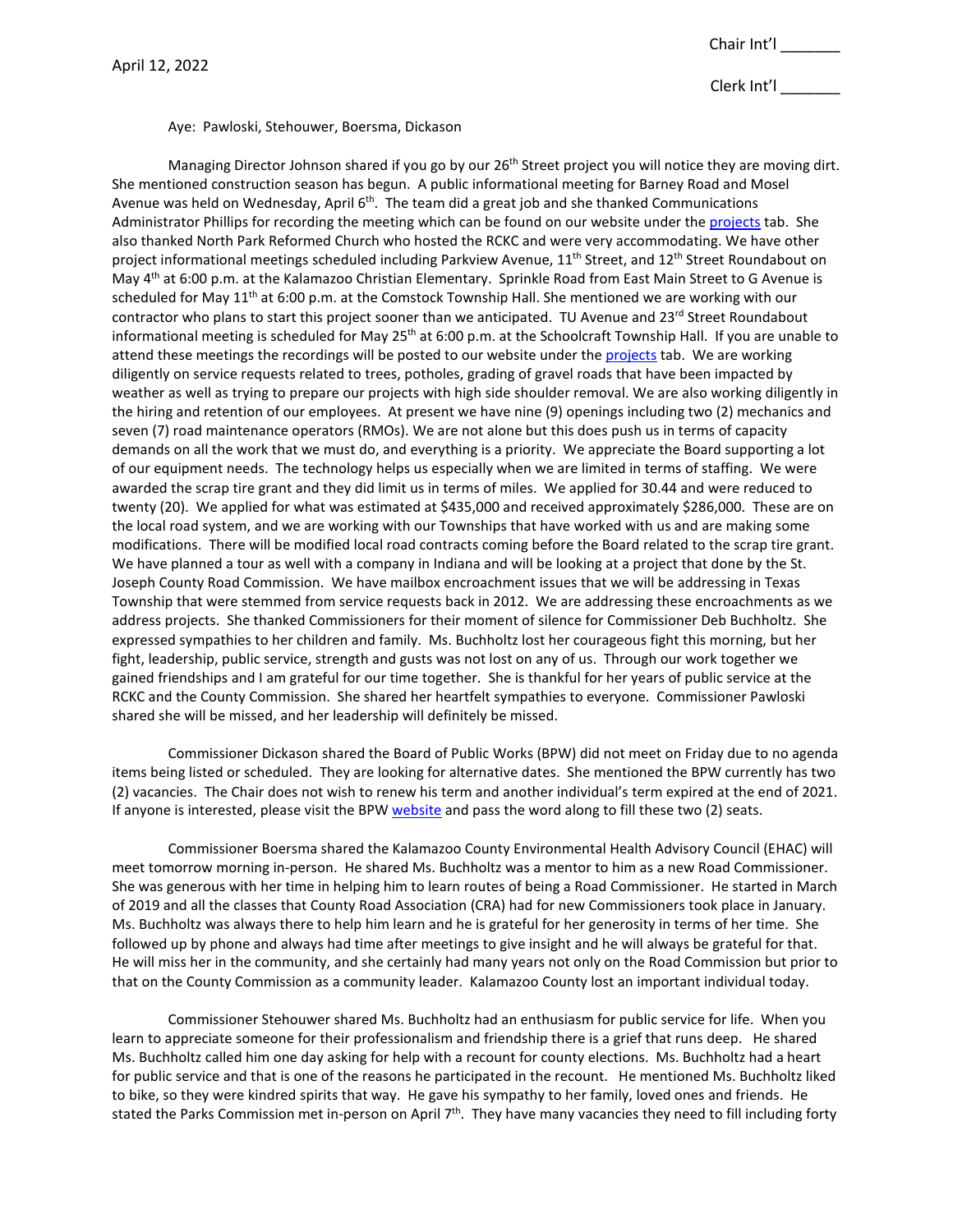(40) seasonal positions open and they have filled eight (8) of those positions. We sincerely appreciate the County Parks and the work they do and it's good to be part of that Commission and learn some of the intricacies of the activities, special events and the County Fair. He shared they too are applying for American Rescue Plan Act of 2021 (ARPA) grant funds through the County. He is looking forward to the non-motorized educational event scheduled for Monday, April 18th.

Commissioner Pawloski shared he is excited to hear they are moving dirt on 26<sup>th</sup> Street. He thanked Supervisor Gatlin for his open honesty and candor. He urged local elected officials to attend events such as the non-motorized session. He shared Ms. Buchholtz was a bicyclist and spoke highly of the importance of nonmotorized and we will continue to do so. Furthermore, he will miss her and her leadership. He shared when it came to something like the Supervisors meeting, he had total faith and confidence when she attended these meetings for, she could handle her own and hopefully we can live up to those expectations.

Commissioner Boersma moved, and it was seconded to adjourn. Carried by the following vote: Aye: Brennan, Pawloski, Boersma

The meeting was adjourned at 3:50 p.m.

Attest: Meredith Place, County Clerk

By: \_\_\_\_\_\_\_\_\_\_\_\_\_\_\_\_\_\_\_\_\_\_\_\_\_\_\_\_\_\_\_\_\_\_, Chair \_\_\_\_\_\_\_\_\_\_\_\_\_\_\_\_\_\_\_\_\_\_\_\_\_\_\_\_\_\_\_, Deputy Clerk